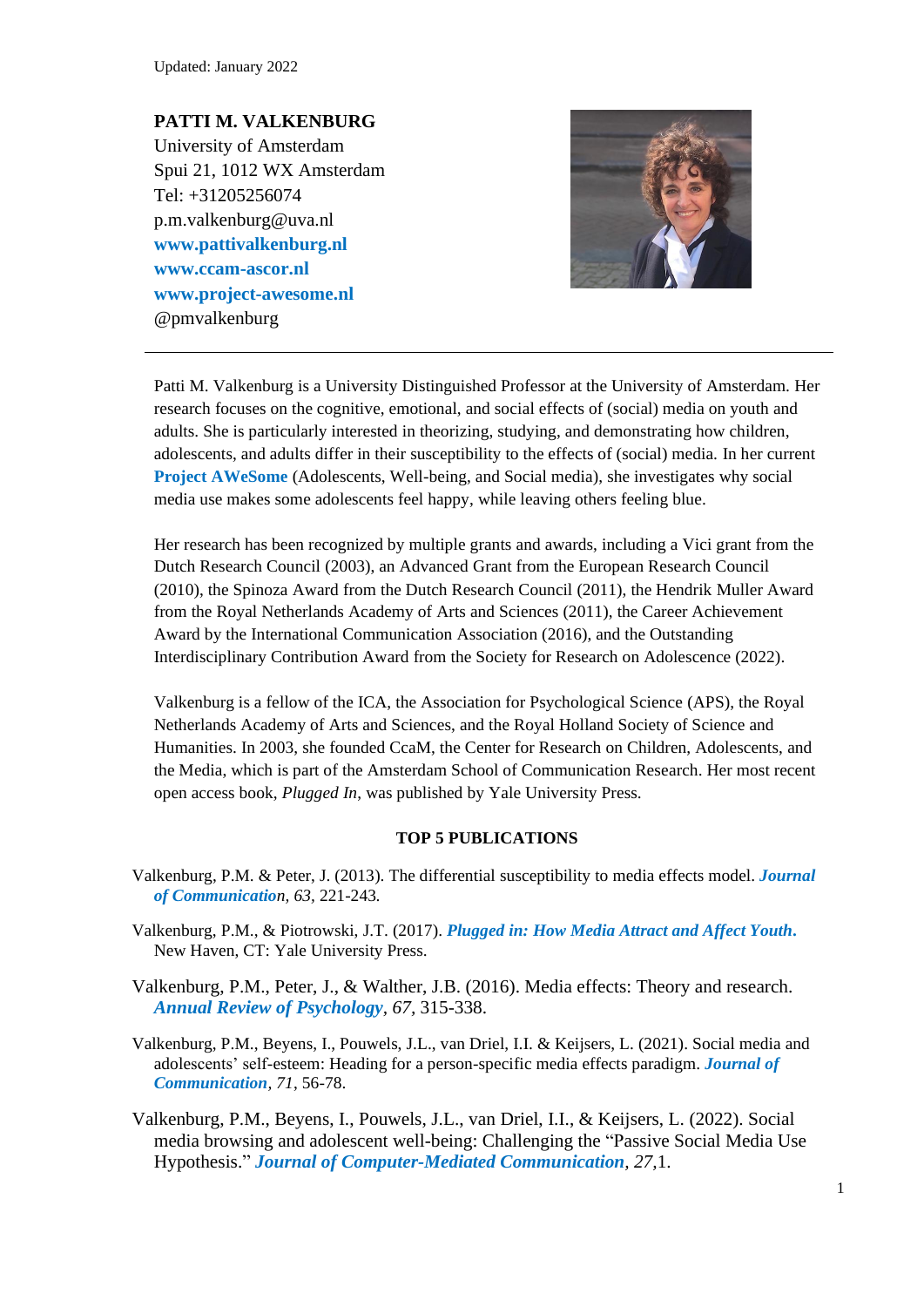### **PRESENT ACADEMIC POSITION**

2013-present: University Distinguished Professor of Media, Youth, and Society, University of Amsterdam.

## **PREVIOUS ACADEMIC POSITIONS**

- 2011-1016: Distinguished Research Professor of Media and Child Development in the Faculty of Social and Behavioral Sciences, University of Amsterdam.
- 2003-present: Founding Director of CcaM, ASCoR's Center for Research on Children, Adolescents and the Media (20 researchers).
- 1998-2013: Research professor of Youth and Media, Amsterdam School of Communication Research ASCoR, University of Amsterdam.
- 1997-2003: Postdoctoral fellow of the Royal Netherlands Academy for Arts and Sciences (KNAW fellow), ASCoR, University of Amsterdam.
- 1996-1997: Postdoctoral fellow of the Netherlands Organisation for Scientific Research (NWO), ASCoR, University of Amsterdam.
- 1995-1996: Assistant Professor of Communication, Dept. of Communication, University of Amsterdam.
- 1990-1995: Research trainee (PhD candidate), Center of Child and Media Studies, Leiden University.

## **NON-ACADEMIC POSITIONS**

1976-1988: Several non-academic positions, including executive secretary, nurse, and teacher of nurses.

#### **EDUCATION**

- 1990-1995: PhD project. Department of Child and Family Studies, Leiden University. Graduated *cum laude.*  Dissertation: The impact of television on children's imagination.
- 1988-1990: MSc. Department of Child and Family Studies, Leiden University. Major in data analysis and methodology*.* Graduated *cum laude.*
- 1982*-*1987: B.A**.** South-West Netherlands College of Professional Education, Delft. Teaching degrees in language and health education.
- 1971-1976: Higher General Secondary Education (HAVO), St. Stanislas College, Delft.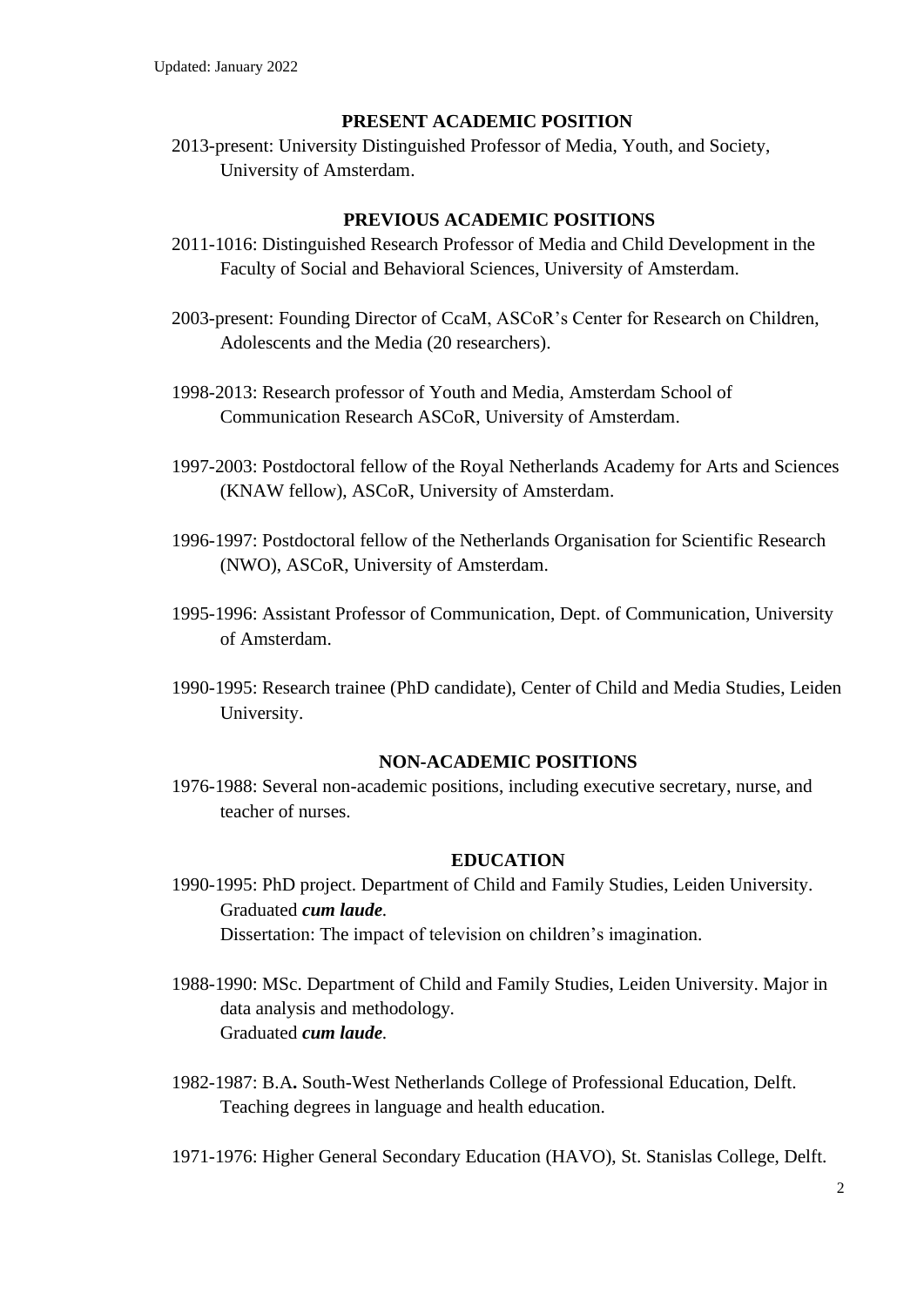## **HONORS AND AWARDS**

- 2022 Outstanding Interdisciplinary Contribution Award, assigned by the Society for Research on Adolescence (SRA).
- 2018 Fellow of the Association for Psychological Science (APS).
- 2018 Listed among the top one percent of authors contributing to the four top-ranked communication journals between 2012 and 2016. Only scholar on the list affiliated to a European university. See Griffin et al. (2018). Scholarly productivity in communication studies: Five-year review 2012–2016. *Communication Education, 1,* 88- 101*.***<https://doi.org/10.1080/03634523.2017.1385820>**
- 2016 Steven Chaffee Career Achievement Award by the International Communication Association. The award honors a scholar for seminal work on a communication research problem over an extended period and for generated second-generation work. See [https://www.icahdq.org/about\\_ica/awards/index.asp](https://www.icahdq.org/about_ica/awards/index.asp)
- 2016 Fellow of the Royal Holland Society of Science and Humanities (Koninklijke Hollandsche Maatschappij der Wetenschappen).
- 2015 Senior Scholar Award of the Children, Adolescent and Media Division of the International Communication Association.
- 2014 Quality of my research group assessed with the highest possible rating. See QANU (2014). Research Review Communication Science 2008-2013.
- 2013 Appointed as University Distinguished Professor.
- 2012 Gravitation Award by the Dutch Ministry of Education, Culture and Science (see grant section).
- 2012 Identified as one of the six most prolific communication scholars worldwide. Analysis based on the publication rates of authors in the four top-ranked communication journals between 2007 and 2011. Only European author listed. See Bolkan et al. (2012). Prolific scholarship in communication studies. *Communication Education, 61,* 380-394.
- 2011 Spinoza prize. Highest academic award in the Netherlands. Prize comes with  $\epsilon$  2,5 million.
- 2011 Fellow of the Royal Netherlands Academy of Arts and Sciences (KNAW).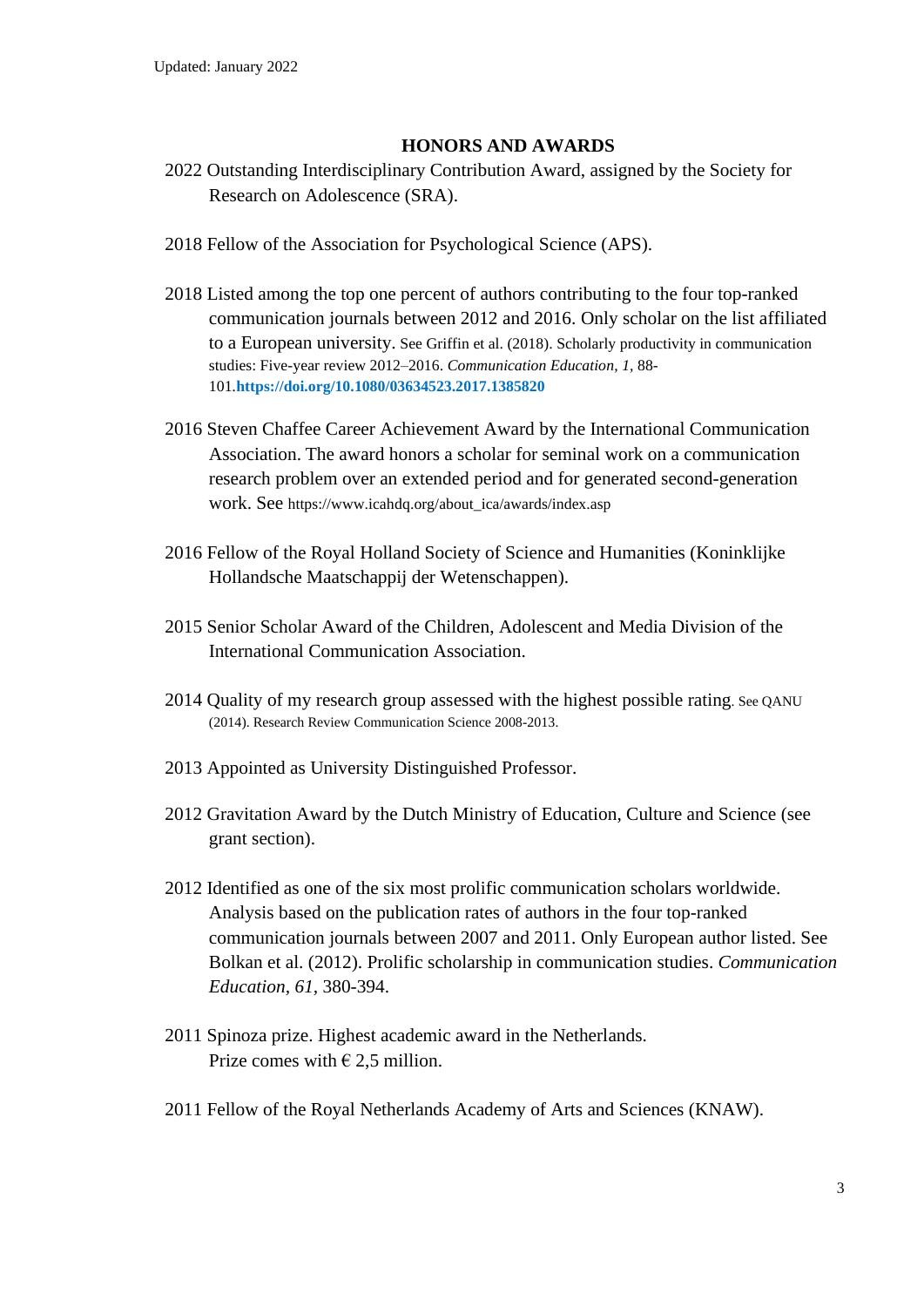- 2011 Dr Hendrik Muller Prize for Behavioral and Social Sciences. The prize ( $\epsilon$  25.000) is awarded every other year by the KNAW to a researcher who made a significant contribution to the social or behavioral sciences.
- 2011 Appointed as the first Distinguished Research Professor in the Faculty of Social and Behavioral Sciences of the University of Amsterdam.
- 2010 ERC advanced Grant awarded by the European Research Council (ERC); *Both the proposal and track-record received the highest possible marks.*
- 2008 Quality of my research group and academic leadership were assessed with the highest possible rating. See QANU (2008). Assessment of research quality communication science in the Netherlands 2001 – 2007.
- 2008 Fellow of the *International Communication Association* (ICA). Highest recognition of distinguished scholarly contributions to the field of communication.
- 2006 Listed as the most productive Communication Scholar in Europe. See P. Masip (2006). *European Research in Communication during the years 1994-2001: A bibliometric approach*. European Communication Conference, Amsterdam.
- 2003 Listed among the 15 top-ranked prolific communication scholars; Only European scholar included in the list. See Hickson et al. (2003). Research productivity in communication: An analysis, 1996-2001. *Communication Reports, 20*, 308-319.
- 2003 NWO-*Vici* award. 5-year grant awarded to senior academics with an excellent international reputation; First time that this grant was awarded to a communication scholar.
- 1997 KNAW 5-year postdoctoral fellowship. First time that this grant was awarded to a communication scholar.
- 1996 NWO Postdoctoral fellowship. 2-year fellowship granted to junior academics.

#### **PAPER AND ARTICLE AWARDS**

- (32) 2021 Best article award from the Children, Adolescents, and Media Division of ICA: Beyens, I., Pouwels, J.L., van Driel, I., Keijsers, L., & Valkenburg, P.M. (2020). The effect of social media on well-being differs from adolescent to adolescent. *Nature Scientific Reports, 10*, 10763.
- (31) 2020 Best article award from the Children, Adolescents, and Media Division of the ICA: Fikkers, K.M., Piotrowski, J.T., & Valkenburg, P.M. (2019). Child's Play?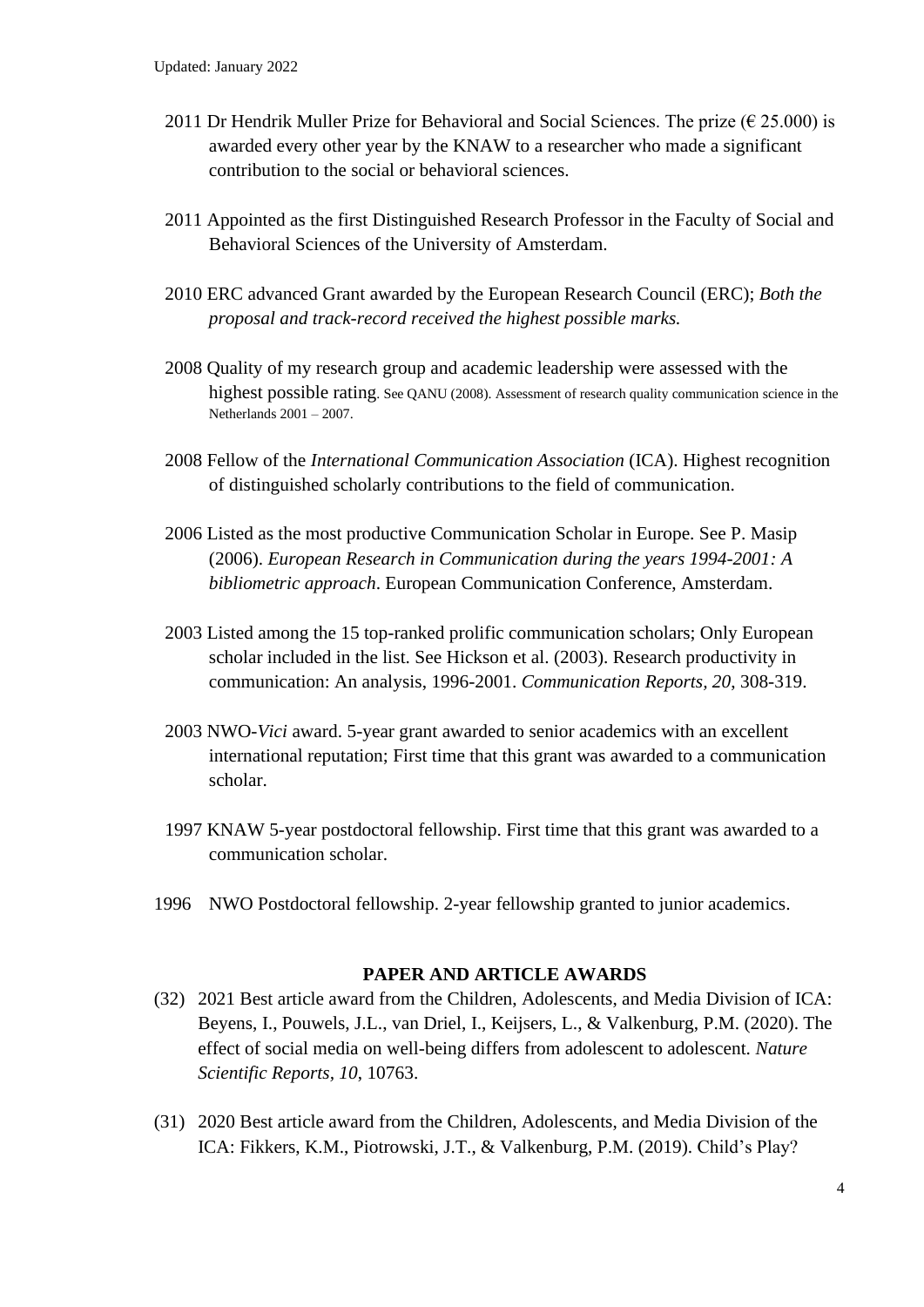Assessing the bi-directional longitudinal relationship between gaming and intelligence in early childhood. *Journal of Communication*. *69*, 124–143.

- (30) 2017 Top Paper Award Children, Adolescents, and the Media (CAM) Division of the ICA.
- (29) 2016 Best Article Award by the Children, Adolescents, and Media Division of the ICA. The article: Van der Schuur, W.A., Baumgartner, S.E., Sumter, S.R., & Valkenburg, P.M. (2015). The consequences of media multitasking for youth: A review. *Computers in Human Behavior, 53*, 204-215.
- (28) 2015 Top Four Paper, Communication and Technology Division of the ICA, San Juan, Puerto Rico.
- (27) 2014 Baschwitz Award for the best ASCoR article published in an international peerreviewed journal in 2013. The article was published in *Journal of Communication.*
- (26) 2012 Best paper award, 5th International Conference on Multidisciplinary Perspectives on Child and Teen Consumption. Milano, Italy.
- (25) 2012 Article-of-the-year award of the *International Journal of Advertising* for the best article published in the preceding year.
- (24) 2011 Top Three paper award, Children, Adolescents, and the Media (CAM) Division of the ICA.
- (23) 2011 Top Three paper award, Health Communication Division of the ICA.
- (22) 2010 Top paper award, Health Communication Division of the ICA.
- (21) 2010 Top paper award, Children, Adolescents, and the Media (CAM) Division of the ICA.
- (20) 2010 Top paper award, Media Effects Division of the German Communication Association (DGPuk).
- (19) 2009 Top Paper Award of the Instructional and Developmental Communication Division of the ICA.
- (18) 2009 Top Three Paper award, Communication and Technology Division of the ICA.
- (17) 2009 Baschwitz Award for the best ASCoR article published in an international peerreviewed journal in 2008. The article was published in *Media Psychology.*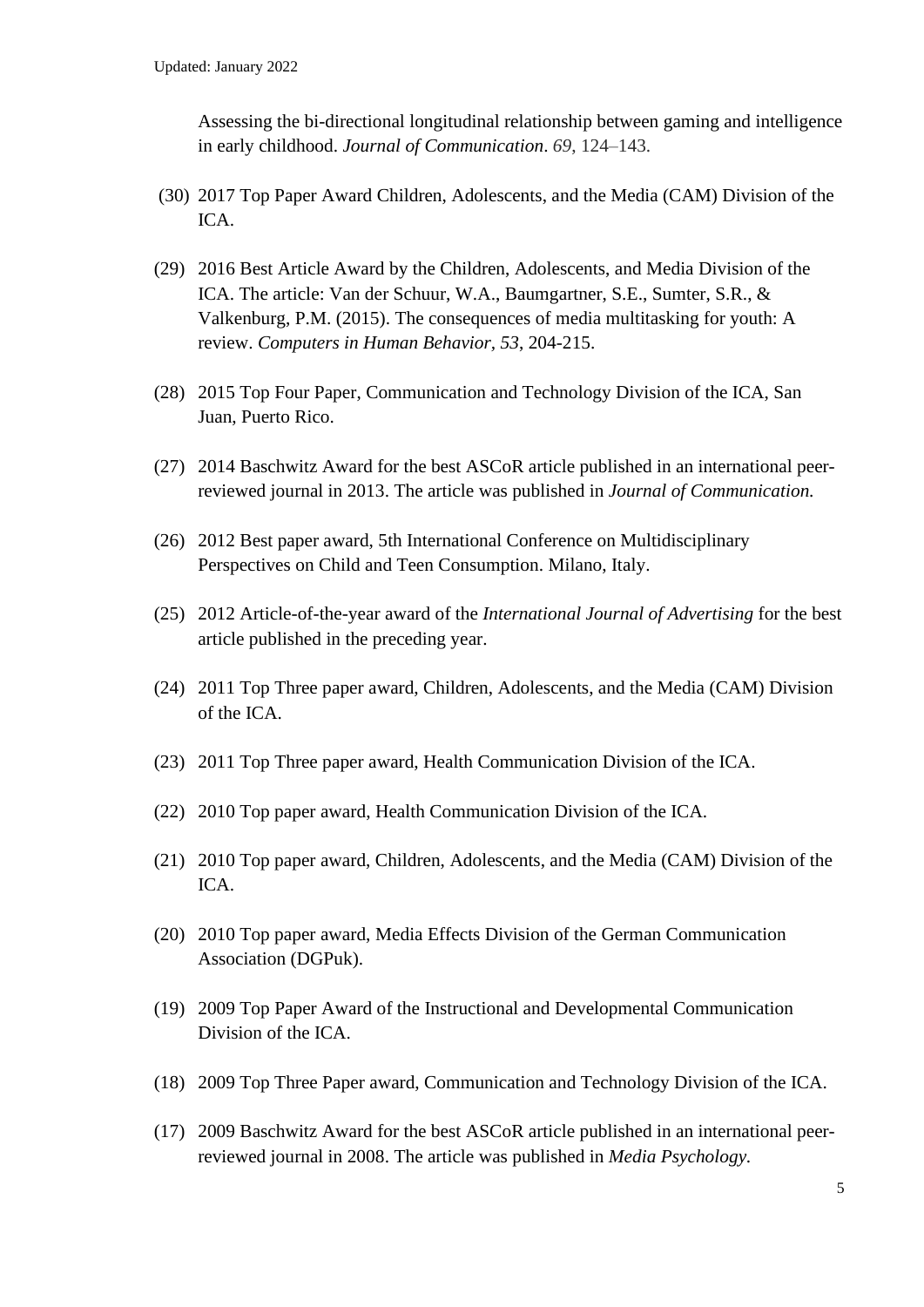- (16) 2008 Top Paper award, Communication Theory & Methodology Division of the *Association for Education in Journalism and Mass Communication* (AEJMC).
- (15) 2008 Top Two Paper Award, Interpersonal Communication Division of the ICA.
- (14) 2008 Top Four Paper Award, Mass Communication Division of the ICA.
- (13) 2007 Baschwitz Award for the best article published in an international journal in the previous year. The article was published in *Journal of Communication.*
- (12) 2007 Top Three Paper Award, Mass Communication Division of the ICA.
- (11) 2007 Top Two Paper Award, Instructional and Developmental Communication Division of the ICA.
- (10) 2006 Top Two paper awarded by the Technology Division of the ICA.
- (9) 2005 Top Faculty Paper awarded by the Mass Communication and Society Division of the AEJMC.
- (8) 2005 Top Three Paper awarded by the Communication Theory & Methodology Division of the AEJMC.
- (7) 2005 Top Paper awarded by the Instructional and Developmental Communication Division of the ICA.
- (6) 2005 Article 'The impact of television on children's fantasy play: A review' identified as one of the five most salient articles published in the Dutch journal *Kind en Adolescent* in the past 25 years.
- (5) 2002 Top Two Paper awarded by the Instructional and Developmental Communication Division of the ICA.
- (4) 1999 Top Paper awarded by the Instructional and Developmental Communication Division of the ICA.
- (3) 1998 Top Two Paper awarded by the Research Division of the Broadcasting Education Association.
- (2) 1995 ISED Prize, yearly award for the best article by a PhD student published in a prestigious international journal. The ISED is the research institute of the departments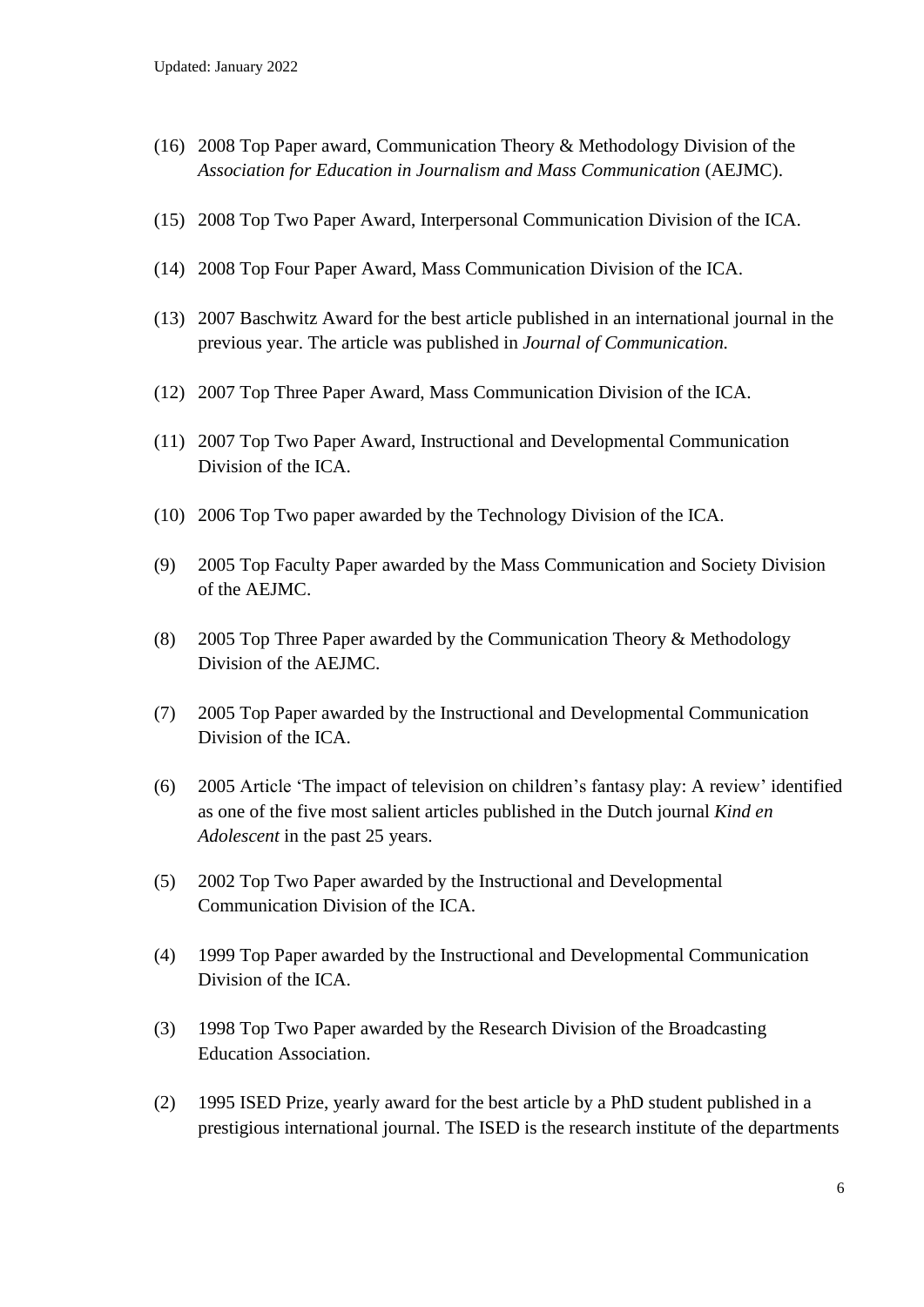of education and developmental psychology of different Dutch universities. The article was published in *Psychological Bulletin.*

(1) 1993 ISED Prize (see above). The article was published in *Developmental Review*

## **COMPETITIVE ACADEMIC GRANTS**

- (13) Co-PI in 5-year grant of  $\epsilon$  1.2 million (12 M NOK), entitled "Digital lives: Impact of social media use on psychological and social development from childhood to adulthood" Co-Applicant. Together with Silje Steinsbekk, Lars Wichstrøm, Jolene van der Kaap-Deeder (NTNU, Trondheim), Jay Belsky (UC Davis), Mitch Prinstein (U of North Carolina, Chapel Hill) et al., awarded by the Research Council of Norway, 2021-2026.
- (12) 10-year Gravitation grant of  $\epsilon$  27.5 million, entitled "Individual development: Why some children thrive and others not" awarded by the Ministry of Education and NWO. Together with Chantal Kemner, Dorret Boomsma, Marian Joels, & Marinus van IJzendoorn, 2013-2023.
- (11) Research Priority Area Grant to establish the RPA (Zwaartepunt) *Communication* (together with Claes de Vreese;  $\epsilon$  350,000 first two years;  $\epsilon$  400,000 last two years). Faculty of Behavioral and Social Sciences, 2012.
- (10) Spinoza prize awarded by NWO ( $\epsilon$  2.5 million, see award section), 2011.
- (9) ERC Advanced Grant. Research proposal: "The entertainization of childhood: an etiology of risks and opportunities" ( $\epsilon$  2.5 million; see award section), 2010.
- (8) Spearhead competitive research grant from the University of Amsterdam awarded to me as the PI to build and chair an interdisciplinary research consortium focusing on the theme: The entertainization of society ( $\in$  800,000;  $\in$  200,000 per year), 2009.
- (7) Responsible Innovation Grant to study cyberbullying awarded by NWO. In collaboration with two CO-PIs: Dr. Simone van der Hof (Information law, Leiden University) and Dr. Virginia Dignum (Information and computer science; Technical University, Delft;  $\in$  450,000), 2009.
- (6) NWO-Vici grant ( $\epsilon$  1,25 million; see award section) awarded by NWO, 2003.
- (5) NWO–MES research grant, to study the social consequences of the Internet (€ 200,000), 2003.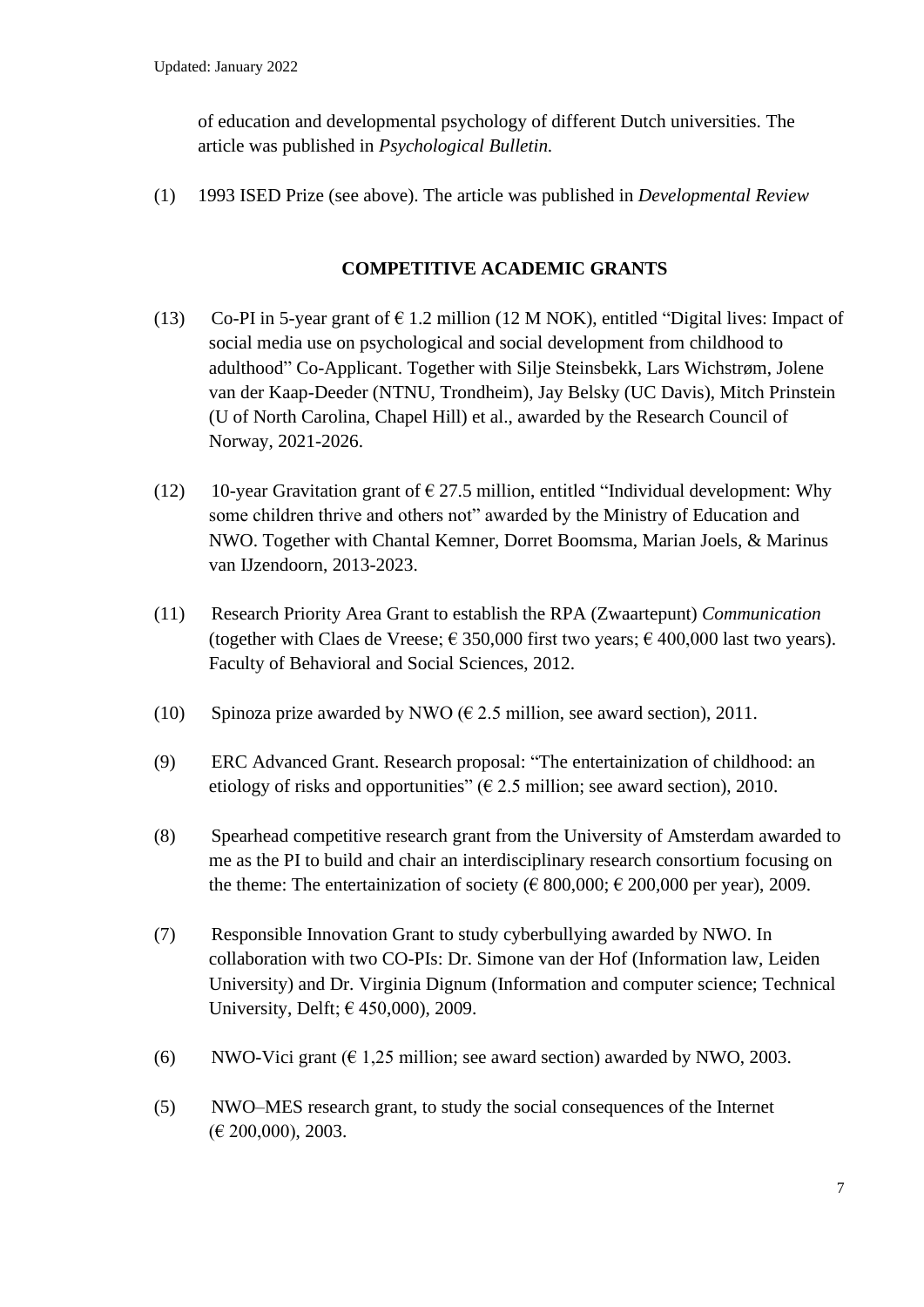- (4) 2-year KNAW extension grant ( $\epsilon$  150,000), 2000.
- (3) Postdoctoral fellowship by KNAW ( $\epsilon$  150,000, see award section), 1997.
- (2) Postdoctoral fellowship by NWO ( $\epsilon$  100,000, see award section), 1996.
- (1) NWO Small Research grant to study the impact of television on children's moral development ( $\in$  5,000), 1996.

## **TEACHING & MENTORING**

#### **Courses**

- 2009 2014 Founder and lecturer in the international MA Program *Youth and media* at the Department of Communication. This MA program starts twice a year. In 2010-2011, 2011-2012, and 2012-2013, it attracted about 50 international MA students.
- 2010 2013 Teaching MA seminar *Youth as media consumers*. In this seminar, students are taught how children's cognitive, emotional, and social development predispose their media preferences. The seminar includes a service-learning project *Company meets student*, which is organized in collaboration with the Amsterdam-based communication agency *Youngworks*.
- 2000 -2012 Member of MA-thesis committee. This committee reassesses the grades for MA theses given by teachers and professors in the Department of Communication (about 300 MA theses a year).
- 2010 2013 Development and teaching of the Dutch undergraduate seminar *Youth and media entertainment.* Course is based on open-access textbook *Beeldschermkinderen* [Screen Children]*.*
- 2004 2013 Teaching graduate workshop *Hurdling the publication process*. In this workshop, Ph.D. candidates are taught how to successfully get their papers published in scholarly journals. We now also teach the course at other universities, and at the annual ICA conference in London in 2013.
- 2008 2013 Teaching graduate workshop *Fundamentals of communication science*.

#### **Supervision MA students**

Supervised 50+ English and Dutch MA theses. Several of these theses resulted in coauthored publications in international refereed journals. For example: De Droog, Valkenburg, & Buijzen (2011), Valkenburg & Vroone (2004), Buijzen & Valkenburg (2000), Valkenburg, Semetko, & De Vreese (1999), Valkenburg & Janssen (1999).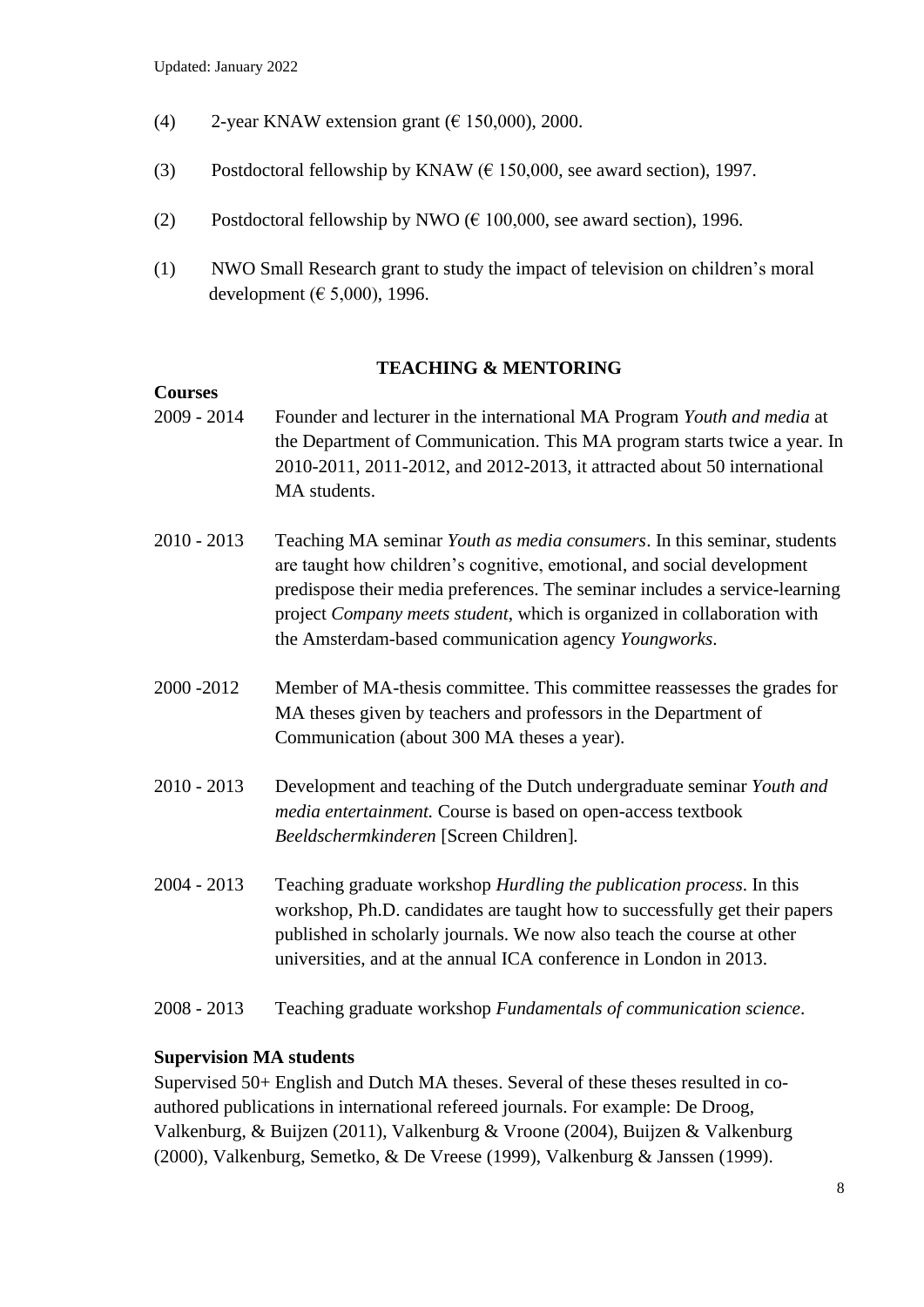## **Supervision PhD students**

(1) Dr. Moniek Buijzen (graduated 2003). Current position: Full professor at Erasmus University Amsterdam. Dissertation title: *Television advertising aimed at children: Intended and unintended effects*. Buijzen received a Veni in 2005, a Vidi in 2008, an ERC consolidator grant in 2013 and a Vici in 2019. Dissertation was awarded the prize for the best dissertation of the Instructional and Developmental Communication Division of the International Communication Association (ICA). (2) Dr. Alexander Schouten (graduated 2007). Current position: Assistant professor at Tilburg University. Dissertation title: *Adolescents' online self-disclosure and self-presentation.*

One out of four papers of the dissertation received the Baschwitz Student Article of the Year Award (2007). Another was awarded a top-paper award from the Communication and Technology Division of the ICA (2009).

(3) Dr. Marjolijn Antheunis (graduated 2009).

Current position: Full professor at Tilburg University.

Dissertation title: *Online Communication, Interpersonal Attraction, and Friendship Formation.* 

Two out of four chapters of the dissertation received top paper awards from the Communication and Technology Division of the ICA (2008, 2009).

- (4) Dr. Jeroen Lemmens (graduated 2010). Current position: Assistant professor with tenure in ASCoR. Dissertation title: *Causes and Consequences of Pathological Gaming*. One out of four papers of the dissertation "Development and validation of a game addiction scale" was awarded with the NESCoR Young scholar award (2008). It is in the top-3 of most cited and downloaded articles in *Media Psychology*
- (5) Dr. Esther Rozendaal (graduated 2011). Current position: Associated Professor (UHD) at Erasmus University Rotterdam. Dissertation title: *Advertising Literacy and Children's Susceptibility to Advertising*.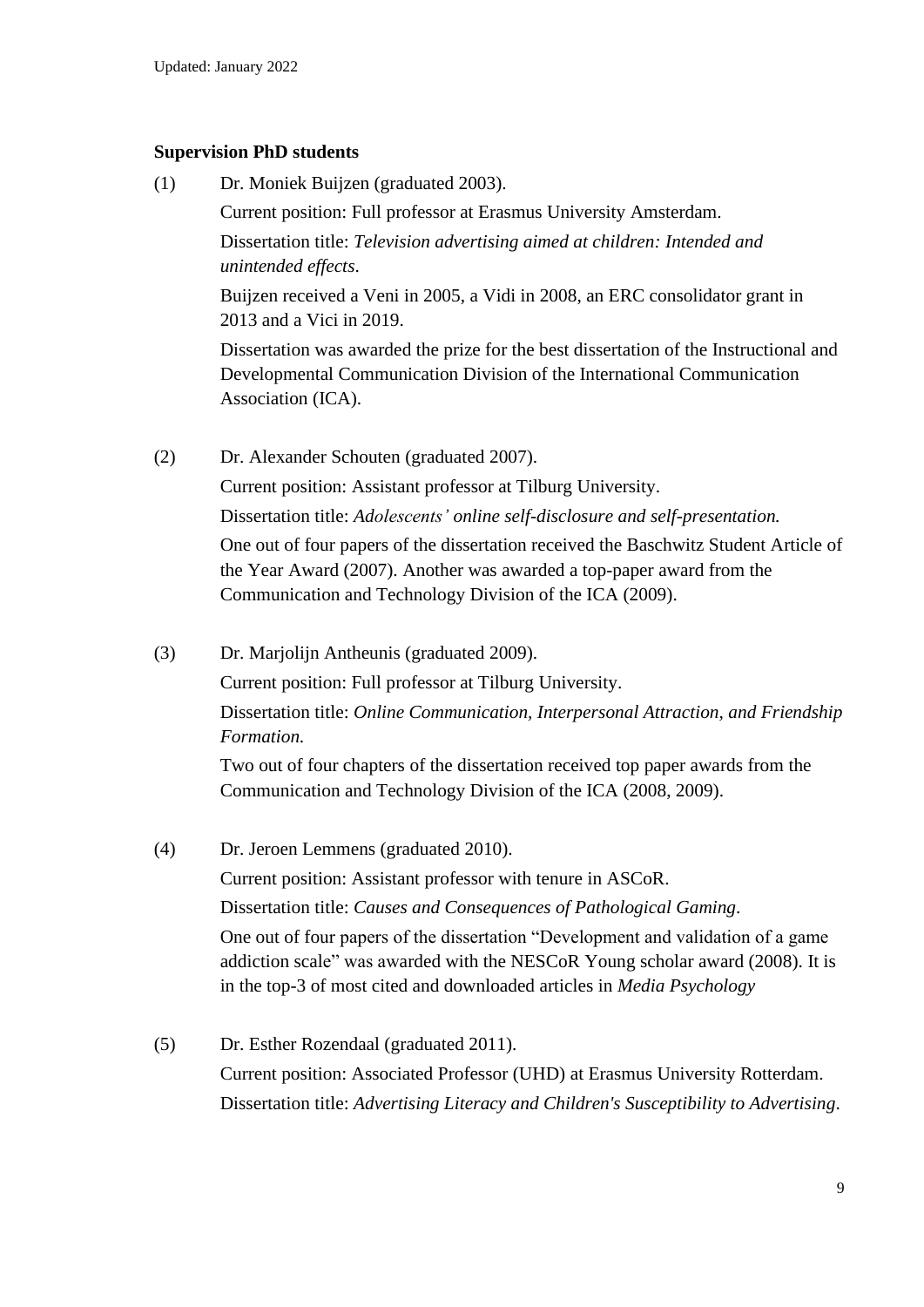Dissertation was awarded the prize for the best dissertation in the Children, Adolescents, and Media Division of the ICA. One out of four papers received the 2012 best article award from the *International Journal of Advertising.* Rozendaal received a Veni grant in 2014 and a Vidi grant in 2020.

(6) Dr. Suchi Joshi (graduated 2012).

Current position: Senior Researcher at a Health consulting company, Chicago. Dissertation title: *Adolescent sexual socialization and teen magazines: A crossnational study between the United States and the Netherlands*.

(7) Dr. Simone de Droog (graduated 2013).

Current position: Researcher and lecturer at Hogeschool Utrecht and Radboud University Nijmegen. Dissertation title: *Establishing and understanding the impact of characters on young children's healthy food behavior.*

Dissertation was awarded *Best dissertation* in Children, Adolescents, and Media division, ICA 2015.

One out of five papers of the dissertation received the Top paper award of the Health Communication Division of the ICA.

- (8) Dr. Susanne Baumgartner (graduated 2013). Current position: Assistant Professor with tenure at ASCoR. Dissertation title: *Adolescents' online sexual risk behavior.*  Dissertation received the dissertation award from NZZ Campus and MakingScienceNews, Switzerland, for societal relevant dissertations (2013). One out of five papers of the dissertation, entitled *Assessing Causality in the Relationship between Adolescents' Risky Sexual Online Behavior and their Perceptions of this Behavior,* received the best paper award of the German Communication Association DGPuk (2010). The same paper received a top paper award from the Children, Adolescents, and the Media Division of the ICA.
- (9) Dr. Sanne Opree (graduated 2014). Current position: Associate Professor at the Erasmus School of History, Culture and Communication. Project title: *The consequences of advertising for young people's well-being.* Two chapters of the dissertation received awards from the CAM division of the ICA (2014) and the Child and Teen Consumption Conference (2012).
- (10) Dr. Dian de Vries (graduated 2014)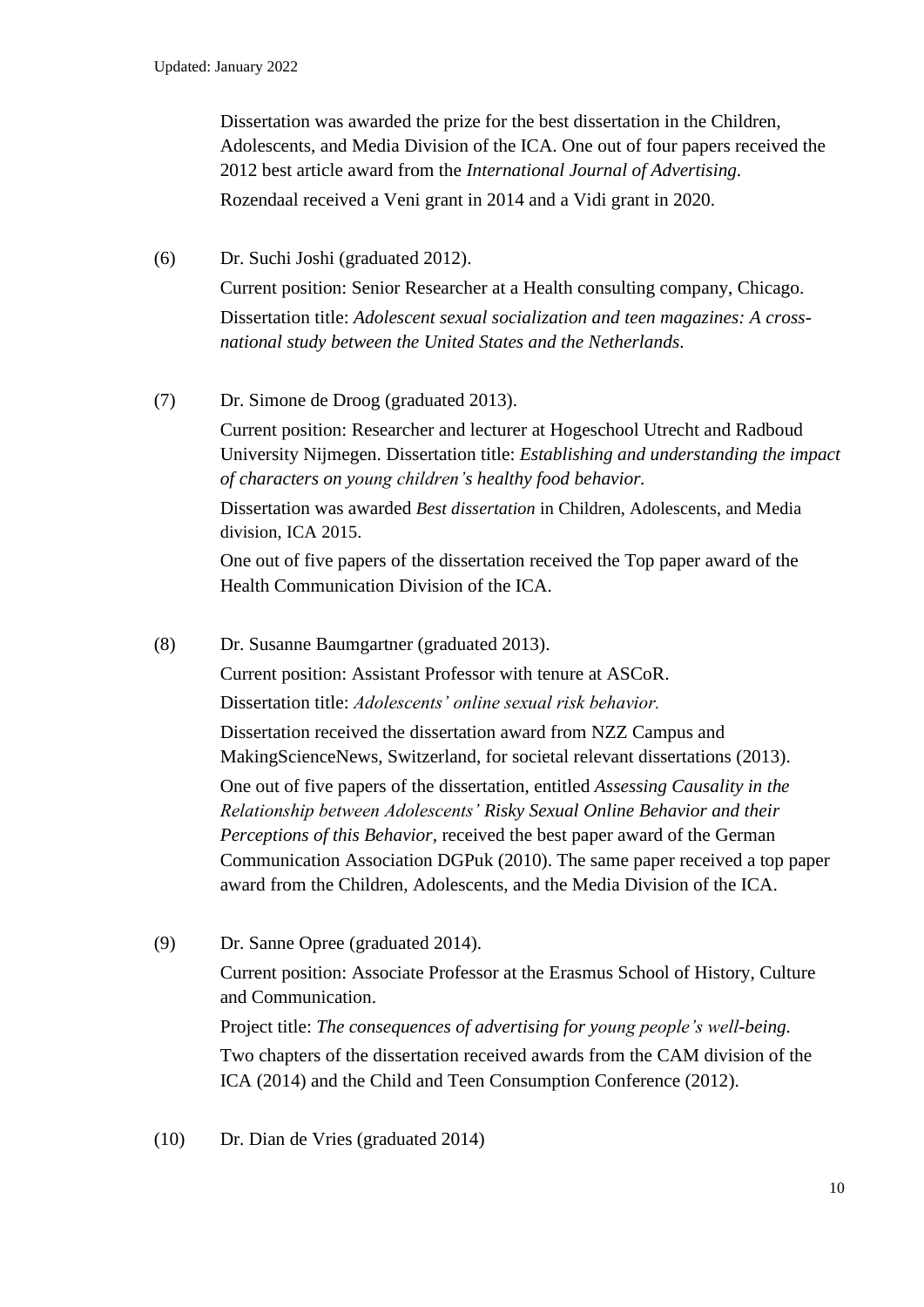Project title: *Sexual media content and adolescents' sexual socialization.* Current position: Senior postdoctoral researcher at ASCoR One out of four papers of the dissertation, entitled *Idealized Self-Presentation Online: Relationships Among Anticipated Online vs. Offline Interaction, Self-Presentational Efficacy, Self-Presentation, and Self-Esteem*, received a Top-paper award from the Communication and Technology Division of the ICA (2015).

- (11) Dr. Annemarie van Oosten (graduated: 2015). Project title: *Sexual media content and adolescents' sexuality.* Current position: Assistant professor at ASCoR.
- (12) Dr. Sanne Nikkelen (graduated: 2016). Project title: *Media use and ADHD-related behavior: A differential susceptibility perspective*. Current position: Academic researcher at the Dutch Inspectorate of Education
- (13) Dr. Karin Fikkers (graduated Cum Laude: 2016). Project title: *Media use and aggression: A differential susceptibility perspective*. Current position: Assistant Professor at Utrecht University. Dissertation received the Dissertation Award of the Mass Communication Division of the ICA (2017).
- (14) Dr. Maria Koutamanis (graduated: 2016). Current position: Artist/designer, Little Vanilla Studio. Project title: *Adolescents' social media use and their social connectedness.*
- (15) Winneke van der Schuur MSc (graduated: 2018). Current position: Assistant Professor at Utrecht University. Project title: *Causes and consequences of media multitasking.* One out of the four articles of the dissertation entitled: *The consequences of media multitasking for youth: A review* won the Best Article Award by the Children, Adolescents, and Media Division of the ICA (2016).
- (16) Francette Broekman MSc (graduated 2018). Current position: Researcher at international educational platform Squla. Project title: *There is an App for that! Distinctive features of apps for young children.*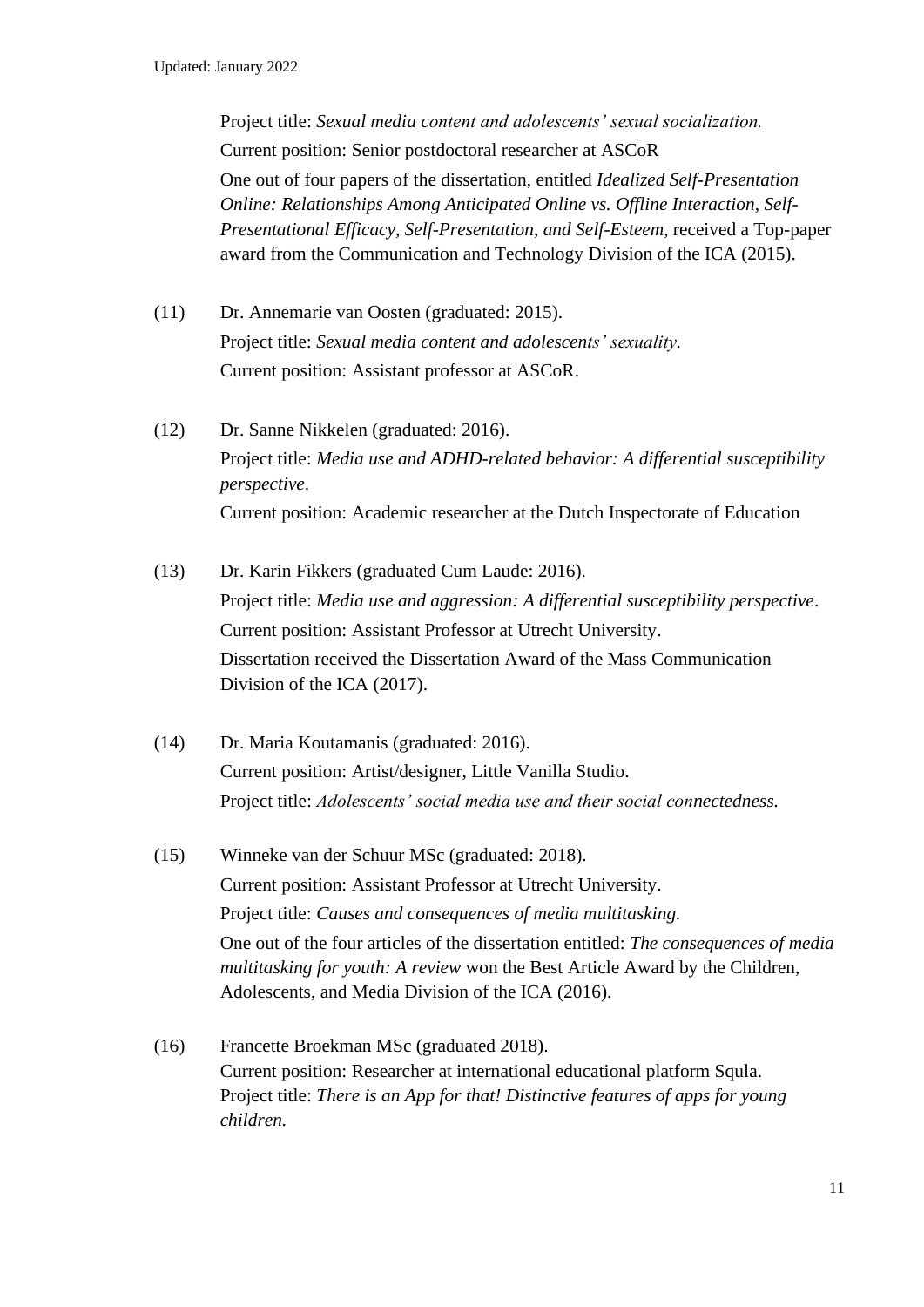- (17) Sophie Waterloo, MSc (graduated 2018). Current position: Researcher at Stichting Kijkonderzoek, Amsterdam. Project title: *Expression effects: Toward a better understanding of mass self communication on identity shift.*
- (18) Marleen Klaassen MSc (Graduated: January 2020). Current position: Senior lecturer at Applied University Utrecht. Project title: *Internet pornography and attitudes towards sex.*
- (19) Amber van der Wal, MSc (Graduation: Spring 2022). Project title: *Selective exposure to and effects of violent entertainment*.
- (20) Tim Verbeij, MSc (Graduation: August 2023). Project title: *Measuring social media use*
- (21) Teun Siebers, MSc (Graduation: February 2023). Project title: *Adolescent self-regulation and social media use: a reinforcing spiral*

## **Mentorship Postdoctoral Researchers**

- (1) Prof.dr. Moniek Buijzen (2002-2004, 2007-2008). Current position: Full professor, Dept of Communication, Radboud University Nijmegen; Veni, Vidi, and ERC consolidator grant laureate.
- (2) Prof. dr. Jochen Peter (2003-2008). Current position: Full professor in ASCoR; Veni, Vidi, and ERC consolidator laureate.
- (3) Dr. William van der Veld (2008-2009). Current position: Senior consultant at Radboud University.
- (4) Dr. Esther Rozendaal (2008-2009). Current position: Associate professor at Radboud University; Veni laureate.
- (5) Dr. Sindy Sumter (2010-2014). Current position: Associate professor with tenure in ASCoR.
- (6) Dr. Helen Vossen (2010-2015) Current position: Assistant professor, Dept of Education, Utrecht University.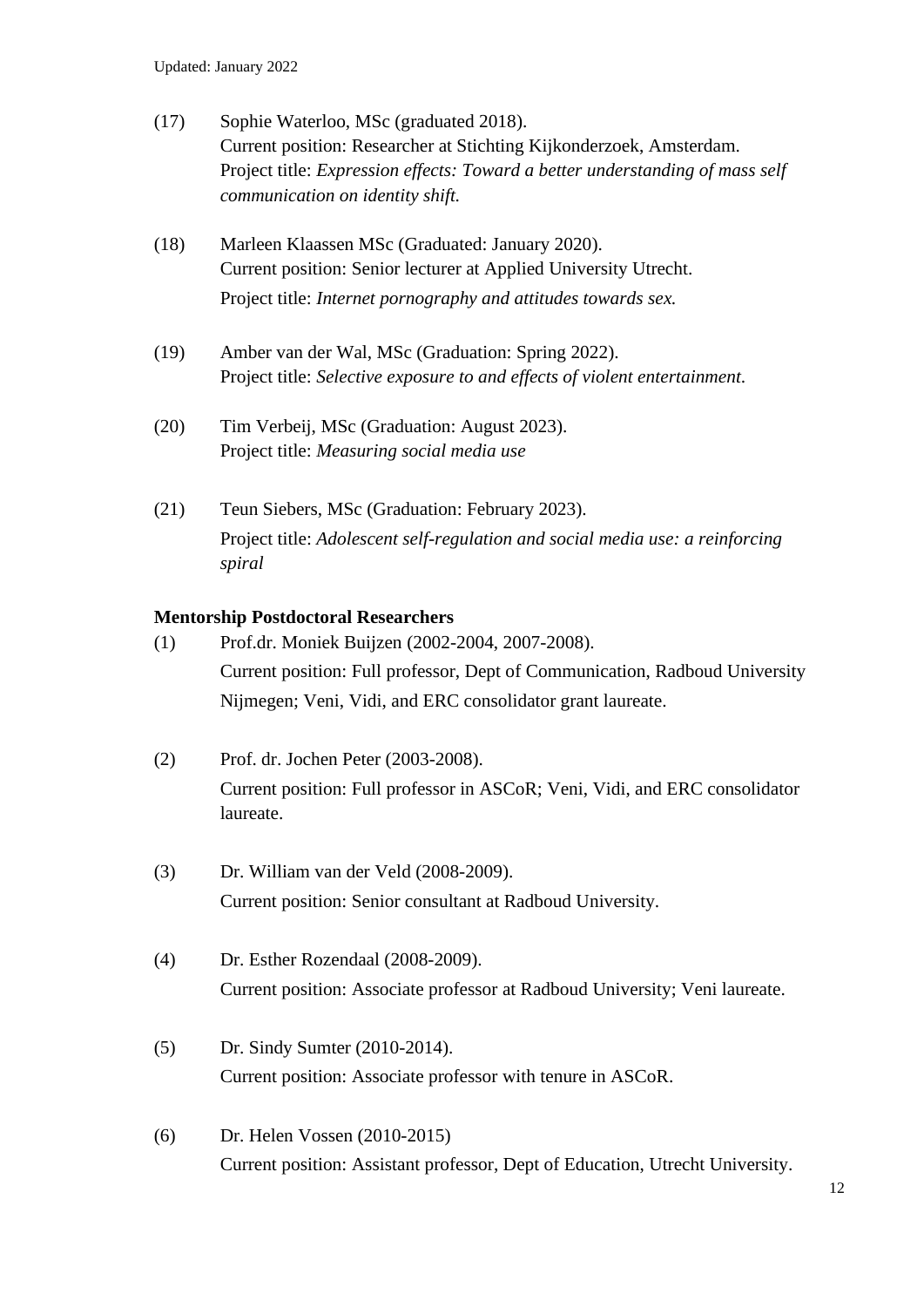- (7) Dr. Doeschka Anschutz (2010-2012). Current position: Entrepreneur and assistant professor at Radboud University.
- (8) Dr. Susanne Baumgartner (2011-2013). Current position: Associate professor with tenure in ASCoR.
- (9) Dr. Jessica Piotrowski (2012-2016). Current position: Associate professor in ASCoR.
- (10) Dr. Karin Fikkers (2015-2018). Current position: Assistant professor Utrecht University
- (11) Dr. Loes Pouwels (2018-2021) Current position: Assistant professor Radboud University Nijmegen
- (12) Dr. Ine Beyens (2016-present) Current position: Assistant professor in ASCoR
- (13) Dr. Irene van Driel (2018-present)

#### **PROFESSIONAL SERVICE**

#### **International academic activities**

- 2020 present: Member of the Scientific Advisory Board of the University of Vienna.
- 2015 present: Member of the ERC (European Research Council) evaluation panels (Advanced grant), covering sociology, political science, law, communication, and education.
- 2018: Added panel member of the ERC synergy grant committee.
- 2017: Member of the Assessment Committee of the Rathenau Institute, the Hague
- 2016 2017: Member of the search committee of a direction of the Max Planck Institute of Human Development, Berlin.
- 2009 2012: Member and Chair of the nomination committee for the Audrey Fisher Mentorship award (ICA).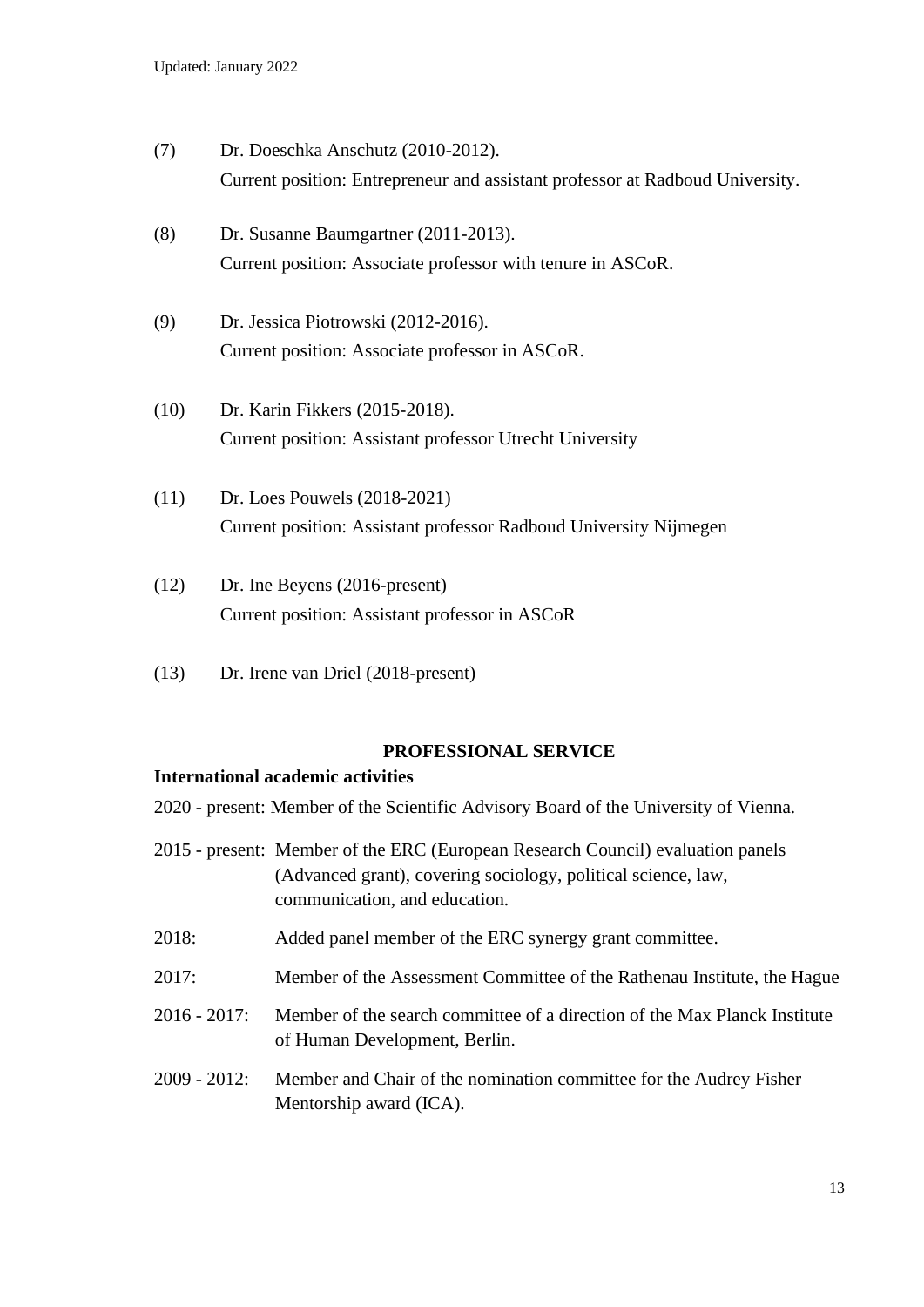Updated: January 2022

| 2007 - 2009:    | Founding Chair (2007-2008) and member of the Division Children,<br>Adolescents, and the Media (CAM) at the ICA. CAM now hosts $> 325$<br>international academics. |
|-----------------|-------------------------------------------------------------------------------------------------------------------------------------------------------------------|
| $2007 - 2008$ : | Member of Division and Interest Group Formation Review Task Force of<br>ICA.                                                                                      |
| 2005 - 2013:    | Member of EU Kids Online, EU-sponsored 16-country European<br>consortium on children and Internet safety.                                                         |
| $2003 - 2005$ : | Member of Nomination Committee for the President of ICA.                                                                                                          |
| $2002 - 2005$ : | Member of the Research Committee of the ICA. This committee advises the<br>ICA board on research, grants, and scientific awards.                                  |
| 2003 - 2004:    | Chair of the Instructional and Developmental Communication Division of<br>the ICA.                                                                                |
| 2001 - 2002:    | Elected vice-chair of the Instructional and Developmental Communication<br>Division of the ICA.                                                                   |
|                 |                                                                                                                                                                   |

## **Editorships**

- 2023-2024: Guest editor Communication Methods and Measures, special issue: "Bridging social sciences and computational methods to develop a contentbased media effects paradigm."
- 2021-2022: Guest editor *Current Opinion in Psychology*, special issue: "Social media and well-being"
- 2009 2017 Associate editor *Human Communication Research*.
- 2005 2014: Area editor for Blackwell's 13-Volume *International Encyclopedia of Communication*. Editorial area: *Developmental Communication* (i.e., editor of all entries on life-span developmental communication and youth and the media).
- 2016 2017: Guest editorship together with Joseph Walther, Nanyang Technological University, Singapore for *Human Communication Research,* special issue: Merging Mass and Interpersonal Communication: A symposium.

#### **Editorial board memberships**

- (1) Communication Research (1999-present).
- (2) Human Communication Research (2006-present).
- (3) Annals of the International Communication Association (2016-present).
- (4) Journal of Communication (2008-present).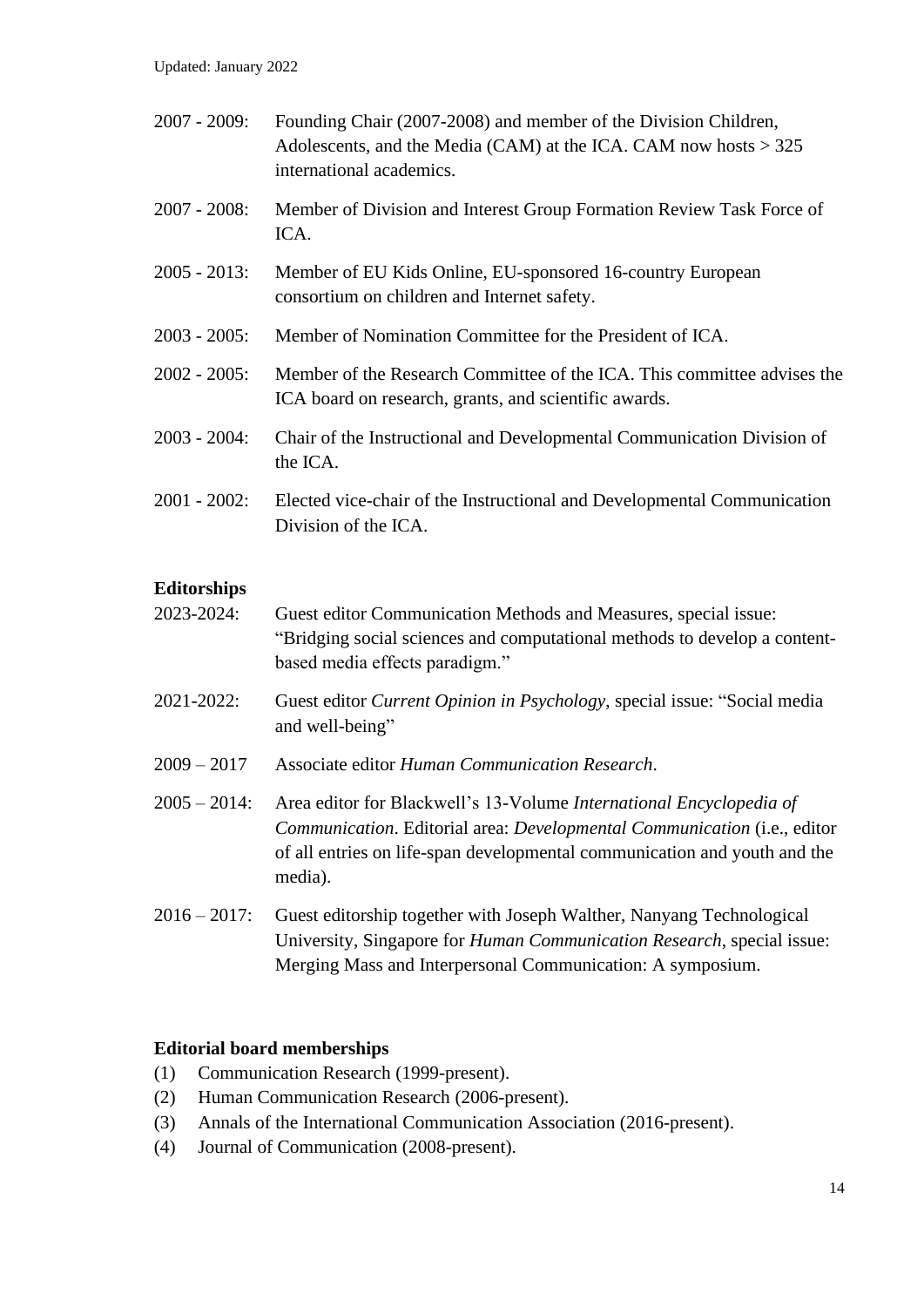- (5) Communication Theory (2010-present).
- (6) Journal of Children and the Media (2005-present).
- (7) Journal of Quantitative Description (2021-present).
- (8) Journal of Applied Developmental Psychology (2002-2021).
- (9) Communication Yearbook (2003-2009).
- (10) Journal of Broadcasting & Electronic Media (1999-2009).
- (11) Tijdschrift voor Communicatiewetenschap (2002-2008).

Member of editorial board of J. Arnett (2006), *Encyclopedia of children, adolescents, and the media*. New York: Sage.

Member of editorial board of Livingstone, S., & Drotner, K. (2008), *International handbook of children, media and culture*. London: Sage.

Member of the Editorial Board of J. Nussbaum (2015). Oxford Research Encyclopedia: Communication. Cambridge: Oxford University Press.

## **Reviewer for academic journals (selection)**

*Child Development, Communication Research, Communication Theory, Developmental Psychology, Human Communication Research, Journal of Adolescence, Journal of Adolescent Health, Journal of Applied Developmental Psychology, Journal of Broadcasting and Electronic Media, Journal of Communication, Journal of Computer mediated Communication, International Journal of Public Opinion Research, Mass Communication and Society, Media Psychology, Nature Human Behavior, New Media and Society, Political Communication, Psychological Bulletin.*

## **Reviewer for scientific organizations**

Netherlands Organization for Scientific Research (NWO). American National Science Foundation (NSF). Flemish National Science Foundation. European Research Council (ERC). German Academic Exchange service. ICA, Instructional and Developmental Communication Division, ICA, Children, Adolescents, and the Media Division. ICA, Mass Comm Division.

## **Member PhD committees**

- (27) Chiara de Jong, University of Amsterdam (2022)
- (26) Drs. Maartje Boer, Utrecht University (2022)
- (25) Dr. Laura Marciano, University of Lugano (2021)
- (24) Dr. Mathijs Mesman, University of Amsterdam (2021)
- (23) Dr. Rhianne Hoek, Radboud University (2020)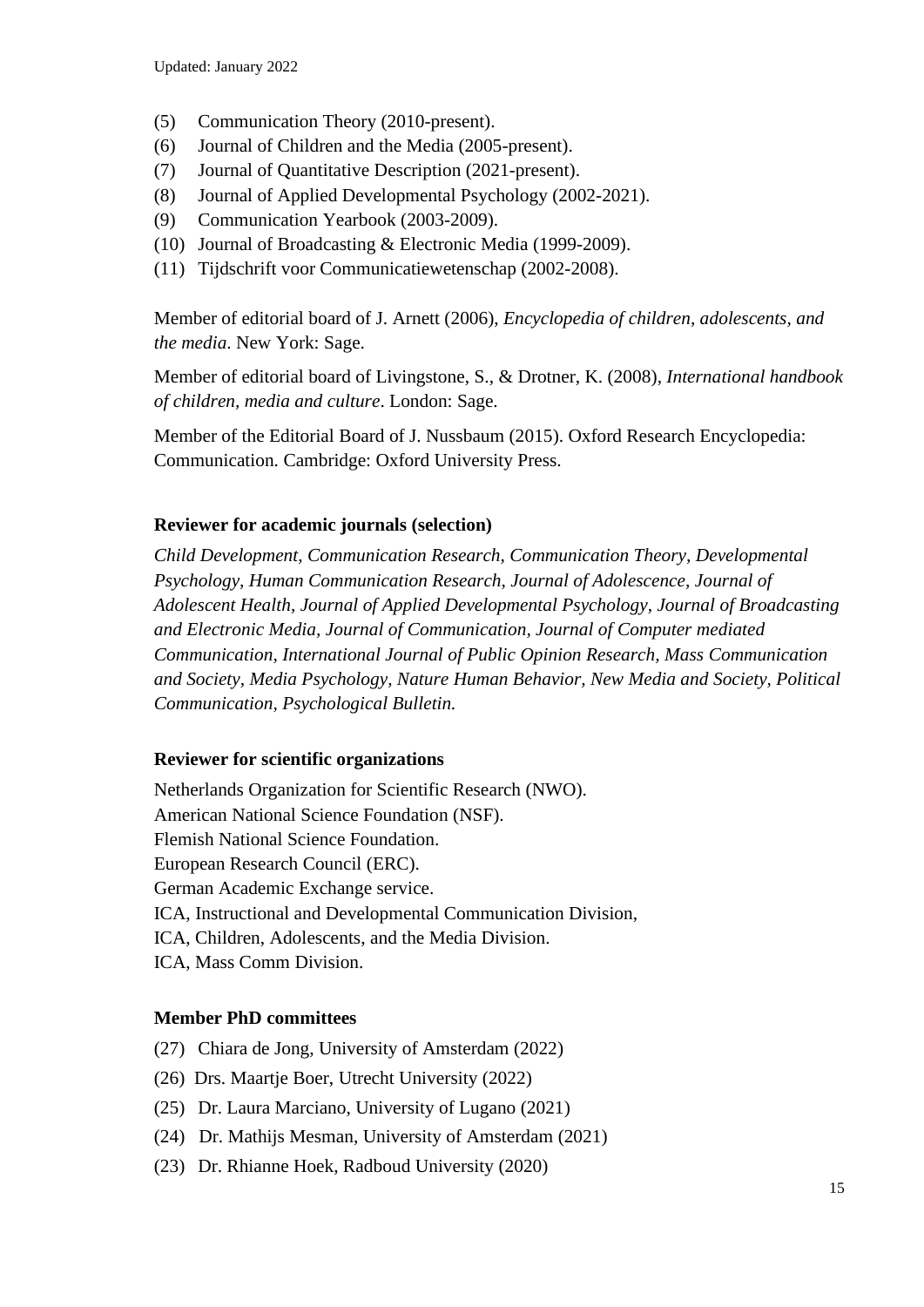- (22) Dr. Chei Billedo, VU University (2019).
- (21) Dr. Carmina Rodriques (2018).
- (21) Dr. Emmelyn Croes, Tilburg U (2018).
- (20) Dr. Ann Rousseau, KU Leuven (2017).
- (19) Dr. Loes van Gelderen, U. of Amsterdam (2012).
- (18) Dr. Doeschka Anschutz, Radboud University (2011).
- (17) Dr. Anneke de Graaf, Radboud University (2010).
- (16) Dr. Sindy Sumter, Leiden University (2010).
- (15) Dr. Sophie Lecheler, U. of Amsterdam (2010).
- (14) Dr. Rebecca Ong, Leiden University, the Netherlands (2010).
- (13) Dr. Linda Duits, U. of Amsterdam (2008).
- (12) Dr. Judith Rosenbaum, Nijmegen University, the Netherlands (2007).
- (11) Dr. Veronica Donoso, University of Leuven, Belgium (2007).
- (10) Dr. Valentijn Visch, Faculty of Humanities, VU University Amsterdam (2007).
- (9) Dr. Els Kuiper, Faculty Psychology and Pedagogics, VU Amsterdam (2007).
- (8) Dr. Eva van Reijmersdal, Dept of Communiation, U. of Amsterdam (2007).
- (7) Dr. Dale Russell, Dept. of Communication, U. of Amsterdam (2006).
- (6) Dr. Roderick Swaab, Dept. of Communication, U. of Amsterdam (2005).
- (5) Dr. Marjolein Moorman, Dept. of Communication, U. of Amsterdam (2003).
- (4) Dr. Tijs Timmerman, Dept. of Communication, U. of Amsterdam (2002).
- (3) Dr. Esther Backbier, Dept. of Psychology, U. of Amsterdam (2001).
- (2) Dr. Edith Smith, Dept. of Communication, U. of Amsterdam (1999).
- (1) Dr. Mireille Gemmeke, Dept. of Political Science, U. of Amsterdam (1998).

#### **Academic activities at the University of Amsterdam**

| 2004 – present: Founding Director (2004-2013) and member of CcaM, ASCoR's Research |
|------------------------------------------------------------------------------------|
| Center for Children, Adolescents, and the Media.                                   |

- 2009 2011: Chair of ASCoR's Program group Youth and Media Entertainment (30 researchers).
- 2004 2009: Chair of ASCoR's Program group MEPC (*Media Entertainment and Popular Culture*; 33 researchers).
- 2004 2012: Member of the Appointment committee for full professors of the FMG (Faculty of Behavioral and Social Sciences), at the University of Amsterdam.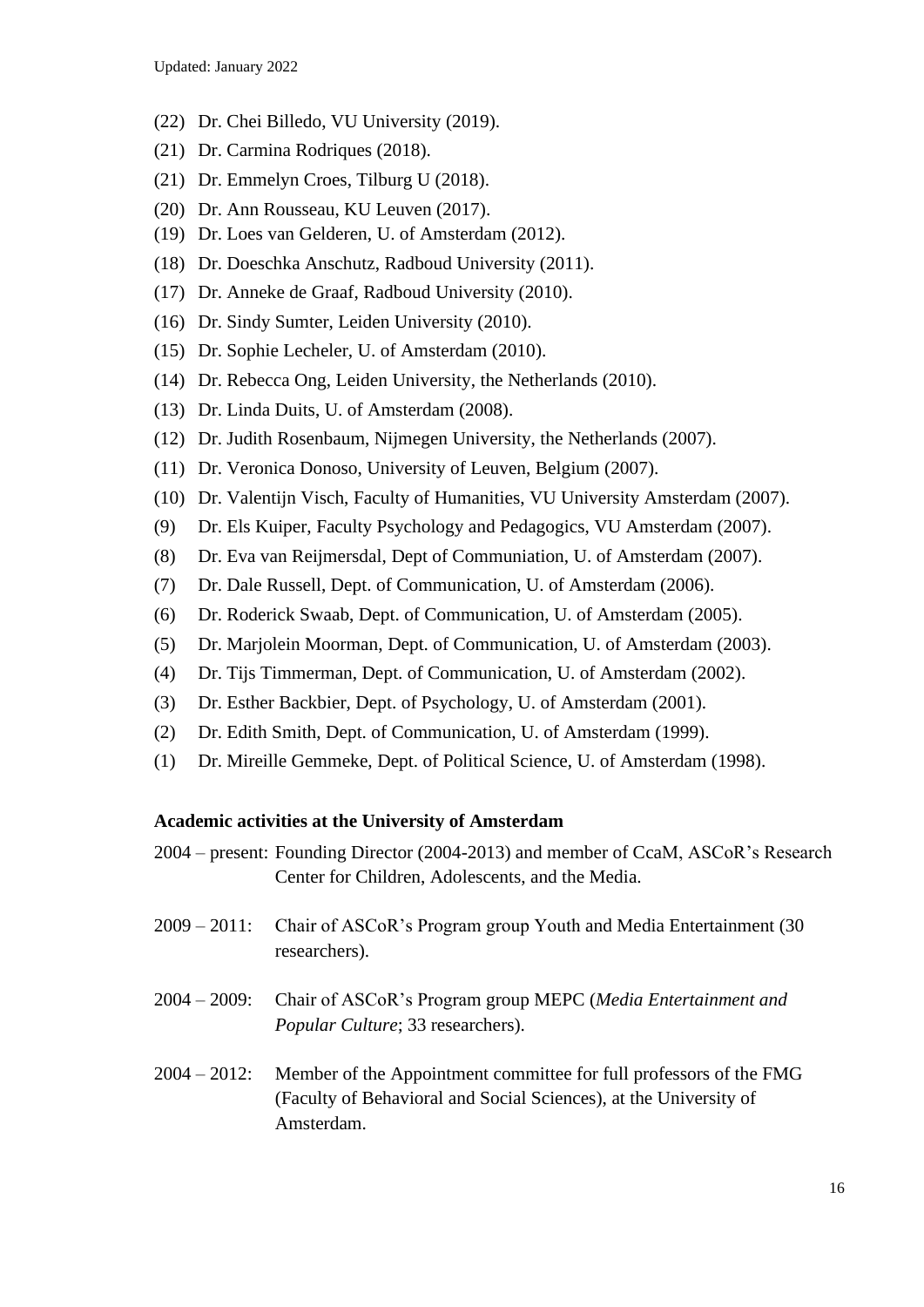- 2000 2007: Member of UOC [University Research Committee] of the University of Amsterdam. This committee advises the Board of the University on research matters.
- 2002 2004: Chair of the *Media, Audiences and Reception* (MAR) Research Domain, the Amsterdam School of Communication Research, ASCoR.
- 2000 2001: Chair of the Section *Media Entertainment*, Dept. of Communication, University of Amsterdam.
- 2000 2001: Member of the *Task Force Communication Science*. Responsible for redesigning the curriculum of Communication Science, University of Amsterdam.
- 1998 1999: Member of Management Team, Dept of Communication, University of Amsterdam.

## **Other Dutch academic activities**

|              | 2021-present: Member of the advisory board of Beeld en Geluid (Dutch museum of media<br>and the press).                                                                                                     |
|--------------|-------------------------------------------------------------------------------------------------------------------------------------------------------------------------------------------------------------|
| 2021         | Member of the writing committee of NWO program Youth and<br>Digitalization.                                                                                                                                 |
| 2021 - 2023: | Member of the Early Career Award selection committee of the Royal<br>Netherlands Academy of Arts and Sciences (KNAW).                                                                                       |
| 2020 - 2023: | Chair of the De La Court Committee of the KNAW.                                                                                                                                                             |
| 2017:        | Member of the evaluation committee of the Rathenau Instituut.                                                                                                                                               |
| 2013:        | Member of the jury of the Very Short Introduction student competition,<br>organized by SPUI25, University of Amsterdam                                                                                      |
| 2013 - 2019: | Member of the Domain jury of the Royal Netherlands Academy of Arts<br>and Sciences (KNAW).                                                                                                                  |
| 2012 - 2013: | Member of the Jury of the Eureka Prize for Science Communication<br>awarded by The Royal Netherlands Academy of Arts and Sciences<br>(KNAW) and the Netherlands Organisation for Scientific Research (NWO). |
| 2010 - 2016: | Member of the Scholarship Committee of the NIAS, Netherlands Institute<br>for Advanced Studies in the Humanities and Social Sciences.                                                                       |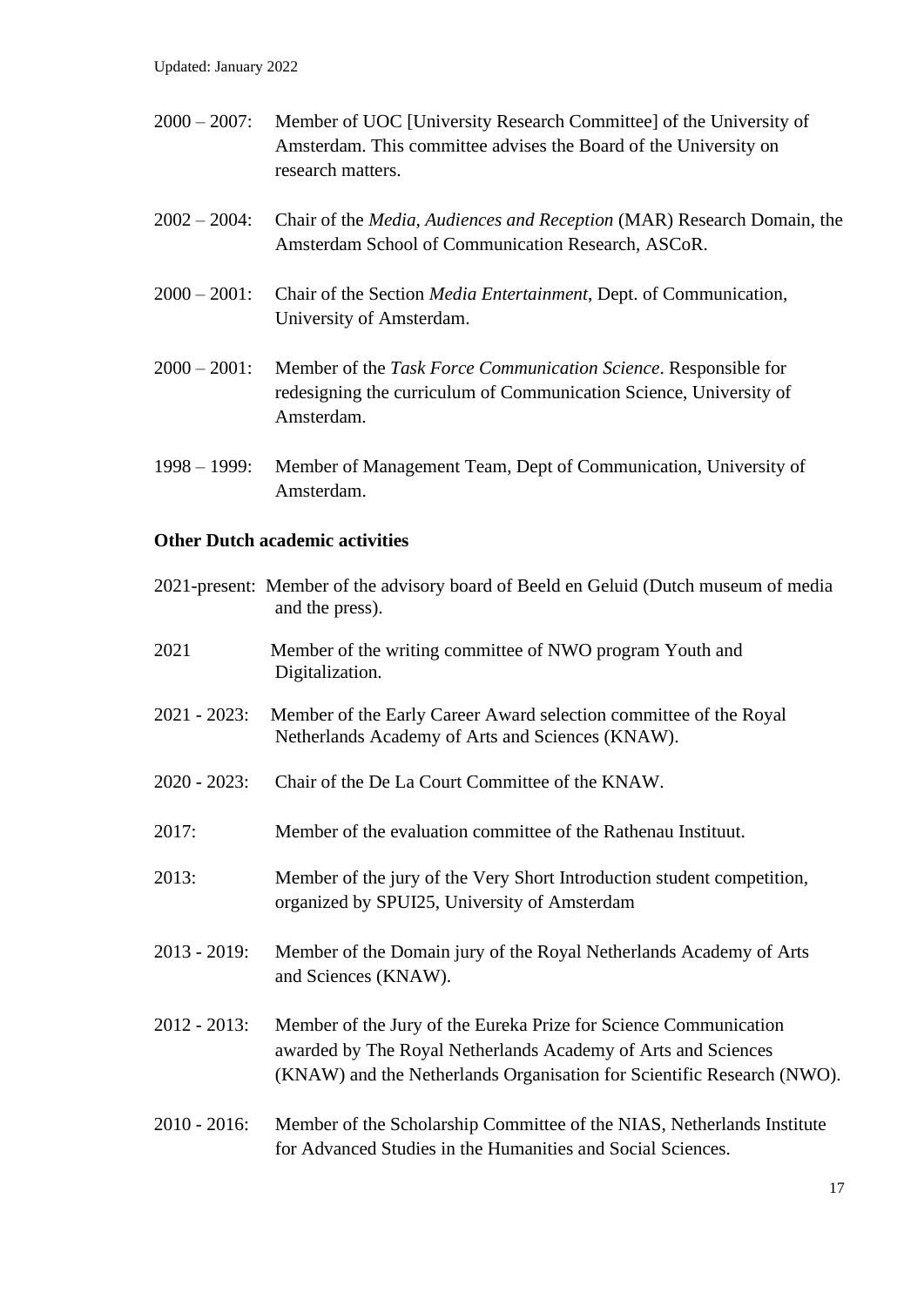- 2011 Present: Member of the Steering Committee of NWO's program *Comprehensive and effective communication*.
- 2011 2012: Member of the Advisory Committee of an NWO-initiated study *Publication Cultures.*
- 2009 2014: Member of the Social Sciences Division (MaGW) Board of Netherlands Organization for Scientific Research (NWO).
- 1999 2011: Scientific consultant and member of Academic Advisory council of NICAM (the Dutch audiovisual media rating institute). Responsible for developing *Kijkwijzer*, the Dutch media rating system. *Kijkwijzer* is the first rating system that is consistently based on scientific results. It has been recognized by the European Commission as the best practice model of a rating system.
- 2007 2011: Member of the Advisory Council of the Dutch *Awareness Node*, an EU sponsored Project (Safer Internet Program) to enhance awareness about safe Internet use.
- 2007 2011: Member of the Advisory Council of the Dutch *Hotline*, an EU (Safer Internet Program) sponsored institute that allows members of the public to report on illegal Internet content.
- 2006 2010: Member of the Complaint Committee of the NICAM.
- 2006 2009: Member of Advisory Council *Mijn Kind Online* [My Child Online; Coinitiative of the Dutch Telecom Company KPN and Ouders Online], Amsterdam.
- 2005 2008: Member of the Advisory Council of *Stichting Impact*, *Landelijk Kenniscentrum Psychosociale Zorg na Rampen*, AMC, Amsterdam.
- 2004 2009: Member of the Advisory Council Stichting Reclame Rakkers (Dutch Foundation that aims to improve children's advertising literacy), Amsterdam.
- 2008 2009: Member of Steering Committee of the *Canon of Dutch children's television*. *Dutch Public Broadcasting* [Publieke Omroep], Hilversum.
- 2009: Member of NWO's *Vidi* committee.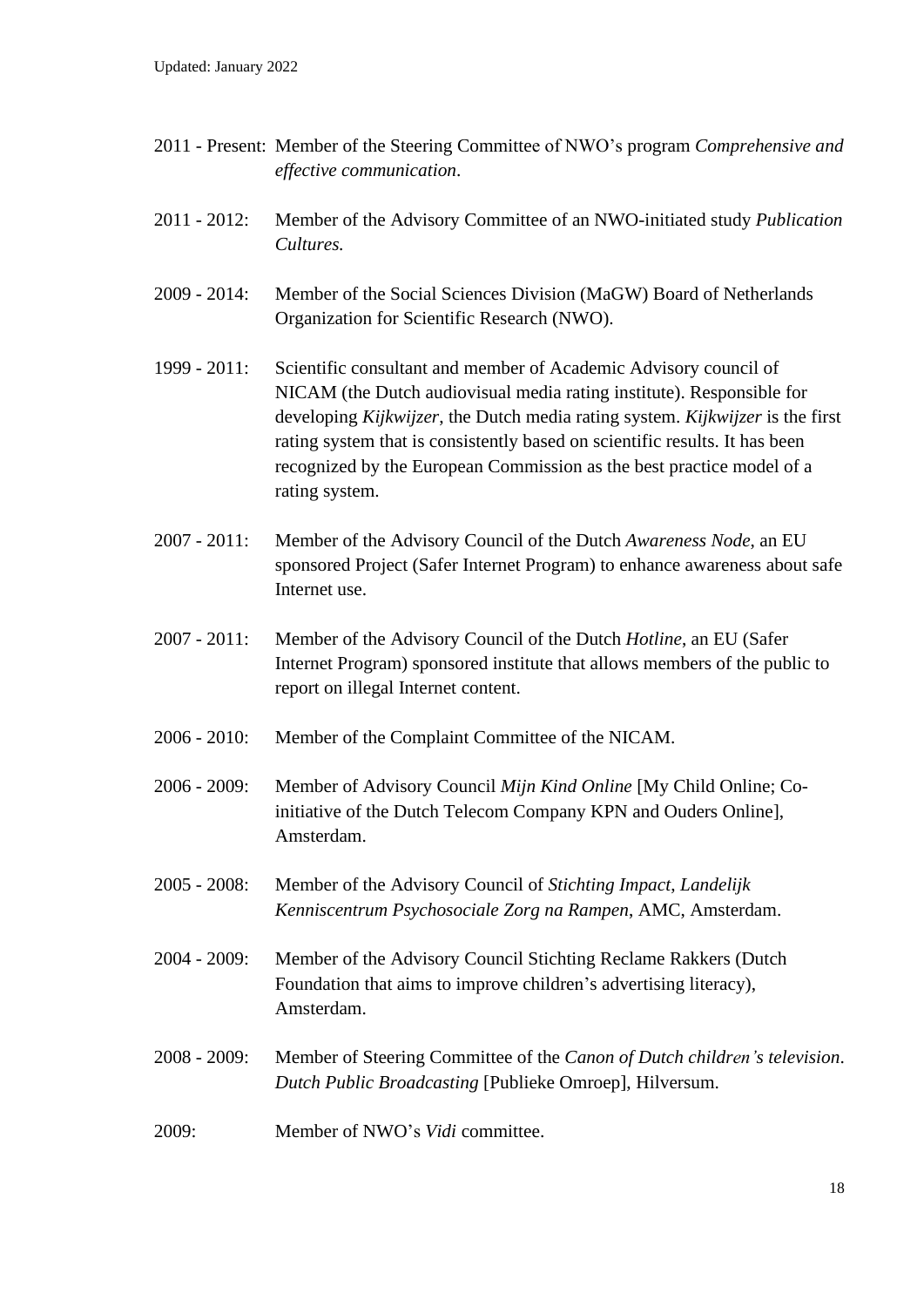Updated: January 2022

| 2007:           | Member of NWO's Top-Talent committee.                                                                                                                                                                           |
|-----------------|-----------------------------------------------------------------------------------------------------------------------------------------------------------------------------------------------------------------|
| 2006:           | Member of NWO's <i>Open Competition</i> committee.                                                                                                                                                              |
| 2003 - 2004:    | Member of NWO-MAGW's <i>Vidi</i> committee.                                                                                                                                                                     |
| 2003 - 2004:    | Member of the Governing board of the <i>Netherlands Institute for the Study</i><br>of Crime and Law Enforcement (Nederlands Studiecentrum Criminaliteit en<br>Rechtshandhaving, NSCR), Leiden, the Netherlands. |
| $1998 - 2001$ : | Member of the Governing Board of <i>Cinekid</i> .                                                                                                                                                               |

# **CONTRIBUTION TO PUBLIC DEBATE**

160+ interviews about research in international and national newspapers, weeklies, and magazines, including *The New York Times, The Sunday Telegraph (UK)*, *Daily Mail (UK)*, *The Guardian (UK), Die Welt (DE)*, *Standaard (BE), De Morgen (BE)*, *APA Monitor (USA), EC Research news website* (March, 2009), *NRC Handelsblad (NL)*, *Volkskrant*, *Telegraaf*, *Algemeen Dagblad*, *Trouw*, *Parool*, *Het Financieele Dagblad, Groene Amsterdammer, Intermediair*, *Adformatie, Nieuwstribune, Quote, FEM,* and *Elsevier*.

35+ times on national radio and television shows, including: *NOVA, NOS 6 uur journaal; NOS 8 uur journaal; RTL-4 Nieuws, Hart van Nederland*, *Netwerk*, *2 Vandaag, Lagerhuis*, *Karel, Jeugdjournaal*, *Hart van Nederland*, *SBS Shownieuws, TerZake (Brt)*, *Spreekuur*, *Vijf-Uurshow*, *Catherine*, *Teleacs Nationale Ouderavond, Plein 1* (Teleac/NOT), *Weekend Café*, *Hier en Nu Radio*, *Dingen die Gebeuren*, *Breakfast Show,* and *Met het oog op morgen*.

# **PUBLICATIONS**

# **Author impact analysis**

# **Google Scholar**

| Citations | 35,081 |
|-----------|--------|
| h-index   | 87     |

# **Psyarxiv Preprints (Submitted for publication)**

- (3) van Driel, I. I., Giachanou, A., Pouwels, J., Boeschoten, L., Beyens, I., & Valkenburg, P. M. (2021). Promises and pitfalls of Instagram data donations. **<https://doi.org/10.31219/osf.io/krqb9>**
- (2) Verbeij, T., Pouwels, J., Beyens, I., & Valkenburg, P. M. (2021). Self-reported measures of social media use show high predictive validity. **<https://doi.org/10.31234/osf.io/c9bj7>**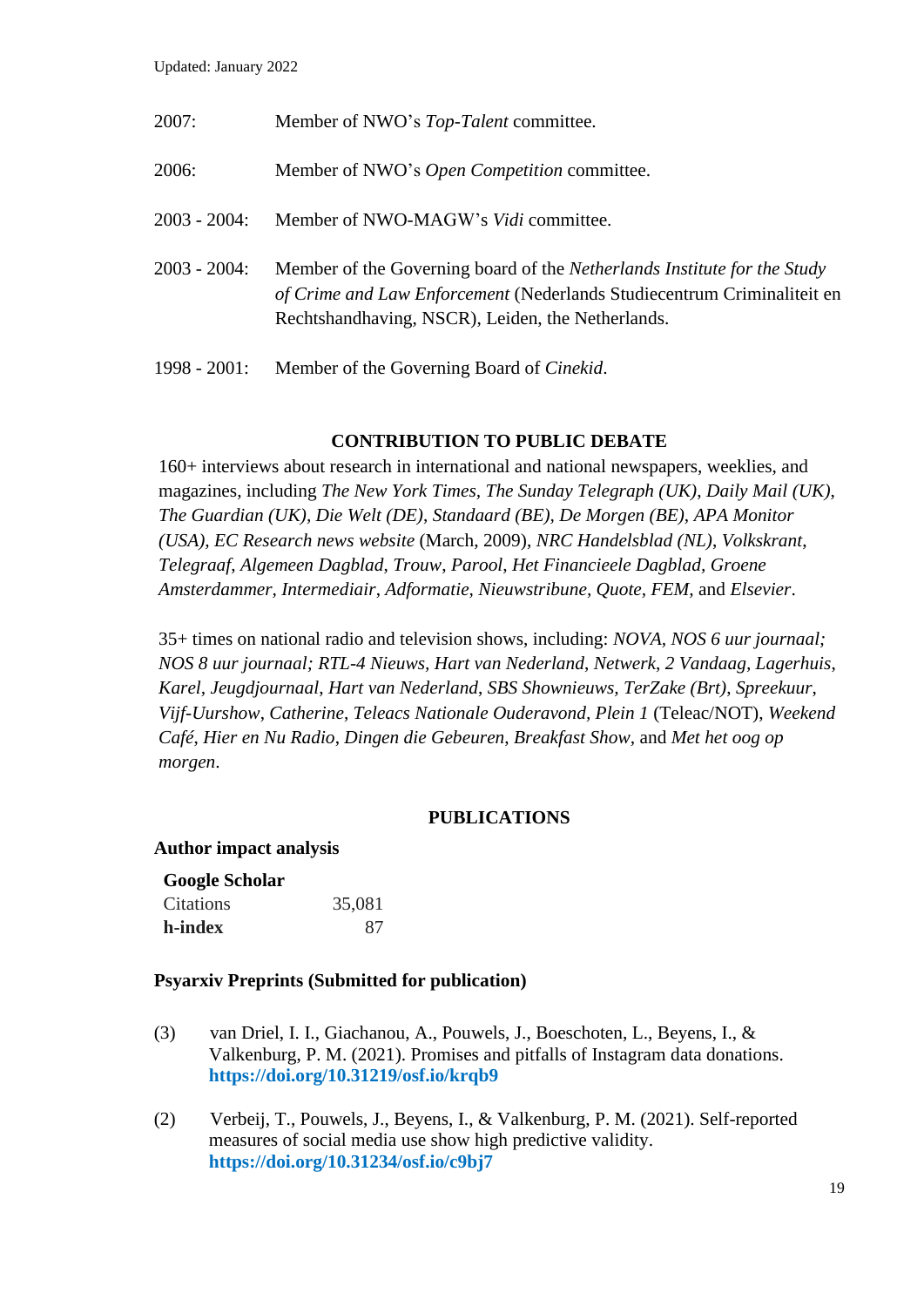(1) Siebers, T., Beyens, I., Pouwels, J., & Valkenburg, P. M. (2021). Social media are a powerful distractor for the vast majority of adolescents. **<https://doi.org/10.31234/osf.io/g6na7>**

## **International Peer Reviewed Publications (Published or in Press)**

- (154) Valkenburg, P. M. (2022). Social media use and well-being: What we know and what we need to know. *Current Opinion in Psychology,45,*101294*.*
- (153) Valkenburg, P. M., Meier, A., & Beyens, I. (2022). Social media use and its impact on adolescent mental health: An umbrella review of the evidence. *Current Opinion in Psychology*, *44,* 58-68.
- (152) Valkenburg, P.M., Beyens, I., Pouwels, J.L., van Driel, I.I., & Keijsers, L. (2022). Social media browsing and adolescent well-being: Challenging the "Passive Social Media Use Hypothesis". *Journal of Computer-Mediated Communication, 27,*1.
- (151) Valkenburg, P.M., van Driel, I.I., & Beyens, I. (2021). The associations of active and passive social media use with well-being: A critical scoping review*. New Media & Society.*
- (150) Beyens, I., Pouwels, J.L., van Driel, I.I., Keijsers, L., & Valkenburg, P.M. (2021). Social media use and adolescents' well-being: Developing a typology of personspecific effect patterns. *Communication Research.*
- (149) Pouwels, J.L., Valkenburg, P.M., Beyens, I., Driel, I.I., & Keijsers, L. (2021). Adolescents' social media use and friendship closeness: A person-specific investigation of the rich-get-richer and poor-get-richer hypotheses. *Scientific Reports, 11,* 21176*.*
- (148) Siebers, T., Beyens, I., Pouwels, J.L. &Valkenburg, P.M. (2021). Distracted or not? An experience sampling study on adolescents' social media use and self-control failure. *Media Psychology.*
- (147) Valkenburg, P.M., Beyens, I., Pouwels, J.L., van Driel, I.I. & Keijsers, L. (2021). Social media and adolescents' self-esteem: Heading for a person-specific media effects paradigm. *Journal of Communication, 71*, 56-78.
- (146) Valkenburg, P.M., Pouwels, J., Beyens, I., van Driel, I.I., & Keijsers, L. (2021). Adolescents' social media experiences and their self-esteem: A person-specific susceptibility perspective. *Technology, Mind and Behavior,2*, 2.
- (145) Pouwels, J.L., Valkenburg, P.M., Beyens, I., Driel, I.I & Keijsers, L. (2021). Social media use and friendship closeness in adolescents' daily lives: An experience sampling study. *Developmental Psychology*. 57*,* 309-323*.*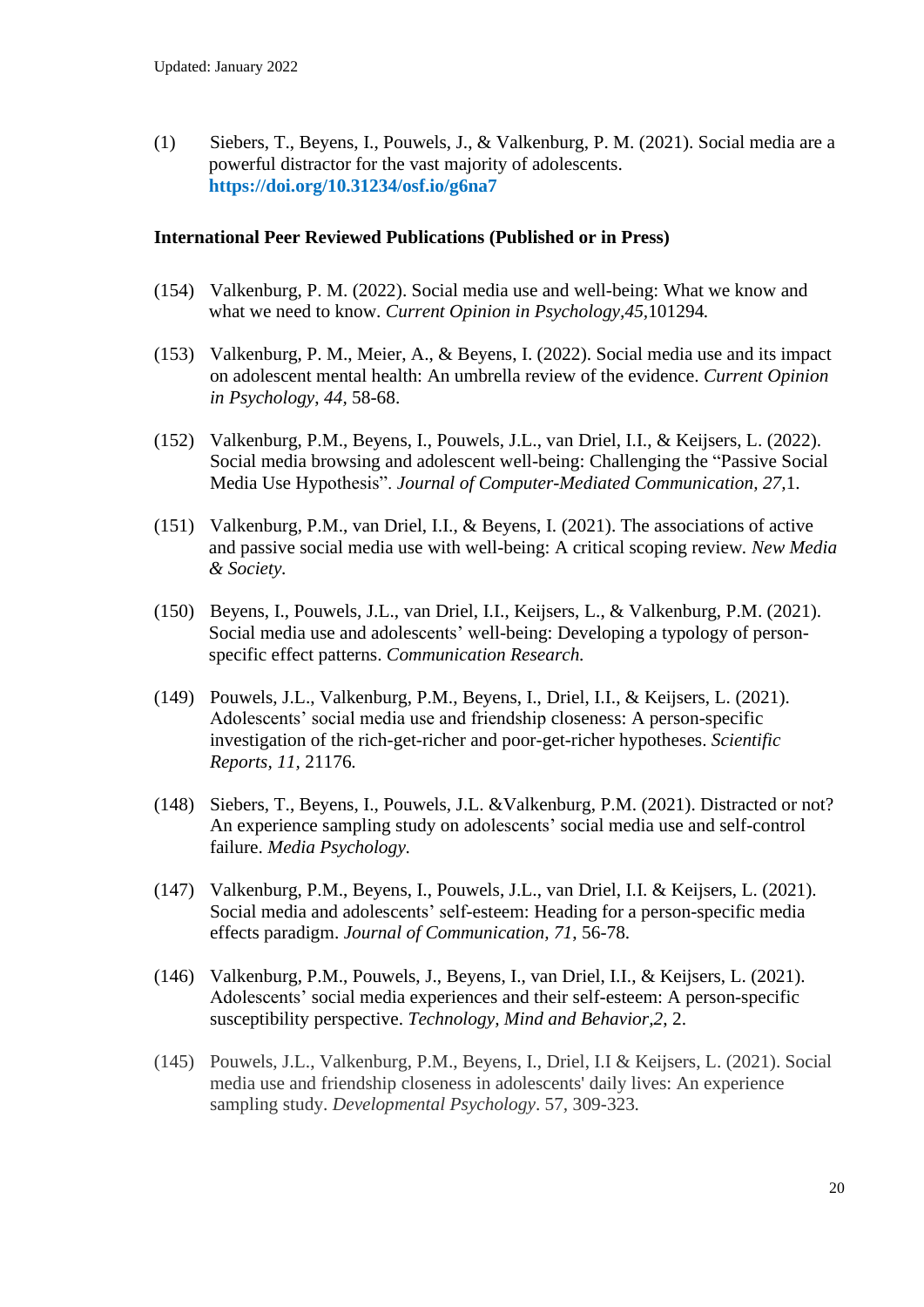- (144) Verbeij, T., Pouwels, J., Beyens, I., & Valkenburg, P.M. (2021). The accuracy and validity of self-reported social media use measures among adolescents. *Computers in Human Behavior Reports*, 3.
- (143) Junge, C., Valkenburg, P.M., Deković, M., Branje, S. (2020). The building blocks of social competence: Contributions of the Consortium of Individual Development, *Developmental Cognitive Neuroscience*, 45, 100861.
- (142) Beyens, I., Piotrowski, J.T., & Valkenburg, P.M. (2020). "Which Came First? Assessing transactional relationships between children's violent media use and ADHD-related behaviors, *Communication Research. 47*, 8.
- (141) Beyens, I., Pouwels, J.L., van Driel, I.I., Keijsers, L., & Valkenburg, P.M. (2020). The effect of social media on well-being differs from adolescent to adolescent. *Scientific Reports, 10*, 10763.
- (140) Van der Wal, A., Piotrowski, J.T., Fikkers, K.M., & Valkenburg, P.M. (2020). More than just a laughing matter: A coding framework of humor in media entertainment for tweens and teens. *Journal of Broadcasting & Electronic Media, 47*, 1206-1227.
- (139) Van der Wal, A., Fikkers, K.M., & Valkenburg P.M. (2020). What's in it for them? Teens' differential preferences for types and contexts of televised aggression. *Communication Research*, *47,* 8.
- (138) Beyens, I., Valkenburg, P.M. (2019). Parental media mediation in adolescence: A comparative study of parent and adolescent reports. *Journal of Broadcasting and Electronic Media. 63*, 716-736.
- (137) Van der Schuur, W.A., Baumgartner, S.E., Sumter, S.R., & Valkenburg, P.M. (2019). Exploring the long-term relationship between academic media multitasking and adolescents' academic achievement. *New Media & Society*, *42,* 140-158.
- (136) Fikkers, K.M., Piotrowski, J.T, & Valkenburg, P.M. (2019). Child's Play? Assessing the bi-directional longitudinal relationship between gaming and intelligence in early childhood. *Journal of Communication*. *69*, 124–143.
- (135) Beyens, I., Valkenburg, P.M., & Piotrowski, J.T. (2019). Developmental trajectories of parental mediation across early and middle childhood. *Human Communication Research. 45*, 226–250.
- (134) Beyens, I., Valkenburg, P.M., & Piotrowski, J.T. (2018). Screen media use and ADHD-related behaviors: Four decades of research. *Proceedings of the National Academy of Sciences of the United States of America, 115*, 9875-9881.
- (133) Broekman, F.L., Piotrowski, J.T., Beentjes, J.W.J., Valkenburg, P.M. (2018). App features that fulfill parents' needs in apps for children. *Mobile Media & Communication, 6*, 367-389*.*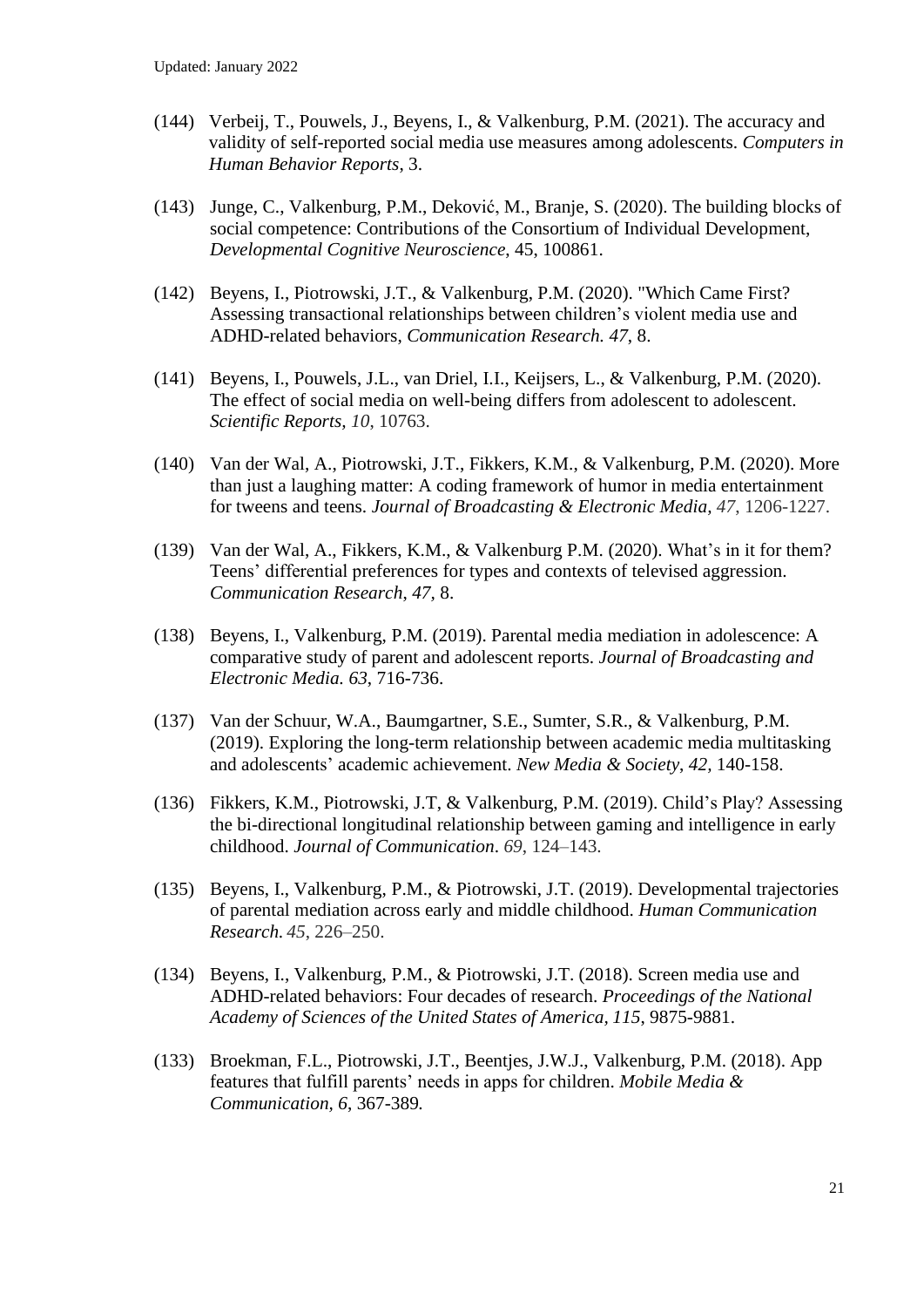- (132) Van der Schuur, W.A., Baumgartner, S.E., Sumter, S.R. & Valkenburg, P.M. (2018). Media multitasking and sleep problems: A longitudinal study among adolescents. *Computers in Human Behavior, 81*, 316-324.
- (131) Waterloo, S.F., Baumgartner, S.E., Peter, J., & Valkenburg, P.M. (2018). Norms of online expressions of emotion: Comparing Facebook, Twitter, Instagram, and WhatsApp. New Media & Society, 20, 1813-1831.
- (130) Valkenburg, P.M., Koutamanis, M., Vossen H.G.M. (2017). The concurrent and longitudinal relationships between adolescents' use of social network sites and their self-esteem. *Computers in Human Behavior*, *76,* 35-41.
- (129) Valkenburg, P.M. (2017). Understanding self-effects in social media. *Human Communication Research, 43,* 477-490*.*
- (128) Walther, J.B. & Valkenburg, P.M. (2017). Merging mass and interpersonal communication via interactive communication technology: A symposium. *Human Communication Research, 43*, 415-423.
- (127) Fikkers, K.M., Piotrowski, J.T., & Valkenburg, P.M. (2017). A matter of style? Exploring the effects of parental mediation styles on early adolescents' media violence exposure and aggression. *Computers in Human Behavior*, *70,* 407-415.
- (126) Vossen H.G.M., Piotrowski, J.T., & Valkenburg, P.M. (2017). The longitudinal relationship between media violence and empathy: Was it sympathy all along? *Media Psychology*, *20*, 175-193.
- (125) Vossen H.G.M., & Valkenburg, P.M., (2016). Do social media foster or curtail adolescents' empathy? A longitudinal study. *Computers in Human Behavior*, *63*, 118-124.
- (124) Broekman, F.L., Piotrowski, J.T., Beentjes, J.W.J., & Valkenburg, P.M. (2016). A parental perspective on apps for young children. Computers in Human Behavior, 63, 142-151.
- (123) Fikkers, K.M., Piotrowski, J.T, Valkenburg, P.M. (2016). Beyond the lab: Investigating early adolescents' cognitive, emotional, and arousal responses to violent games. *Computers in Human Behavior*, *63*, 542-549.
- (122) Fikkers, K.M., Piotrowski, J.T., Lugtig, P., & Valkenburg, P.M. (2016). The role of perceived peer norms in the relationship between media violence exposure and adolescents' aggression. *Media Psychology, 19,* 4-26.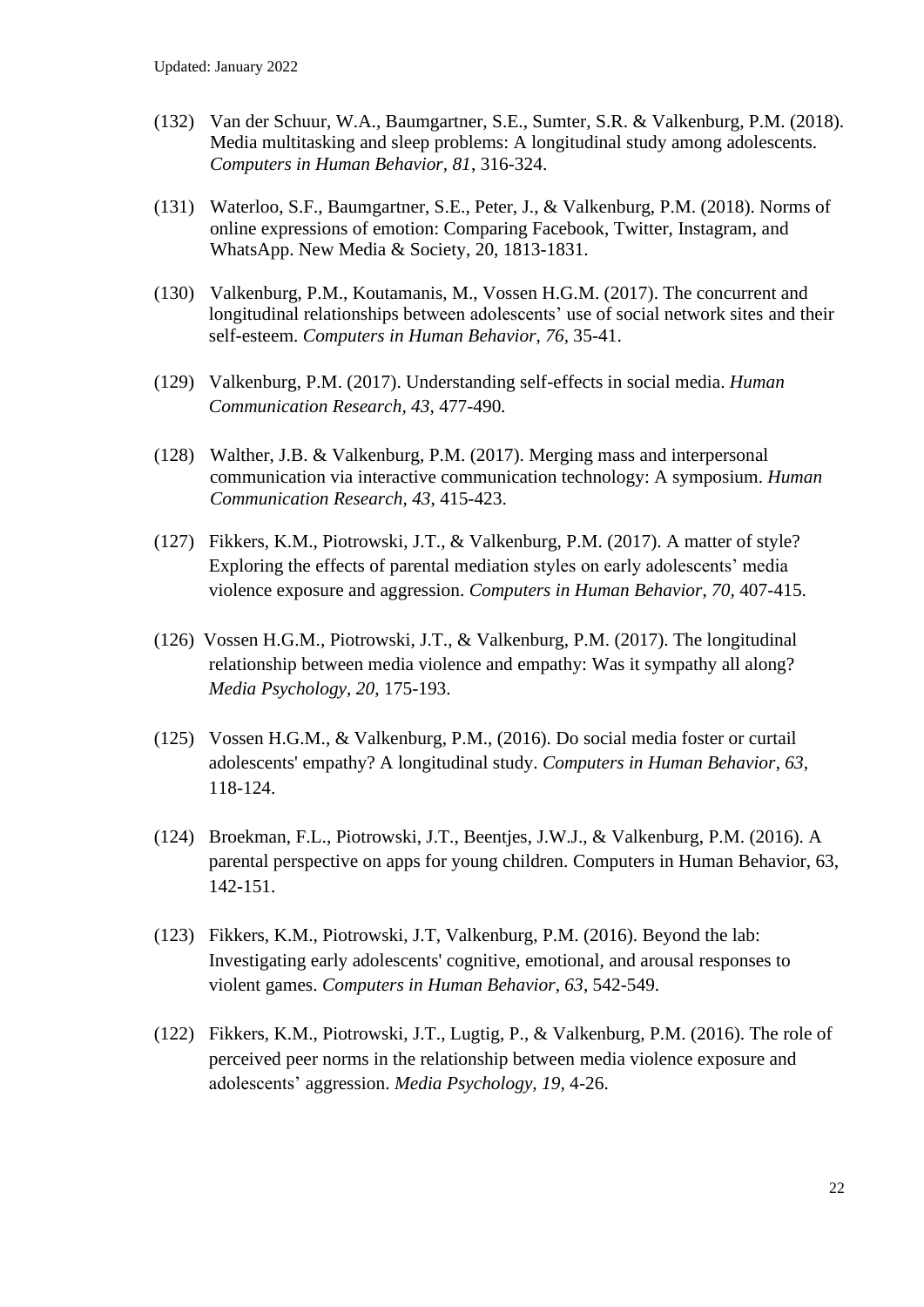- (121) Fikkers, K.M., Piotrowski, J.T., & Valkenburg, P.M. (2017). Assessing the reliability and validity of television and game violence exposure measures. *Communication Research, 44,* 117-143*.*
- (120) Van den Eijnden, R., Lemmens, J.S., & Valkenburg, P.M. (2016). The Social Media Disorder Scale: Validity and psychometric properties. *Computers in Human Behavior, 61,* 478-487.
- (119) Peter, J. & Valkenburg, P.M. (2016). Adolescents and pornography: A review of 20 years of research. *Annual Review of Sex Research, 53,* 509-531.
- (118) Nikkelen, S.W.C., Vossen, H.G.M., Piotrowski, J.T., & Valkenburg, P.M. (2016). Media violence and adolescents' ADHD-related Behaviors: The role of parental mediation. *Journal of Broadcasting & Electronic Media, 60*, 657-675.
- (117) Valkenburg, P.M., Peter, J., & Walther, J.B. (2016). Media effects: Theory and research. *Annual Review of Psychology, 67,* 315-338.
- (116) Van der Schuur, W.A., Baumgartner, S.E., Sumter, S.R., &Valkenburg, P.M.(2015). The consequences of media multitasking for youth: A review." *Computers in Human Behavior, 53*, 204-215.
- (115) Koutamanis, M., Vossen, H.G.M., & Valkenburg, P.M. (2015). Adolescents' comments in social media: Why do adolescents receive negative feedback and who is most at risk? *Computers in Human Behavior*, *53*, 486-494.
- (114) Valkenburg, P.M. (2015). The limited informativeness of meta-analyses on media effects. *Perspectives on Psychological Science, 10,* 680-682.
- (113) Baumgartner, S.E., Sumter, S.R., Peter, J., & Valkenburg, P.M. (2015). Sexual selfpresentation on social network sites: Who does it and how is it perceived? *Computers in Human Behavior, 50,* 91-100.
- (112) Nikkelen, S.W., Vossen, H.G.M., & Valkenburg, P.M. (2015). Children's Television Viewing and ADHD-related Behaviors: Evidence from the Netherlands*. Journal of Children and Media, 9,* 399-418*.*
- (111) Slater, M.D., Peter, J., & Valkenburg, P.M. (2015). Message variability and heterogeneity: A core challenge for communication research. *Communication Yearbook, 39,* 3-32.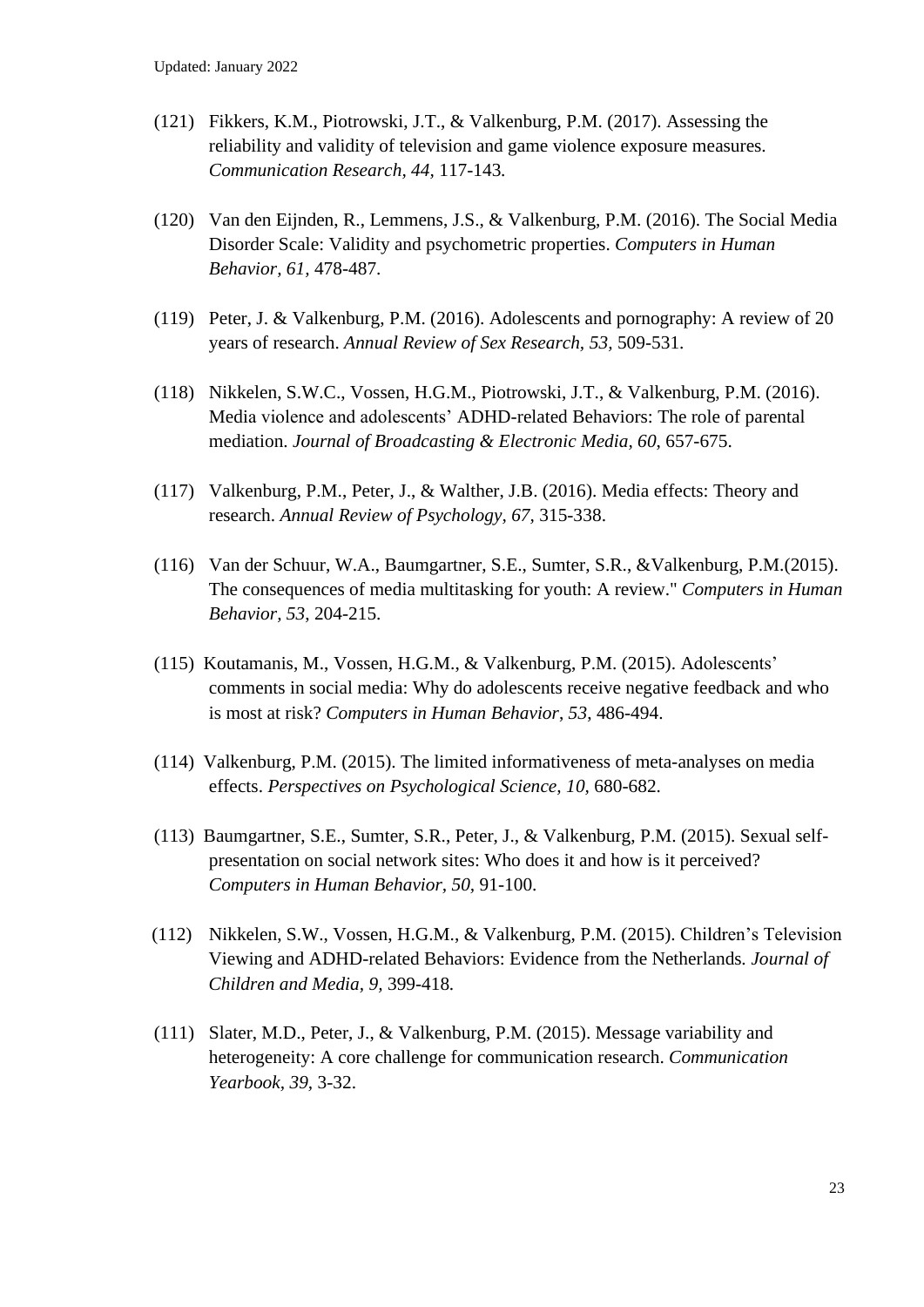- (110) Sumter, S.R., Valkenburg, P.M., Baumgartner, S.E., Van der Hof, S., & Peter, J. (2015). Development and validation of the multidimensional offline and online peer victimization scale. *Computers in Human Behavior, 46,* 114-122.
- (109) Lemmens, J.S., Venburg, P.M., Gentile, D. (2015). The Internet Gaming Disorder scale. *Psychological Assessment, 27,* 567-582.
- (108) Vossen, H.G.M., Piotrowski, J.T., Valkenburg, P.M. (2015). Development of the Adolescent Measure of Empathy and Sympathy (AMES). *Personality and Individual Differences, 74,* 66-71*.*
- (107) Van Oosten, A., Peter, J., & Valkenburg, P.M. (2015). The influence of sexual music videos on adolescents' misogynistic beliefs: The role of video content, gender and affective engagement. *Communication Research, 42,* 986-1008*.*
- (106) Piotrowski, J.T. & Valkenburg, P.M. (2015). Finding orchids in a field of dandelions: Understanding children's differential susceptibility to media effects. *American Behavioral Scientist, 59,* 1776-1789*.*
- (105) Peter, J. & Valkenburg, P.M. (2014). Does exposure to sexually explicit Internet material increase body dissatisfaction? A longitudinal study. *Computers in Human Behavior, 36,* 297-307*.*
- (104) Suchi, S.P., Peter, J., & Valkenburg, P.M. (2014). A cross-cultural content-analytic comparison of the hookup culture in U.S. and Dutch teen girl magazines. *Journal of Sex Research, 51,* 291-302*.*
- (103) Piotrowski, J.T., Litman, J.A., & Valkenburg, P.M. (2014). Measuring epistemic curiosity in young children. *Infant and Child Development, 23*, 542-533.
- (102) Nikkelen, S.W.C., Valkenburg, P.M., Huizinga, M., & Bushman, B.J. (2014). Media use and ADHD-related behaviors in children and adolescents: A meta-analysis. *Developmental Psychology, 50*, 2228-2241.
- (101) Opree, S., Buijzen, M., van Reijmersdal, E.A., & Valkenburg, P.M. (2014). Children's advertising exposure, advertised product desire, and materialism: A longitudinal study*. Communication Research, 41*, 717-735.
- (100) Nikkelen, S.W.C., Vossen, H.G.M., Valkenburg, P.M., Velders, F., Windhorst, D., Jaddoe, V., Hofman, A., Verhulst, F., & Tiemeier, H. (2014). Media Violence and Children's ADHD-related Behaviors: A Genetic Susceptibility Perspective. *Journal of Communication, 64,* 42-60*.*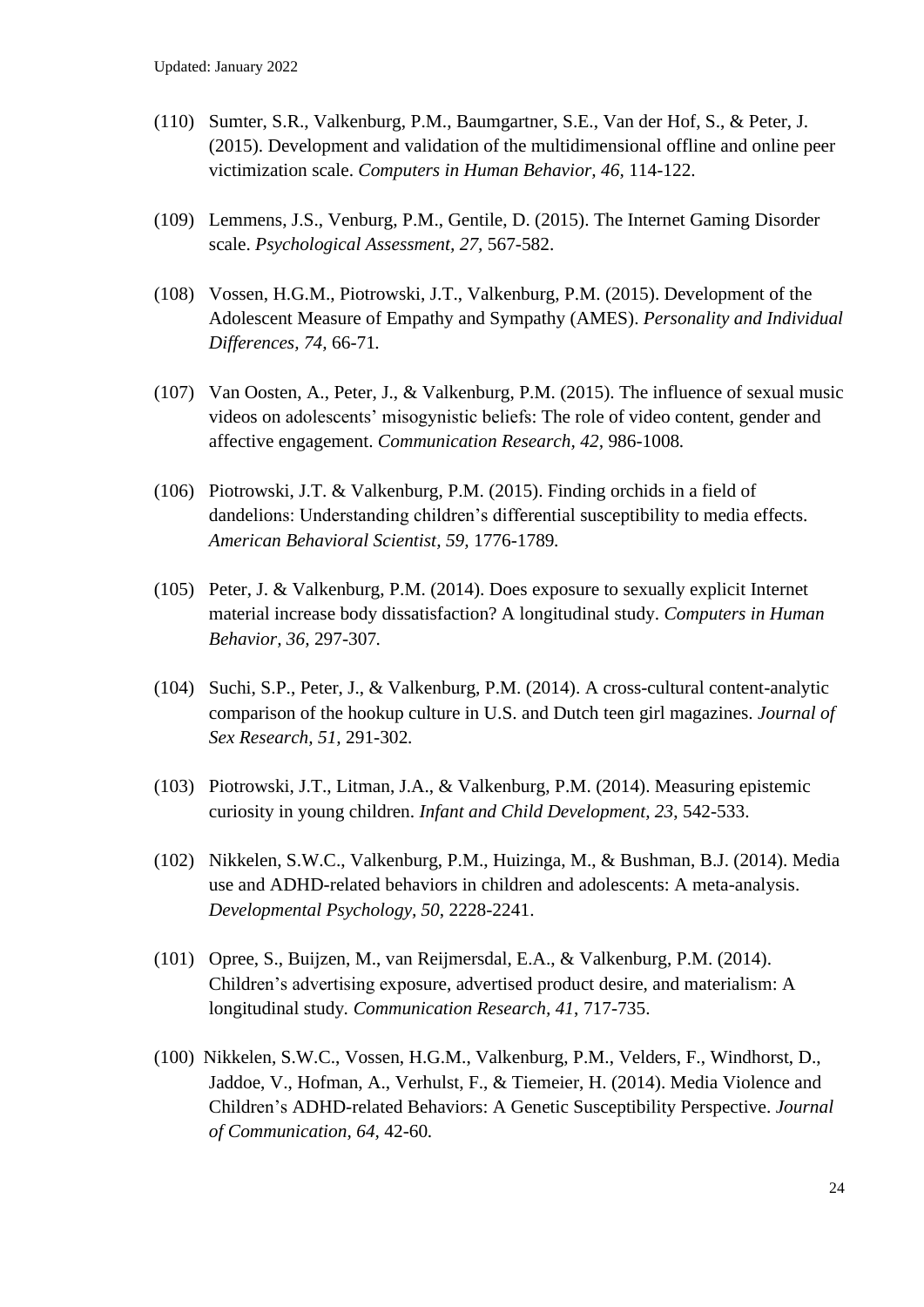- (99) Baumgartner, S.E., Sindy, S.R., Peter, J., Valkenburg, P.M., & Livingstone, S. (2014). Does country context matter? Investigating the predictors of teen sexting across Europe. *Computers in Human Behavior, 34,* 157-164.
- (98) De Droog, S.M., Buijzen, M., & Valkenburg, P.M. (2014). Enhancing children's vegetable consumption using vegetable-promoting picture books: The impact of interactive shared reading and character-product congruence. *Appetite, 73,* 73-80*.*
- (97) Joshi, S.P., Peter, J., & Valkenburg, P.M. (2014). Virginity loss and pregnancy in US and Dutch teen girl magazines: A content-analytic comparison. *Youth & Society, 46,* 70-88.
- (96) Valkenburg, P.M., Piotrowski, J., Hermanns, J., & de Leeuw, R. (2013). Development and validation of the perceived parental media mediation scale: A Self-Determination Perspective. *Human Communication Research, 39,* 445-469*.*
- (95) Fikkers, K.M., Piotrowski, J.T., Weeda, W.D., Vossen, H.G.M., & Valkenburg, P.M. (2013). Double dose: High family conflict enhances the effect of media violence exposure on adolescents' aggression. *Societies, 3*, 280-292.
- (94) Sumter, S.R., Valkenburg, P.M., & Peter, J. (2013). Perceptions of Love across the Lifespan: Differences in Passion, Intimacy, and Commitment. *International Journal of Behavioral Development, 87,* 418-428*.*
- (93) Koutamanis, M., Vossen, H.G.M., Peter, J., & Valkenburg, P.M. (2013). Practice makes perfect: The longitudinal effect of adolescents' instant messaging on their ability to initiate offline friendships. *Computers in Human Behavior, 29,* 2265-2272.
- (92) Valkenburg, P.M. & Peter, J. (2013). The differential susceptibility to media effects model. *Journal of Communication, 63,* 221-243*.*

Article has been summarized in:

Valkenburg, P.M., & Peter, J. (2016). The differential susceptibility to media effects model. In P. Roessler (Ed.), *International Encyclopedia of media effects*. New York: Wiley-Blackwell.

Valkenburg, P.M. (2019). The differential susceptibility to media effects model. In E. Sharrer (Eds.), International Encyclopedia of Media Psychology. New York: Wiley-Blackwell.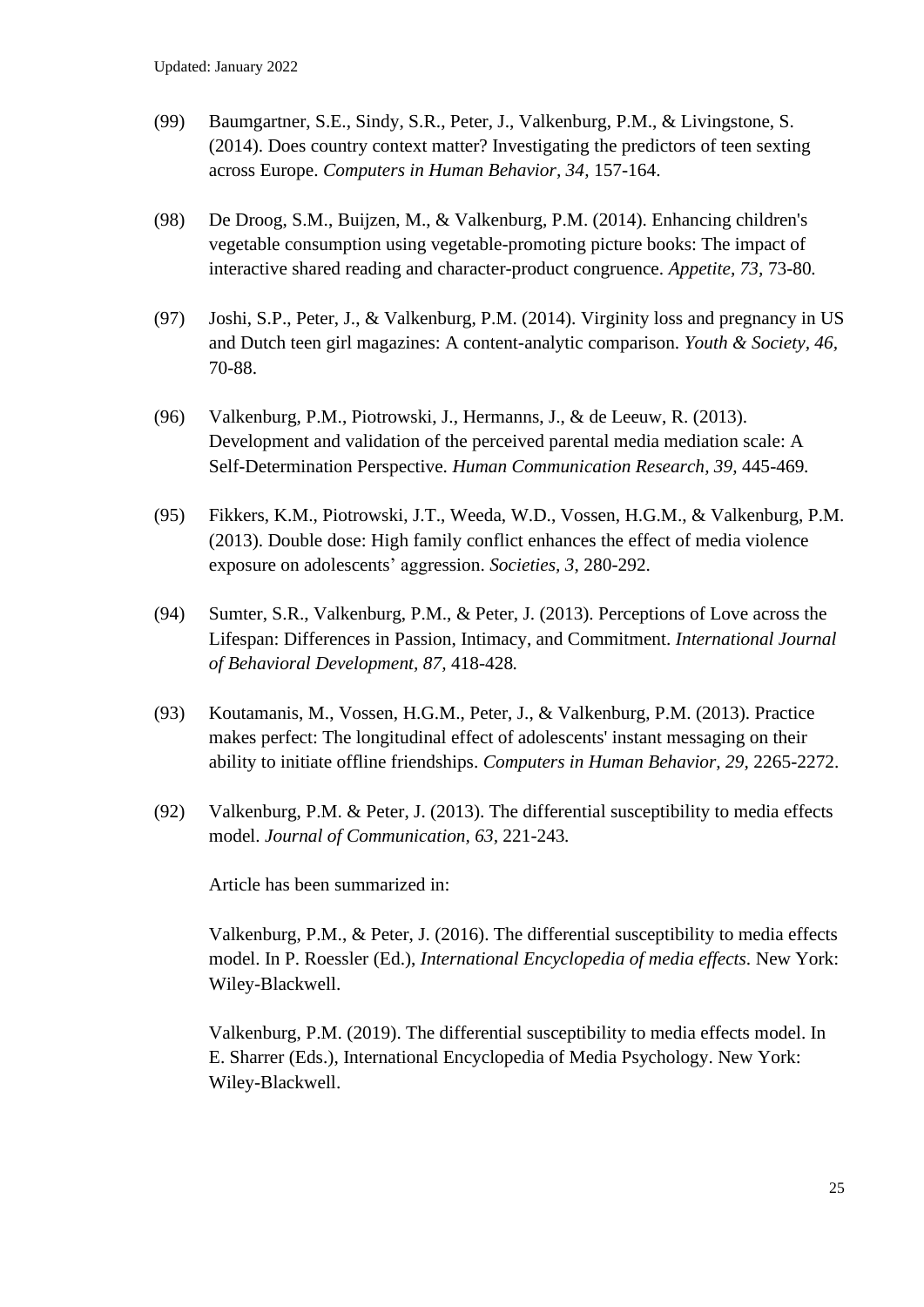- (91) Baumgartner, S.E., Sumter, S.R., Peter, J., & Valkenburg, P.M. (2013). Identifying teens at risk: Developmental pathways of online and offline sexual risk behavior. *Pediatrics, 160,* 1489-1496.
- (90) Folkvord, F., Anschütz, D.J., Buijzen, M., & Valkenburg, P.M. (2013). [The effect of](http://www.ccam-ascor.nl/images/stories/publications/Journal_PDF_ENG/2012/2012%20Folkvord%20Anschutz%20Buijzen%20%20Valkenburg%20effect%20advergames%20eating%20snacks%20and%20fruits%20.pdf)  playing [advergames that promote energy-dense](http://www.ccam-ascor.nl/images/stories/publications/Journal_PDF_ENG/2012/2012%20Folkvord%20Anschutz%20Buijzen%20%20Valkenburg%20effect%20advergames%20eating%20snacks%20and%20fruits%20.pdf) snacks or fruit on actual food intake [among children](http://www.ccam-ascor.nl/images/stories/publications/Journal_PDF_ENG/2012/2012%20Folkvord%20Anschutz%20Buijzen%20%20Valkenburg%20effect%20advergames%20eating%20snacks%20and%20fruits%20.pdf)**.** *The American Journal of Clinical Nutrition, 97,* 239-245.
- (89) Valkenburg, P.M. & Peter, J. (2013). Five challenges for the future of media effects research. *International Journal of Communication, 6,* 197-215*.*
- (88) Antheunis, M.L., Valkenburg, P.M., & Peter, J. (2012). The quality of online, offline, and mixed-mode friendships among users of a social networking site. *Cyberpsychology: Journal of Psychosocial Research on Cyberspace, 6, 3.*
- (87) Opree, S., Buijzen, M., & Valkenburg, P.M. (2012). Lower Life Satisfaction Related to Materialism in Children Frequently Exposed to Advertising. *Pediatrics, 130,* 486- 491.
- (86) Antheunis, M.L., Schouten, A.P., Valkenburg, P.M., & Peter, J. (2012). Interactive uncertainty reduction strategies and verbal affection in computer-mediated communication. *Communication Research, 39,* 57-87*.*
- (85) Peter, J., & Valkenburg, P.M. (2012). Do questions about watching Internet pornography make people watch Internet pornography? A comparison between adolescents and adults. *International Journal of Public Opinion Research, 24,* 400- 410.
- (84) De Droog, S.M., Buijzen, M., & Valkenburg, P.M. (2012). Use a rabbit or a rhino to sell a carrot? The effect of character-product congruence on children's liking of healthy foods. *Journal of Health Communication, 17,* 1068-1080*.*
- (83) Sumter, S.R., Baumgartner, S.E., Valkenburg, P.M. & Peter, J. (2012) Developmental trajectories of peer victimization: off-line and online experiences during adolescence. *Journal of Adolescent Health, 50,* 607-613*.*
- (82) Van Holst, R.J., Lemmens, J.S., Valkenburg, P.M., Peter, J., Veltman, D.J., & Goudriaan, A. E. (2012). Attentional bias and disinhibition toward gaming cues are related to problem gaming in male adolescents. *Journal of Adolescent Health, 50,*  541-546.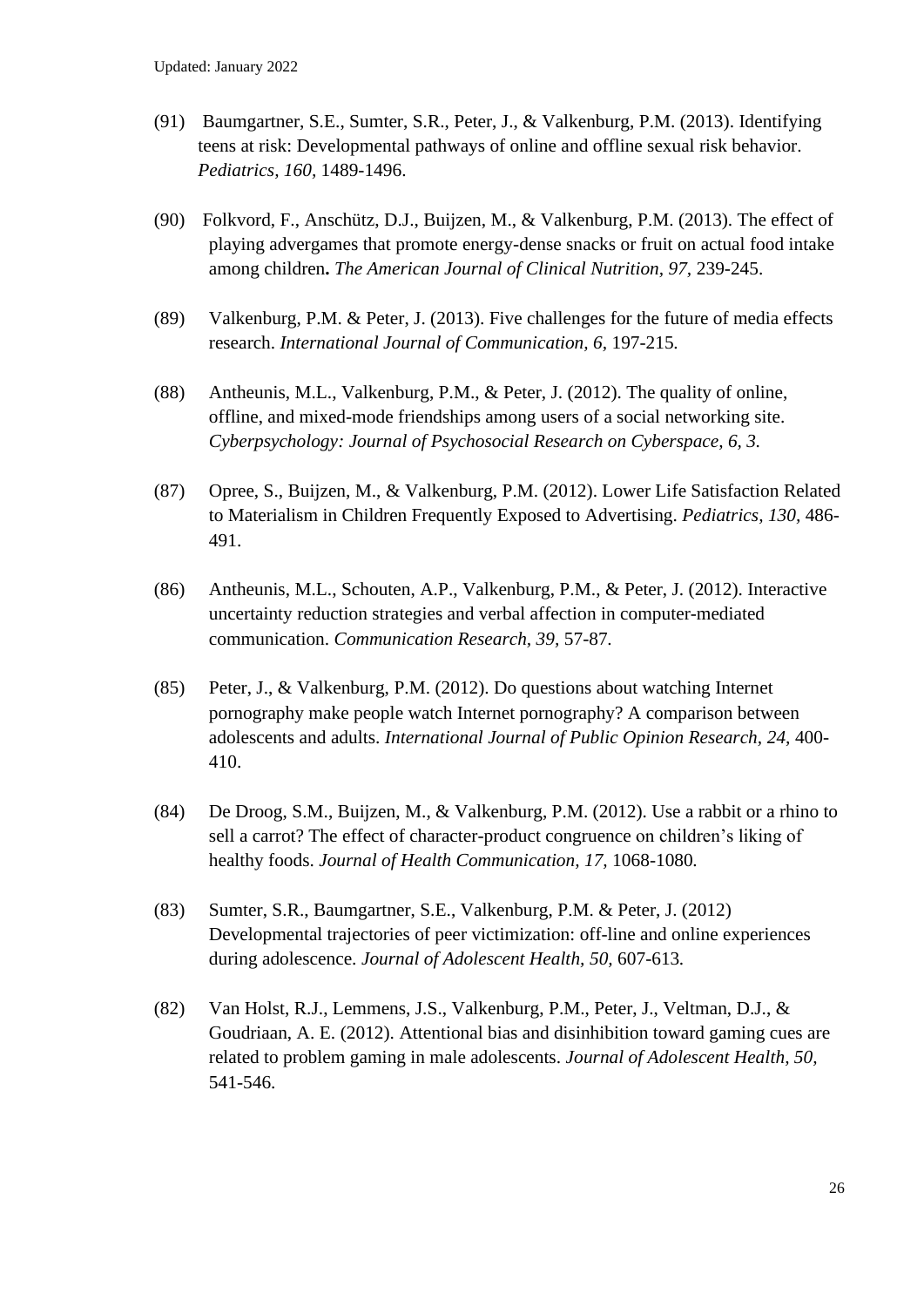- (81) Rozendaal, E., Buijzen, M., & Valkenburg, P.M. (2012). Think-aloud process superior to thought-listing in increasing children's critical processing of advertising. *Human Communication Research, 38,* 199-221*.*
- (80) Baumgartner, S.E., Valkenburg, P.M., & Peter, J. (2011). The influence of descriptive and injunctive peer norms on adolescents' risky sexual online behavior. *Cyberpsychology, Behavior, and Social Networking, 14,* 753-758.
- (79) De Droog, S.M., Valkenburg, P.M., & Buijzen, M. (2011). Using brand characters to promote young children's liking of and purchase requests for fruit. *Journal of Health Communication, 16,* 79-89*.*
- (78) Joshi, S.P., Peter, J., & Valkenburg, P.M. (2011). Scripts of sexual desire and danger in US and Dutch teen girl magazines: A cross-national content analysis. *Sex Roles,708,* 463-474*.*
- (77) Lemmens, J.S. Valkenburg, P.M., & Peter, J. (2011). Psychological causes and consequences of online gaming. *Computers in Human Behavior, 47,* 144-152.
- (76) Lemmens, J.S., Valkenburg, P.M., & Peter, J. (2011). The effects of pathological gaming on aggressive behavior. *Journal of Youth and Adolescence, 40*, 38-47.
- (75) Opree, S., Buijzen, M., Van Reijmersdal, E., & Valkenburg, P.M. (2011). Development of the Material Values Scale for Children (MS-c). *Personality and Individual Differences, 58, 963-968.*
- (74) Peter, J., & Valkenburg, P.M. (2011). The influence of sexually explicit internet material and peers on stereotypical beliefs about women's sexual roles: Similarities and differences between adolescents and adults. *Cyberpsychology, Behavior, and Social Networking, 14,* 511-517*.*
- (73) Peter, J., & Valkenburg, P.M. (2011). The Use of Sexually Explicit Internet Material and Its Antecedents: A Longitudinal Comparison of Adolescents and Adults. *Archives of Sexual Behavior, 40,* 1015-1025*.*
- (72) Peter, J., & Valkenburg, P.M. (2011). The influence of sexually explicit internet material on sexual risk behavior: A comparison of Adolescents and Adults. *Journal of Health Communication, 16,* 750-765*.*
- (71) Peter, J., & Valkenburg, P.M. (2011). The impact of "forgiving" introductions on the reporting of sensitive behavior in surveys: The role of social desirability response style and developmental status. *Public Opinion Quarterly, 74*, 779-787.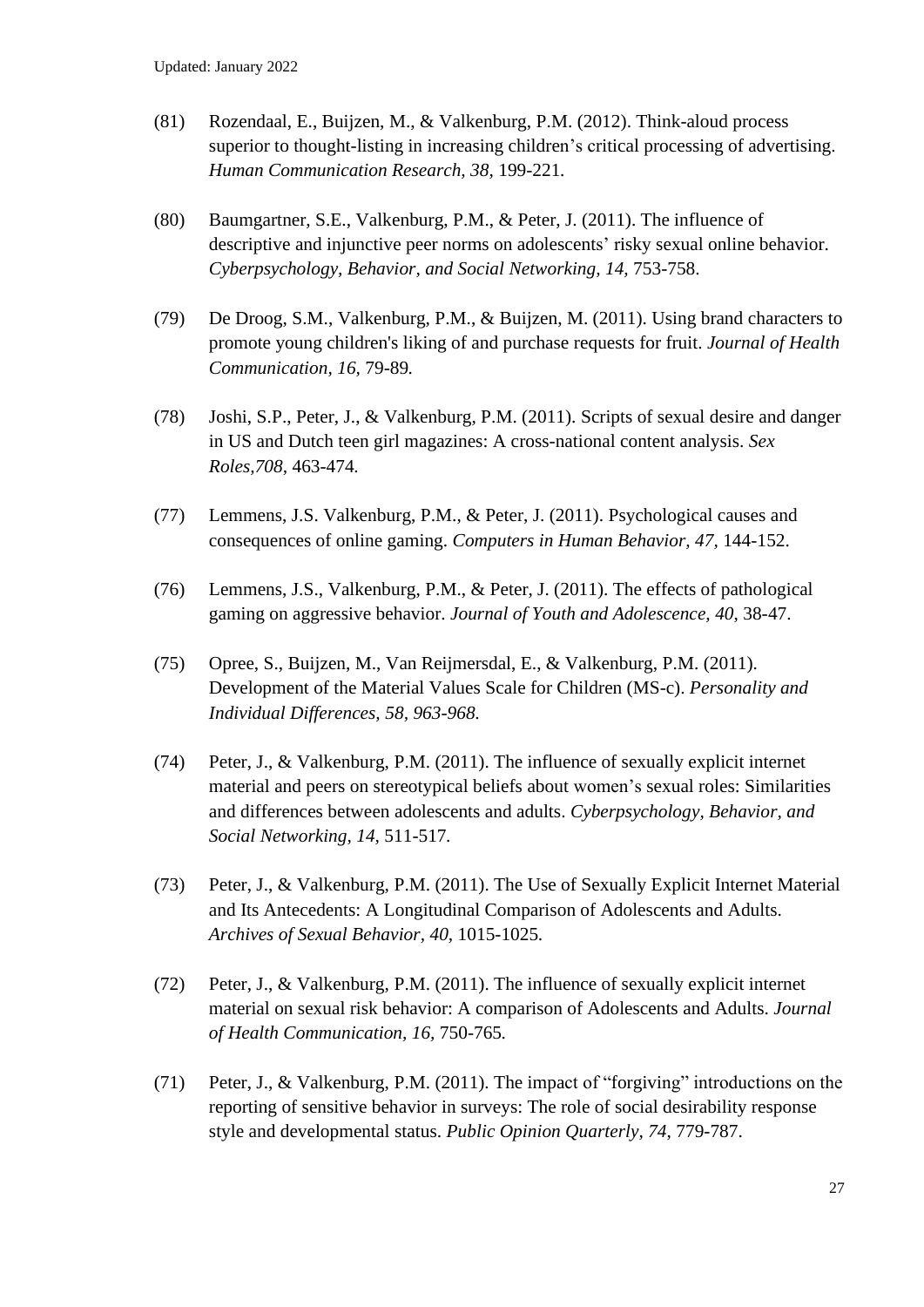- (70) Rozendaal, E., Buijzen, M., & Valkenburg, P.M. (2011). Children's understanding of advertisers' persuasive tactics. *International Journal of Advertising, 30,* 329-350.
- (69) Valkenburg, P.M., & Peter, J. (2011). Online communication among adolescents: An integrated model on its attraction, opportunities, and risks. *Journal of Adolescent Health, 48,* 121-127.
- (68) Valkenburg, P.M., Sumter, S.R.., & Peter, J. (2011). Gender differences in online and offline self-disclosure in preadolescence and adolescence. *British Journal of Developmental Psychology, 9,* 253-269*.*
- (67) Joshi, S.P., Peter, J., & Valkenburg, P.M. (2010). Ambivalent messages in Seventeen Magazine: A content-analytic comparison of 1997 and 2007*. Journal of Magazine and New Media Research, 12,*1-20*.*
- (66) Peter, J., & Valkenburg, P.M. (2010). Adolescents' use of sexually explicit internet material and sexual uncertainty: The role of involvement and gender. *Communication Monographs, 77*, 357-375.
- (65) Baumgartner, S.E., Valkenburg, P.M., & Peter, J. (2010). Unwanted online sexual solicitation and risky sexual online behavior across the lifespan. *Journal of Applied Developmental Psychology, 31,* 439-447*.*
- (64) Baumgartner, S.E., Valkenburg, P.M., & Peter, J. (2010). Assessing causality in the relationship between adolescents' risky sexual online behavior and their perceptions of this behavior, 39, 1226-1239. *Journal of Youth and Adolescence*.
- (63) Peter, J. & Valkenburg, P.M. (2010). Processes underlying the effects of adolescents' use of sexually explicate Internet material: the role of perceived realism. *Communication Research, 37,* 375-399*.*
- (62) Rozendaal, E., Buijzen, M., & Valkenburg, P.M. (2010). Comparing children's and adults' cognitive defenses to television advertising. *Journal of Children and Media,77-89.*
- (61) Antheunis, M.L., Valkenburg, P.M. & Peter, J. (2010). Getting acquainted through social networking sites: Testing a model of online uncertainty reduction and social attraction. *Computers in Human Behavior, 26*, 100-109.
- (60) Schouten, A.P., Valkenburg, P.M., & Peter. J. (2009). An experimental test of processes underlying self-disclosure in computer-mediated communication. *Cyberpsychology*, 3(2).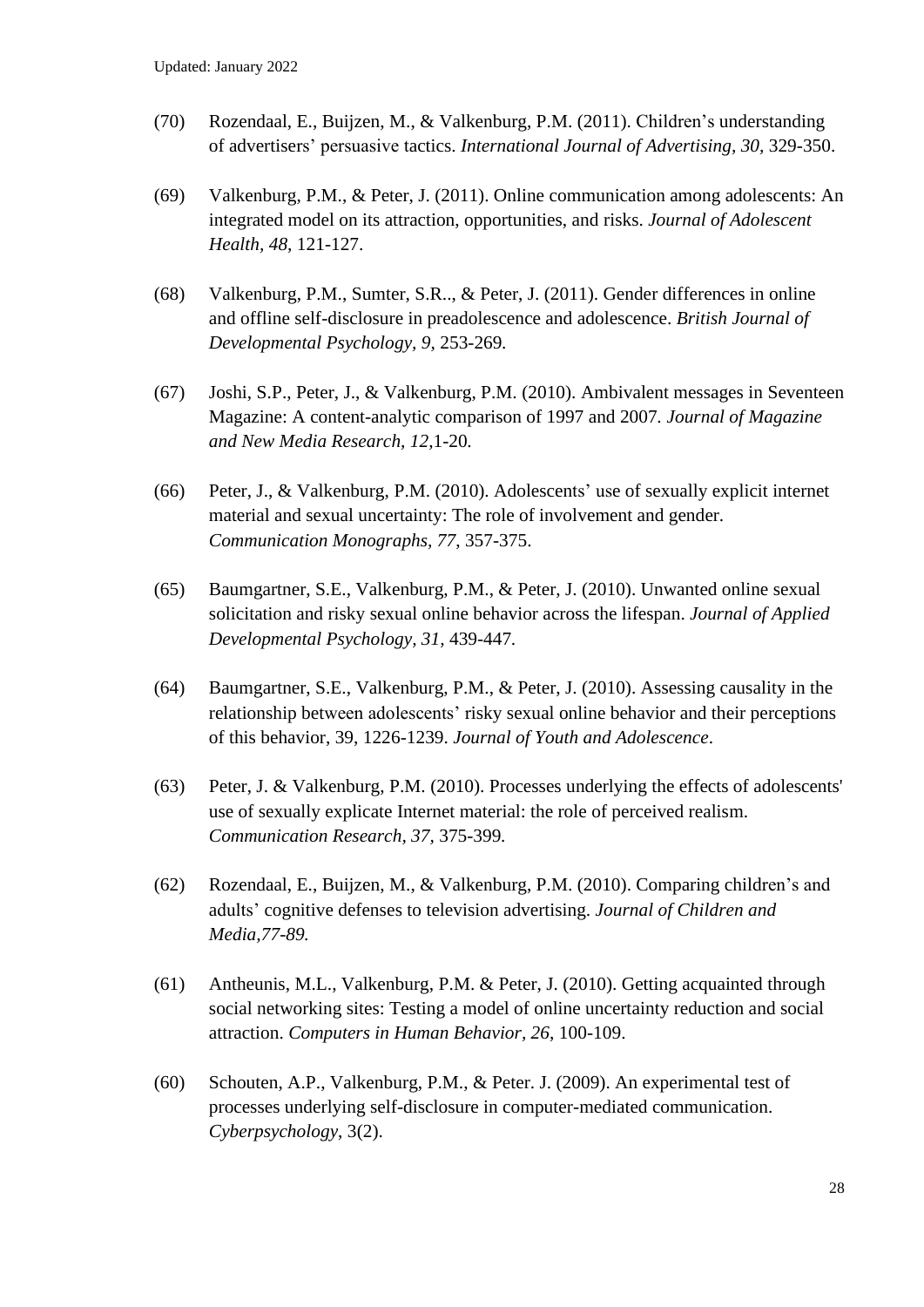- (59) Notten, N. Peter, J. Kraaykamp, G. & Valkenburg, P.M. (2009). Digital divide across borders: A cross-national study of adolescents' use of digital technologies. *European Sociological Review, 25*, 551-560.
- (58) Peter, J., & Valkenburg, P.M. (2009). Adolescents' exposure to sexually explicit Internet material and notions of women as sex objects: Assessing causality and underlying mechanisms. *Journal of Communication, 59,* 407-433.
- (57) Rozendaal, E., Buijzen, M., & Valkenburg, P.M. (2009). Do children's cognitive advertising defenses reduce their desire for advertised products? *Communications, 34*, 287-303.
- (56) Valkenburg, P.M., & Peter, J. (2009). Social consequences of the Internet for adolescents: A decade of research. *Current Directions in Psychological Science, 18,*1-5.

Reprinted in: Newman, L. C. & Larsen R. (2010). *Taking sides: Personality Psychology*. Boston: McGraw-Hill.

- (55) Peter, J., & Valkenburg, P.M. (2009). Adolescents' exposure to sexually explicit Internet material. *Human Communication Research, 35,* 171-194.
- (54) Lemmens, J.S., Valkenburg, P.M., & Peter, J. (2009). Development and validation of a game addiction scale. *Media Psychology, 12,* 77-95.
- (53) Valkenburg, P.M., & Peter, J. (2009). The effects of Instant Messaging on the quality of adolescents' existing friendships: A longitudinal study. *Journal of Communication*, *59,* 79-97.
- (52) Peter, J., & Valkenburg, P.M. (2008). Adolescents' exposure to sexually explicit Internet material and sexual preoccupancy: A three-wave panel study. *Media Psychology*, *11*, 207-234.
- (51) Peter, J., & Valkenburg, P.M. (2008). Adolescents' exposure to sexually explicit online material, sexual uncertainty, and attitudes toward uncommitted sexual exploration – Is there a link? *Communication Research*, *35,* 579-601.
- (50) Valkenburg, P.M., & Peter, J. (2008). Adolescents' identity experiments on the Internet: Consequences for social competence and self-concept unity. *Communication Research, 35,* 208-231*.*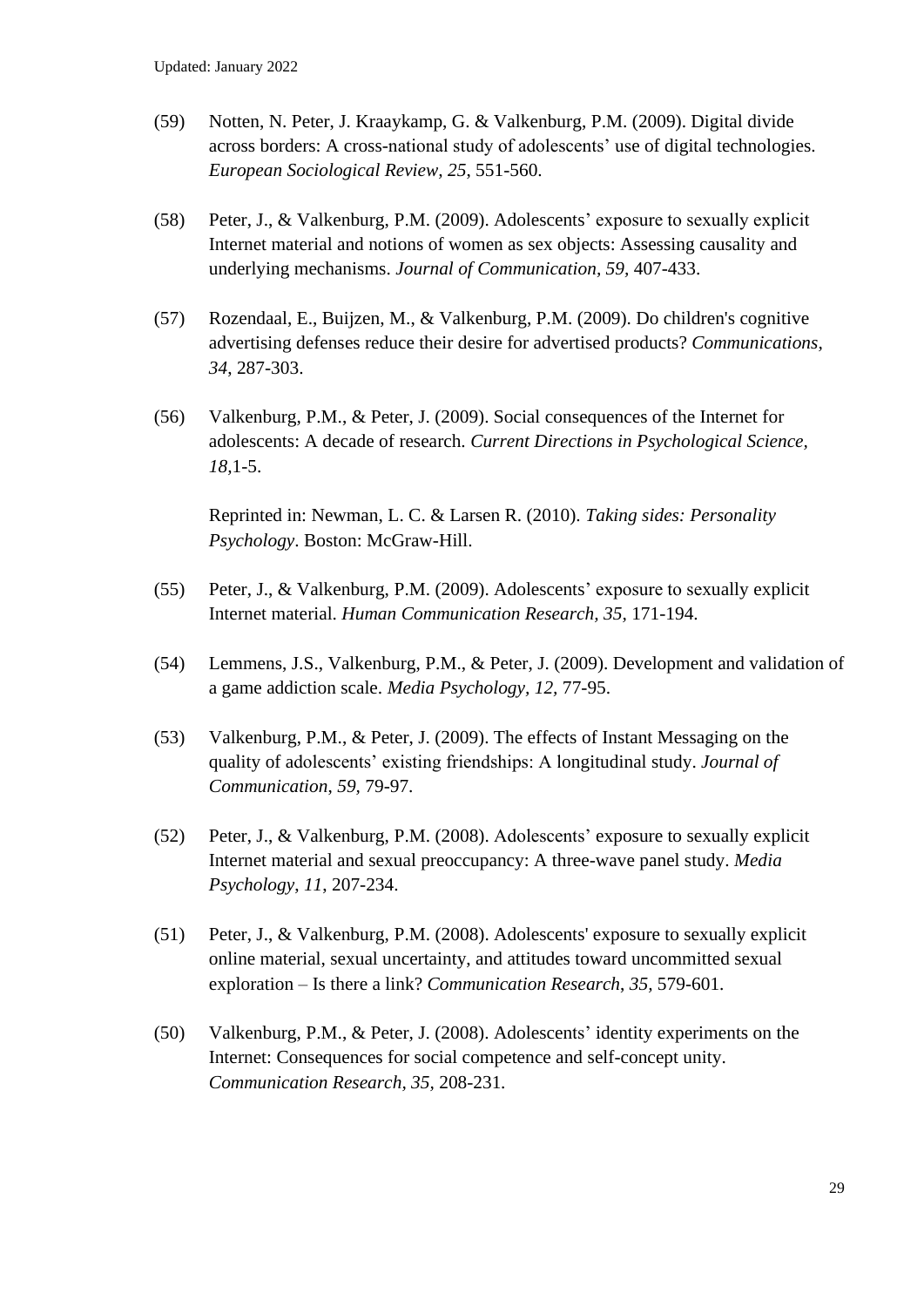- (49) Buijzen, M., & Valkenburg, P.M. (2008). Observing purchase-related parent-child communication in retail environments: A developmental and socialization perspective. *Human Communication Research*, *34*, 50-69.
- (48) Valkenburg, P.M., & Peter, J. (2007). Who visits dating sites? Exploring some characteristics of online daters. *CyberPsychology and Behavior, 10,* 849-852.
- (47) Antheunis, M.L., Valkenburg, P.M., & Peter, J. (2007). Computer-mediated communication and interpersonal attraction: An experimental test of three explanatory hypotheses. *CyberPsychology and Behavior, 10,* 831-836.
- (46) Schouten, A.P., Valkenburg, P.M., & Peter, J. (2007). Precursors and underlying processes of adolescents' online self-disclosure: Developing and testing an "Internet attribute-perception" model. *Media Psychology, 10,* 292-314.
- (45) Valkenburg, P.M., & Peter, J. (2007). Adolescents' online communication and their well-being: Testing the stimulation versus the displacement hypothesis. *Journal of Computer Mediated Communication, 12*(4), article 2.

Reprinted in: Rye, B.J., & Drysdale M. (2009). *Taking sides: Clashing views in adolescence*. Boston: McGraw-Hill, pp. 312-320.

- (44) Peter, J., Valkenburg, P.M., & Schouten, A.P. (2007). Precursors of adolescents' use of visual and audio devices during online communication. *Computers in Human Behavior, 23,* 2473-2487.
- (43) Peter, J., & Valkenburg, P.M. (2007). Who looks for casual dates on the Internet? A test of the compensation and the recreation hypothesis. *New Media and Society*, *9*, 455-474*.*
- (42) Valkenburg, P.M., & Peter, J. (2007). Internet communication and its relationship to well-being: Identifying some underlying mechanisms. *Media Psychology*, *10*, 43-58*.*
- (41) Van der Brug, W., Semetko, H.A., & Valkenburg, P.M. (2007). Media priming in a multi-party context: A controlled naturalistic study in political communication. *Political Behavior, 29,* 115-141.
- (40) Peter, J., & Valkenburg, P.M. (2007). Adolescents' exposure to a sexualized media environment and their notions of women as sex objects. *Sex Roles, 56,* 381-395.
- (39) Valkenburg, P.M., & Peter, J. (2007). Preadolescents' and adolescents' online communication and their closeness to friends. *Developmental Psychology, 43,* 267- 277.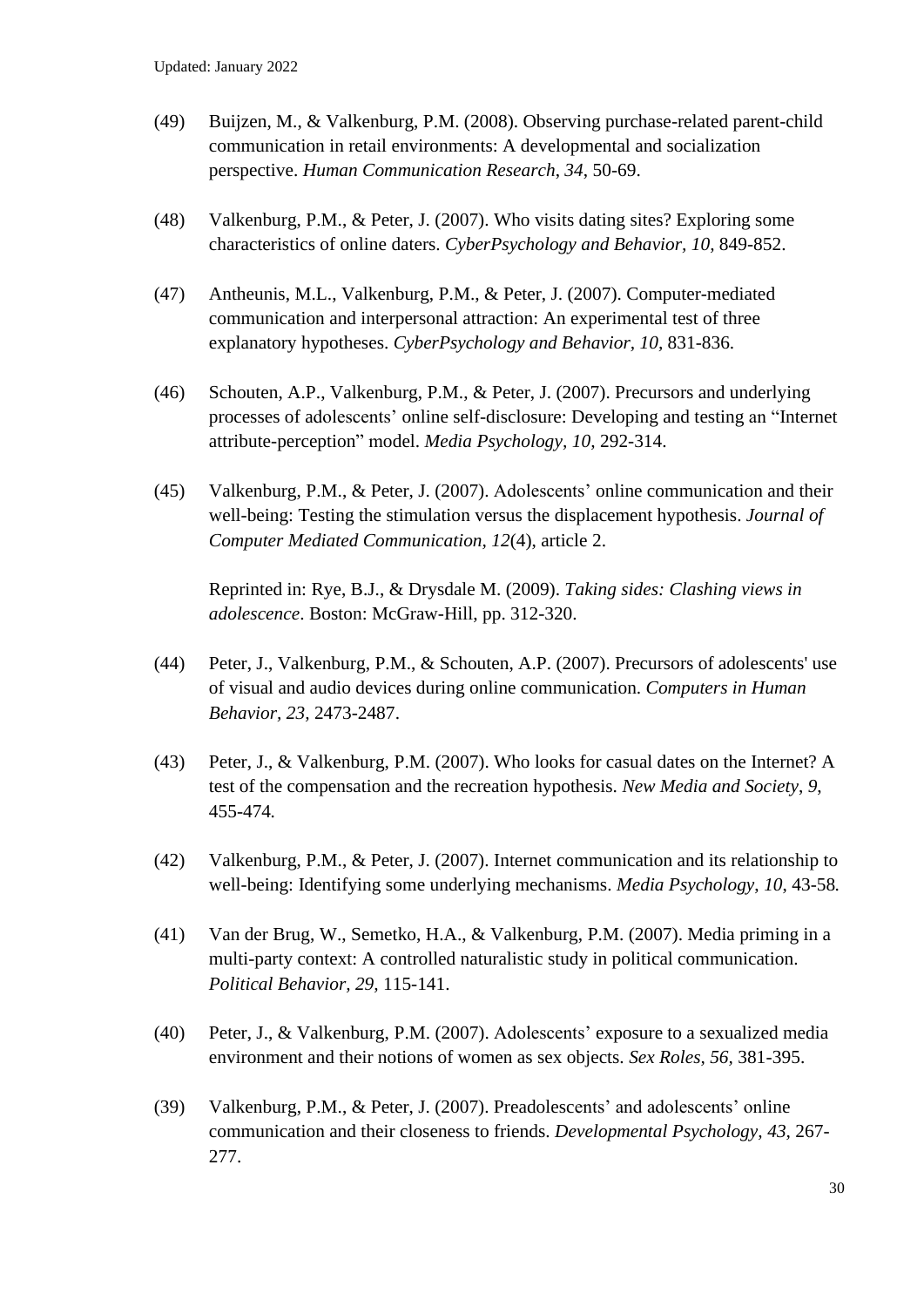- (38) Peter, J., & Valkenburg, P.M. (2006). Adolescents' exposure to online sexually explicit material and recreational attitudes toward sex. *Journal of Communication, 56,* 639-660.
- (37) Valkenburg, P.M., Peter, J., & Schouten, A.P. (2006). Friend networking sites and their relationship to adolescents' self-esteem and well-being. *CyberPsychology & Behavio*r, *9*, 584-590.
- (36) Peter, J., & Valkenburg, P.M. (2006). Adolescents' Internet use: Testing the 'disappearing digital divide' versus the 'emerging digital differentiation' approach. *Poetics, 34,* 293-305*.*
- (35) Peter, J., Valkenburg, P.M., & Schouten, A.P. (2006). Characteristics and motives of adolescents talking with strangers on the Internet and its consequences. *CyberPsychology & Behavior*, *9,* 526-530.
- (34) Peter, J., & Valkenburg, P.M. (2006). Adolescents' use of sexually explicit material on the Internet. *Communication Research*, *33,* 178-204.
- (33) Peter, J., & Valkenburg, P.M. (2006). Individual differences in perceptions of Internet communication. *European Journal of Communication, 21,* 213-226.
- (32) Peter, J., Valkenburg, P.M., & Schouten, A.P. (2005). Developing a model of adolescents' friendship formation on the Internet. *CyberPsychology & Behavior*, *8*, 423-430.
- (31) Valkenburg, P.M. & Buijzen, M. (2005). Identifying determinants of young children's brand awareness. *Journal of Applied Developmental Psychology, 26,* 456- 468.
- (30) Buijzen, M., & Valkenburg, P.M. (2005). Parental mediation of undesired advertising effects. *Journal of Broadcasting and Electronic Media,* 49, 153-164.
- (29) Valkenburg, P.M., Schouten, A.P., & Peter, J. (2005). Adolescents' Internet-based identity experiments: An exploratory survey. *New Media and Society, 7,* 383-402*.*
- (28) Valkenburg, P.M., & Vroone, M. (2004). Developmental changes in infants' and toddlers'attention to television entertainment. *Communication Research, 31,* 288- 311.
- (27) Buijzen, M. & Valkenburg, P.M. (2004). Developing a typology of humor in audiovisual media. *Media Psychology, 6,* 147-167.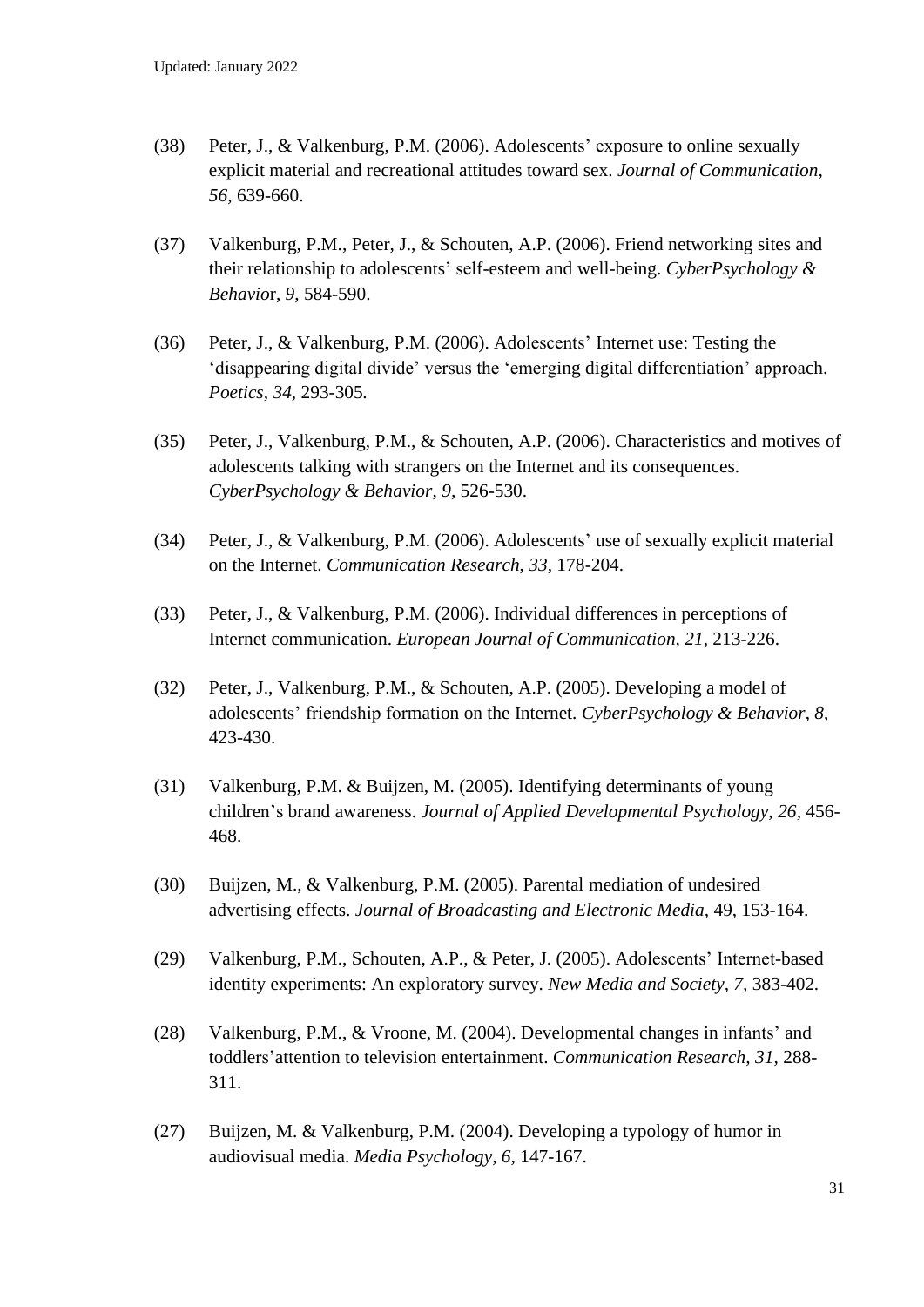- (26) Valkenburg, P.M., & Buijzen, M. (2003). Children, computer games, and the Internet. *Netherlands Journal of Social Sciences, 39,* 24-34*.*
- (25) Buijzen, M. & Valkenburg, P.M. (2003). The unintended effects of advertising: A parent-child survey. *Communication Research, 30,* 483-503*.*
- (24) Buijzen, M. & Valkenburg, P.M. (2003). The impact of television advertising on materialism, parent-child conflict, and unhappiness: A review of research. *Journal of Applied Developmental Psychology, 24,* 437-456.
- (23) Semetko, H.A., Van der Brug, W., & Valkenburg, P.M. (2003). EU political events and attitude change. *British Journal of Political Science, 33,* 621-634.
- (22) Buijzen, M., & Valkenburg, P.M. (2002). Appeals in advertising aimed at children and adolescents. *Communications: The European Journal of Communication Research, 27*, 349-364.
- (21) Walma van der Molen, J.H., Valkenburg, P.M., & Peeters, A. (2002). Television news and fears: A child survey. *Communications: The European Journal of Communication Research, 27*, 303-317.
- (20) Valkenburg, P.M., Beentjes, J.W.J., Nikken, P., & Tan, E. (2002). Kijkwijzer: The Dutch rating system for audiovisual productions. *Communications: The European Journal of Communication Research, 27*, 79-102.
- (19) Valkenburg, P.M., & Soeters, K. (2001). Children's positive and negative experiences with the Internet: An exploratory survey study. *Communication Research, 28*, 653-676.
- (18) Valkenburg, P.M., Walma van der Molen, J.H., & Peeters, A.L. (2001). Should news on child homicides be broadcast? Opinions of parents, teachers, and children. *Communications: The European Journal of Communication Research, 26*, 229-254.
- (17) Valkenburg, P.M., & Cantor, J. (2001). The development of a child into a consumer. *Journal of Applied Developmental Psychology, 22*, 61-72.
- (16) Valkenburg, P.M. (2000). Media and youth consumerism. *Journal of AdolescentHealth, 27*, 52-56.
- (15) Buijzen, M., & Valkenburg, P.M. (2000). The impact of television advertising on children's Christmas wishes. *Journal of Broadcasting and Electronic Media, 44*, 456-470.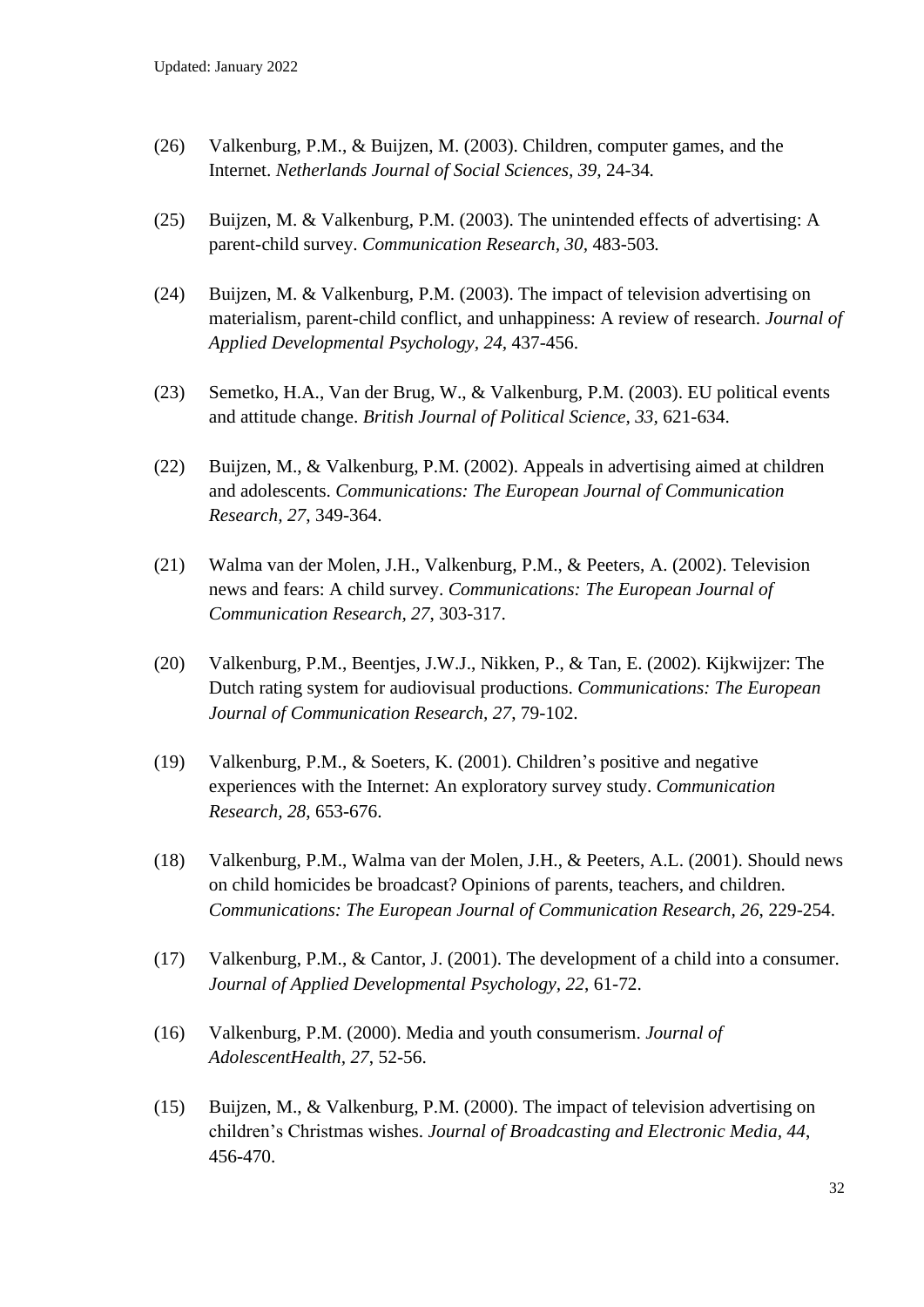- (14) Semetko, H.A., & Valkenburg, P.M. (2000). Framing European politics: A content analysis of press and television news. *Journal of Communication, 50*, 93-109.
- (13) Valkenburg, P.M., Cantor, J., & Peeters, A. (2000). Fright reactions to television: A child survey. *Communication Research, 27*, 82-99.
- (12) Krcmar, M., & Valkenburg, P.M. (1999). A scale to assess children's moral interpretations of justified and unjustified violence and its relationship to television. *Communication Research, 26*, 609-635.
- (11) Valkenburg, P.M., & Janssen, S.C. (1999). What do children value in entertainment programs? A cross-cultural investigation. *Journal of Communication, 26*, 3-21.
- (10) Valkenburg, P.M., Krcmar, M., Peeters, A., & Marseille, N.M. (1999). Developing a scale to assess three styles of television mediation: "restrictive mediation," "instructive mediation," and "social coviewing." *Journal of Broadcasting and Electronic Media, 43*, 52-66.
- (9) Valkenburg, P.M., Semetko, H.A., & De Vreese, C. (1999). The effect of news frames on readers' recall and thoughts. *Communication Research, 26*, 550-568.
- (8) Valkenburg, P.M., Krcmar, M., & De Roos, S. (1998). The impact of adult mediation on children's knowledge of and attitudes toward opera. *Journal of Broadcasting and Electronic Media, 42*, 315-326.
- (7) Valkenburg, P.M., & Patiwael, M. (1998). Does watching Court-TV cultivate people's perceptions of crime? *Gazette, 60*, 227-238.
- (6) Semetko, H.A., & Valkenburg, P.M. (1998). Media attentiveness and political efficacy: A three-year panel study among East and West Germans. *International Journal of Public Opinion Research, 10*, 195-210.
- (5) Valkenburg, P.M., & Beentjes, J.W.J. (1997). Children's creative imagination in response to radio and TV stories. *Journal of Communication, 47*, 21-38.
- (4) Valkenburg, P.M., & Van der Voort, T.H.A. (1995). The influence of television on children's daydreaming styles: A one-year panel study. *Communication Research,* 22, 267-287.
- (3) Valkenburg, P.M., & Van der Voort, T.H.A. (1994). Influence of TV on daydreaming and creative imagination: A review of research. *Psychological Bulletin, 116*, 316-339.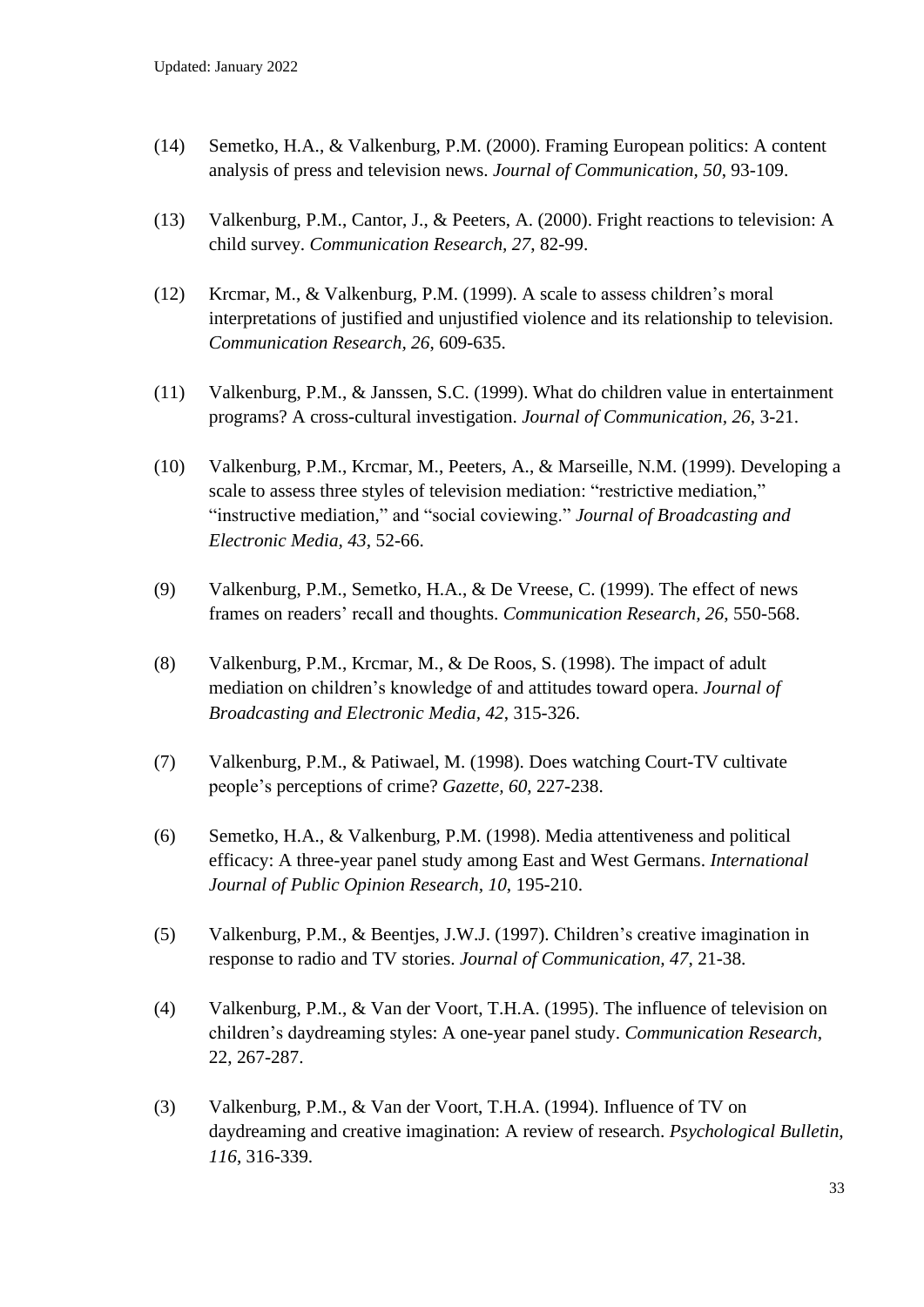- (2) Van der Voort, T.H.A., & Valkenburg, P.M. (1994). Television's impact on fantasy play: A review of research. *Developmental Review, 14*, 27-51.
- (1) Valkenburg, P.M., Vooijs, M.W., Van der Voort, T.H.A., & Wiegman, O. (1992). The influence of television on children's fantasy styles: A secondary analysis. *Imagination, Cognition and Personality, 12*, 55-67.

### **Dutch peer reviewed publications**

- (21) De Droog, S.M., Buijzen M., Opree, S.J., & Valkenburg, P.M. (2011). Merkfiguurtjes stimuleren de gezonde keuze van kleuters via affectieve reactiemechanismen. *Tijdschrift voor Communicatiewetenschap, 39*, 58-73.
- (20) Lemmens, J.S., Valkenburg, P.M., & Peter, J. (2010). Predictoren en consequenties van gameverlaving onder adolescenten. *Tijdschrift voor Communicatiewetenschap, 38,* 358-379.
- (19) Rozendaal, E., Buijzen, M., & Valkenburg, P.M. (2008). Reclamewijsheid in ontwikkeling: Een vergelijking van de cognitieve reclamevaardigheden van kinderen en volwassenen. *Tijdschrift voor Communicatiewetenschap, 36,* 270-283*.*
- (18) Antheunis, M.L., Schouten, A.P., Valkenburg, P.M., & Peter, J. (2007). Computer-Mediated Communicatie en aantrekkingskracht: Een experimentele toets van drie onderliggende mechanismen. *Tijdschrift voor Communicatiewetenschap, 35,* 275- 289.
- (17) Buijzen, M., & Valkenburg, P.M. (2005). Nadelige gevolgen van televisiereclame.Een onderzoeksoverzicht. *Kind en Adolescent, 26*, 1, 84-100.
- (16) Valkenburg, P.M., & van der Voort, T.H.A. (2005). De invloed van televisie op fantasiespel: een onderzoeksoverzicht, *Kind en Adolescent, 26, 1, 70-83.* Reprint van het oorspronkelijke 1992-artikel ter gelegenheid van het jubileum van Kind en Adolescent.
- (15) Valkenburg, P.M., Buijzen, M., Althuis, M. van, & Tuinier, N. (2005). Het merkbewustzijn van jonge kinderen: De relatieve invloed van TV, ouders en leeftijdgenoten. Tijdschrift voor Communicatiewetenschap, 33, 3-13.
- (14) Buijzen, M., & Valkenburg, P.M. (2003). De onbedoelde effecten van televisiereclame: Een review. *Tijdschrift voor Communicatiewetenschap, 31*, 13-30.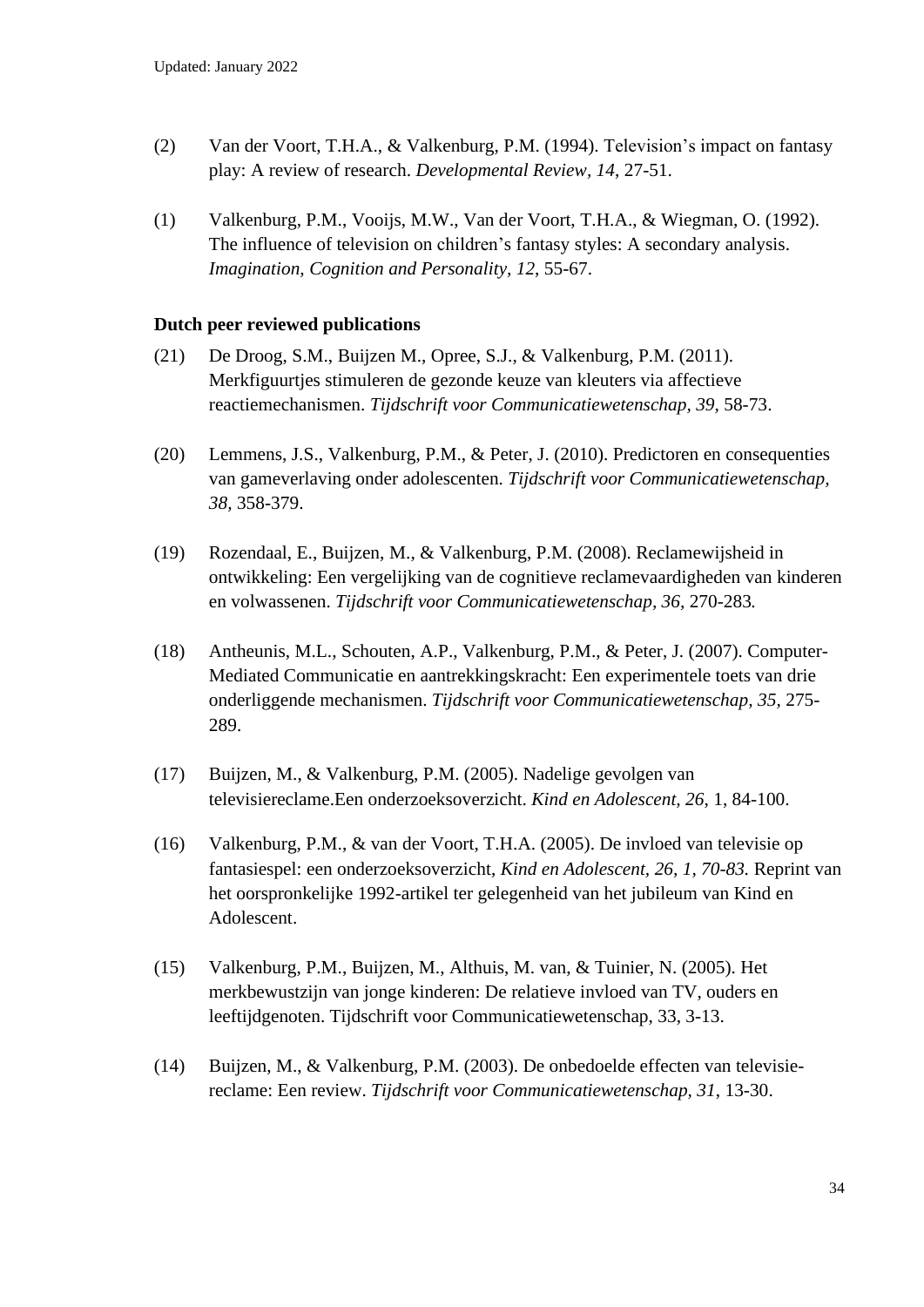- (13) Buijzen, M., & Valkenburg, P.M. (2003). Een model voor de effecten van televisiereclame op kinderen. *Ontwikkelingen in het marktonderzoek, Jaarboek 2003*, 21-37.
- (12) Valkenburg, P.M., & Wijnbergen, C.van (2002). Merklogoherinnering bij vijf- tot negenjarigen. *Tijdschrift voor Communicatiewetenschap, 30,* 7-17*.*
- (11) Valkenburg, P.M., Beentjes, J.W.J., Nikken, P., & Tan, E. (2001). De Kijkwijzer als classificatiesysteem voor audiovisuele producties: Een verantwoording. *Tijdschrift voor Communicatiewetenschap, 29*, 329-354.
- (10) Buijzen, M., Valkenburg, P.M., & De Bie, M. (2001). Humor in televisie commercials voor kinderen, tieners, en volwassenen. *Tijdschrift voor Communicatiewetenschap, 29,* 150-176.
- (9) Buijzen, M. & Valkenburg, P.M. (2000). Appeals in televisiereclames: Een inhoudsanalyse van commercials gericht op kinderen, adolescenten, en volwassenen. *Tijdschrift voor Communicatiewetenschap, 28,* 252-269*.*
- (8) Buijzen, M., & Valkenburg, P.M. (2000). Televisiereclame en de sinterklaas- en kerstwensen van kinderen. *Tijdschrift voor Communicatiewetenschap*, *28*, 69-83.
- (7) Walma van der Molen, J.H., & Valkenburg, P.M. (2000). Geweld op televisie en in video- en computerspellen. In T.W.J. Schulpen, G. Cluckers, M. Meijer, R. Kohnstamm, R. Willemaers, J. Rispens, & G.A. Bakker (Eds.), *Handboek Kinderenen Adolescenten*: *Vol. 17*. Deventer: Van Loghum Slaterus.
- (6) Valkenburg, P.M. (1999). De ontwikkeling van kind tot consument [The development of a child into a consumer]. *Tijdschrift voor Communicatiewetenschap, 27*, 30-46.
- (5) Valkenburg, P.M., & De Roos, S. (1997). Het effect van televisieopvoeding op de kennis en attitude van kinderen ten aanzien van opera. *Tijdschrift voor Communicatiewetenschap*, 116-125*.*
- (4) Valkenburg, P.M., Beentjes, J.W.J., & van der Kamp, L.J.Th. (1996). De invloed van radio en televisie op de creatieve fantasie van kinderen: Een mediavergelijkend experiment. *Tijdschrift voor Communicatiewetenschap*, 24, 209-228.
- (3) Valkenburg, P.M., & Hellendoorn, J. (1992). Fantasie [Fantasy]. In T.W.J. Schulpen, G. Cluckers, M. Meijer, R. Kohnstamm, R. Willemaers, J. Rispens, & G. A. Bakker (Eds.), *Handboek Kinderen en Adolescenten*: *Vol. 17* (pp. 1-17). Deventer: Van Loghum Slaterus.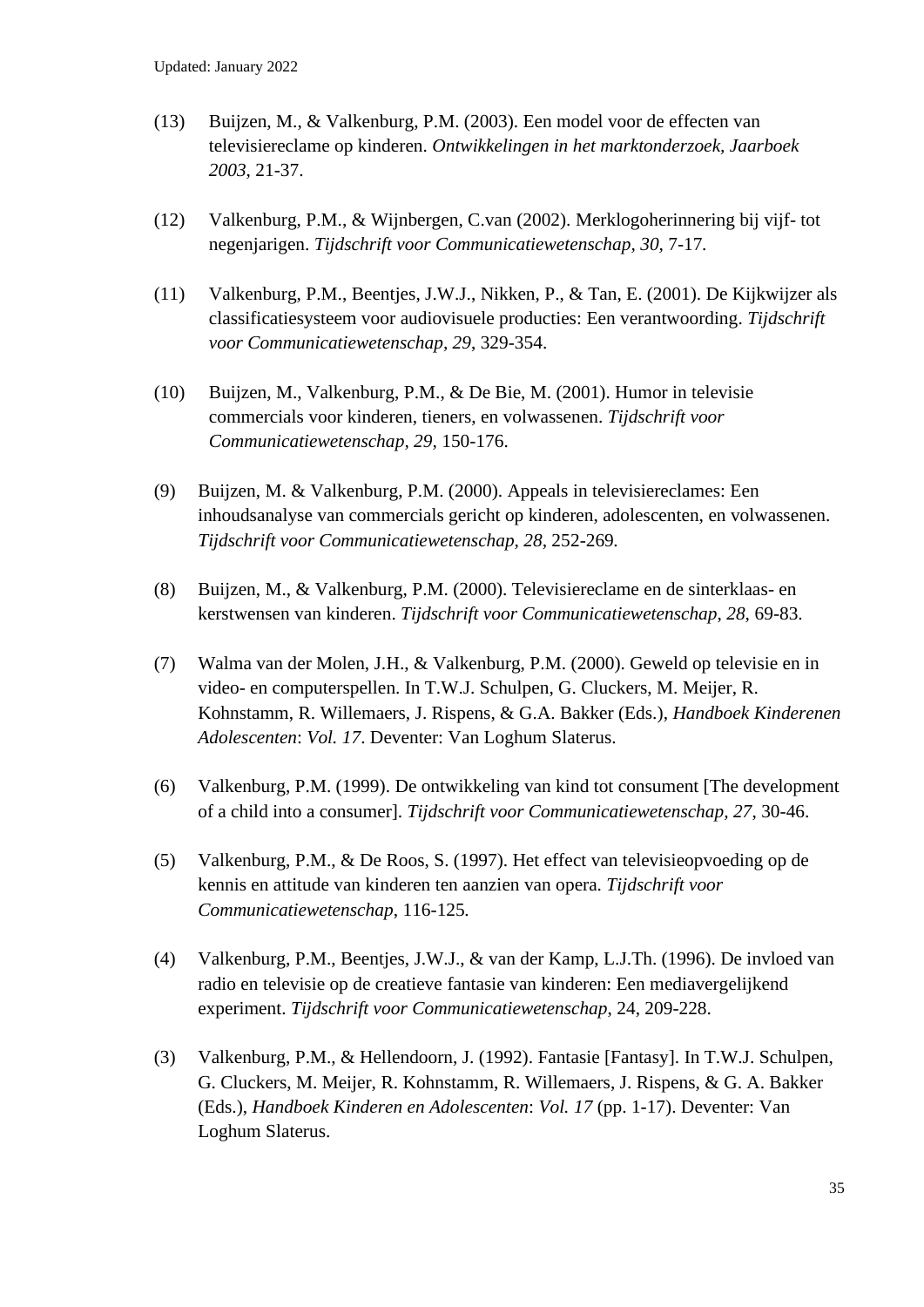- (2) Valkenburg, P.M., & van der Voort, T.H.A. (1992). De invloed van televisie op fantasiespel: Een onderzoeksoverzicht. *Kind en Adolescent, 13,* 119-132.
- (1) Valkenburg, P.M., & Vooijs, M.W. (1991). TV-geweld en angst: Een nuancering van cultivatie-effecten [TV violence and fear of crime: A differentiated view of cultivation effects]. *Massacommunicatie, 19*, 87-100.

## **Books and textbooks**



- (8) Valkenburg, P.M., & Piotrowski, J.T. (2017). *Plugged in: How Media Attract and Affect Youth*. New Haven, CT: Yale University Press.
- (7) Valkenburg, P.M. (2014). *Schermgaande jeugd: Over jeugd en Media*. Amsterdam: Prometheus/Bert Bakker.
- (6) Valkenburg, P.M. (2004). *Children's responses to the screen: A media psychological approach*. Mahwah, NJ: Erlbaum.
- (5) Valkenburg, P.M. (2002). *Beeldschermkinderen: Theorieën over kind en media*. Amsterdam: Boom. Second, revised print, 2008.
- (4) Valkenburg, P.M. (1998, 1997). *Vierkante ogen: Opgroeien met tv en pc* [Square eyes: Growing up with TV and PC]. Amsterdam: Balans. Reprinted: Valkenburg, P.M. (1999). *Vierkante ogen: Opgroeien met TV en PC* [Square eyes: Growing up with TV and PC]. Amsterdam: Rainbow Pockets.
- (3) Valkenburg, P.M. (1995). *The impact of television on children's imagination*. Doctoral Dissertation, Leiden, The Netherlands: Leiden University.
- (2) Valkenburg, P.M. (1988). *Omgaan met gezondheid: Gezondheidskunde voor het in service onderwijs, deel 1* [Dealing with health: Health education for nursing students, part 1]. Baarn, the Netherlands: Nelissen.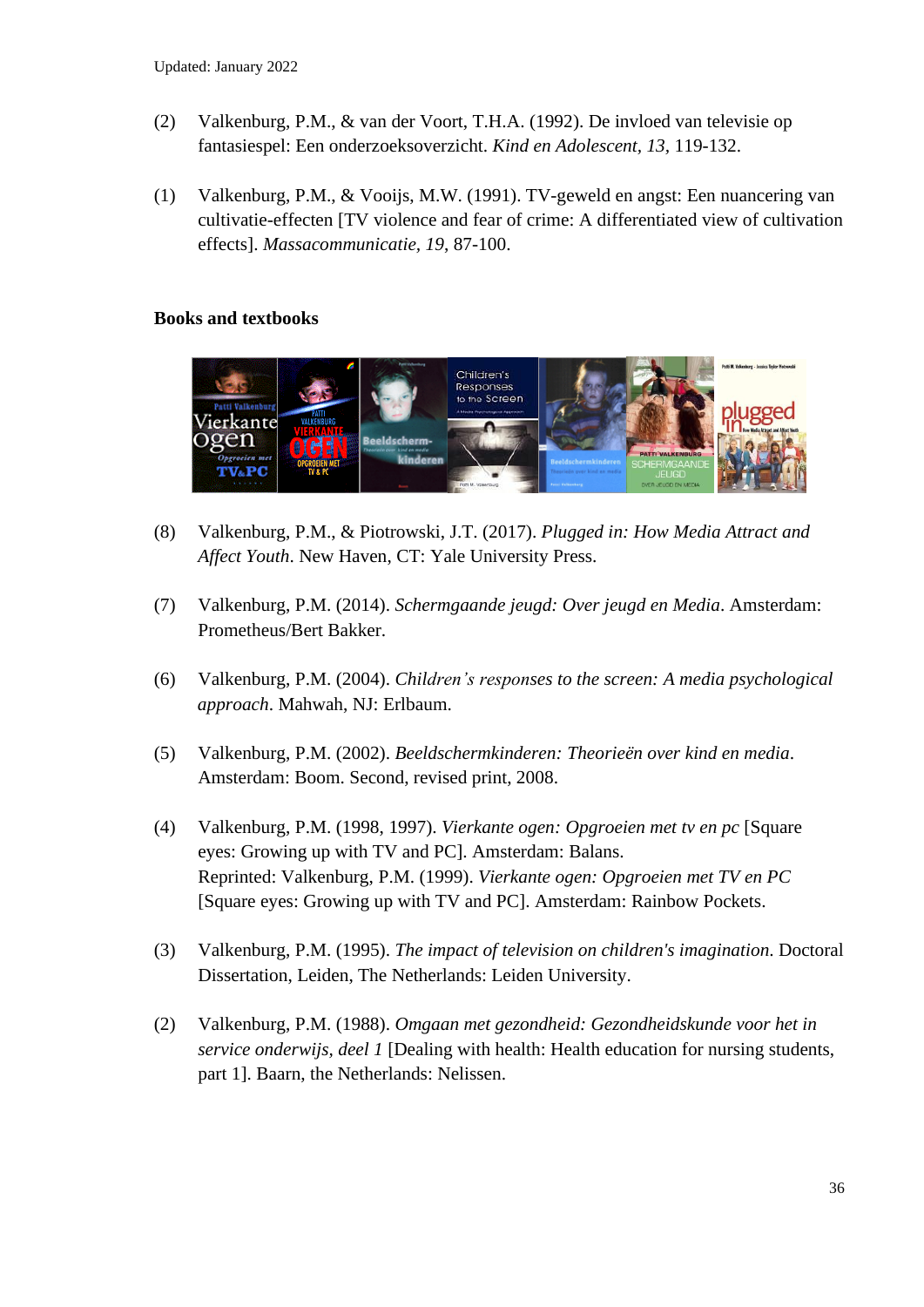(1) Valkenburg, P.M. (1988). *Omgaan met gezondheid: Gezondheidskunde voor het inservice onderwijs, deel 2* [Dealing with health: Health education for nursing students, part 2] Baarn, the Netherlands: Nelissen.

#### **Book chapters and encyclopedia entries (published or in press)**

- (44) Beyens, I., & Valkenburg, P.M. (2023). Children's media use and its relation to attention, hyperactivity, and impulsivity. In D. Lemish (Ed.), *The Routledge International Handbook of Children, Adolescents and Media* (2nd ed.)*.* Routledge.
- (43) Valkenburg, P.M. (2022, in press). Theoretical foundations of social media uses and effects. In Nesi, J., Telzer, E., & Prinstein, M.J. (Eds.). *Handbook of Adolescent Digital Media Use and Mental Health*. New York: Cambridge University Press.
- (42) Valkenburg, P.M. (2019). The differential susceptibility to media effects model. In E. Sharrer (Eds.), *International Encyclopedia of Media Psychology*. New York: Wiley-Blackwell.
- (41) Valkenburg, P.M. & Oliver, M.B. (2019). Media effects: An overview. In J. Bryant, A. Raney, & M.B. Oliver. *Media effects: Advances in Theory and Research*, 4th edition (pp. 16-35) New York: Routledge.
- (40) Valkenburg, P.M., & Peter, J. (2018). Pubers en sociale media. In L. Gunning (Ed.) *Heel de mens*. Amsterdam: Amsterdam University Press.
- (39) Valkenburg, P.M. (2016). Opvoeding en nieuwe media [Parenting and new media]. In M.H. van IJzendoorn & H. de Frankrijker. *Pedagogiek in beeld*. Houten, the Netherlands: Bohn Stafleu van Loghum.
- (38) Vossen, H.G.M., Piotrowski, J.T., & Valkenburg, P.M. (2014). Media use and effects in childhood. To appear in J. Nussbaum (Ed.), *Handbook of Life Span Communication* (pp. 93-112). New York: Peter Lang.
- (37) Piotrowski, J.T., Vossen, H.G.M., & Valkenburg, P.M. (2015). Media and child development. In J. Wright (Ed.), *International Encyclopedia of the Social and Behavioral Sciences* (2 ed., Vol 15, pp. 1–10). Oxford, UK: Elsevier.
- (36) Fikkers, K., & Valkenburg, P.M. (2013). Reasons for consuming violent entertainment. In M. Easton (Ed.). *Encyclopedia of media violence* (pp.318-320). New York: Sage.
- (35) Huizinga, M., Nikkelen, S.W.C., & Valkenburg, P.M. (2013). Children's media use and its relation to attention, hyperactivity, and impulsivity. In D. Lemish (Ed.),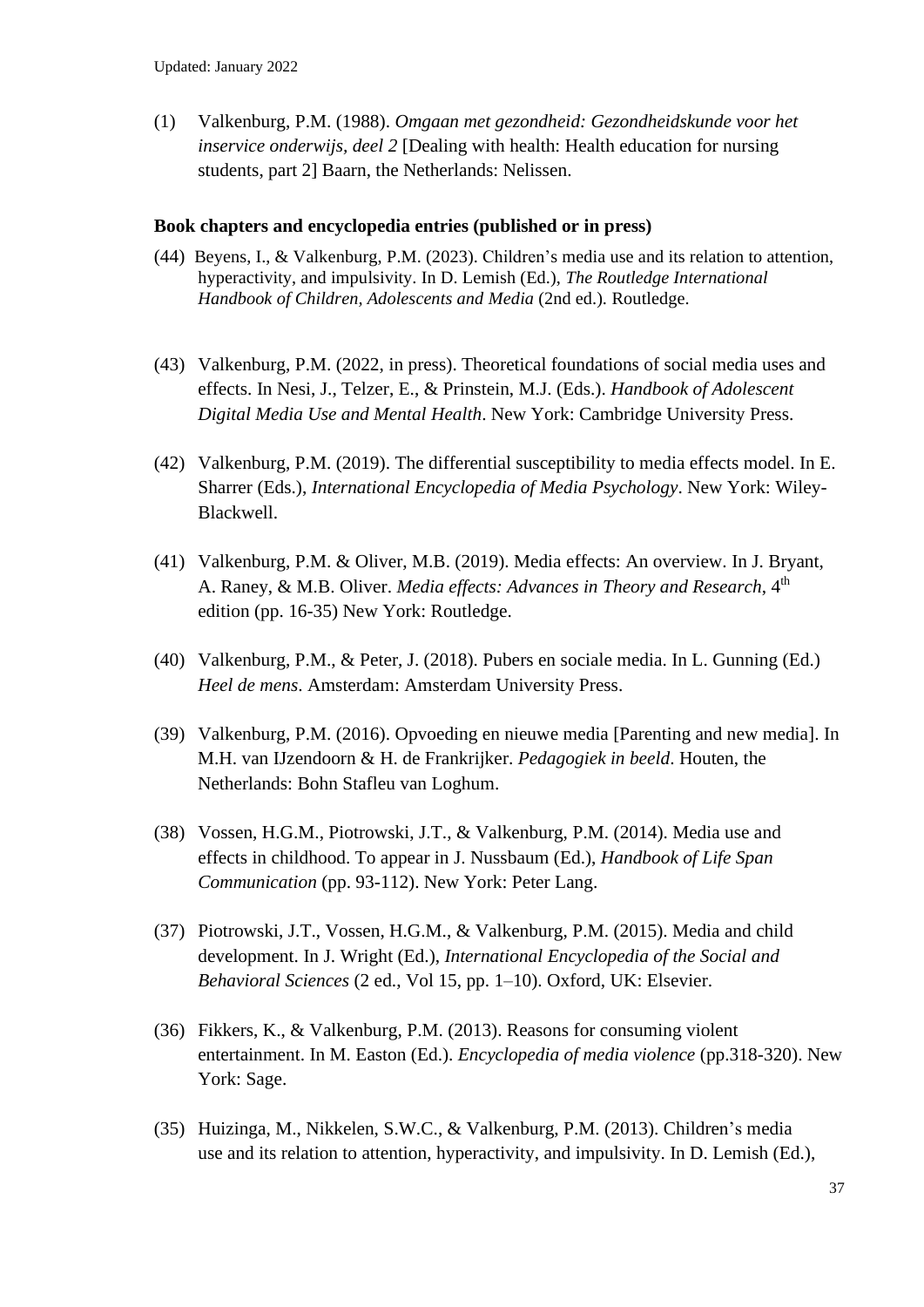*The Routledge Handbook of Children, Adolescents and Media.* London: Routledge.

- (34) Calvert, S.L., & Valkenburg, P.M. (2013). The influence of television, video games and the internet on children's creativity. In Taylor M. (Ed.), *Oxford handbook of the development of imagination* (pp. 438-450)*.* New York: Oxford University Press.
- (33) Peter, J., & Valkenburg, P.M. (2013). The effects of internet communication on adolescents' psychosocial development: An assessment of risks and opportunities. In E. Scharrer (Ed.) *Media Effects/Media Psychology* (pp.678-697*).* San Francisco, CA: Wiley-Blackwell.
- (32) Buijzen, M. & Valkenburg, P.M. (2013). The intended and unintended effects of advertising on children. In E. Scharrer (Ed.) *Media Effects/Media Psychology*. San Francisco, CA: Wiley-Blackwell.
- (31) Valkenburg, P.M. & Calvert, S.L. (2012). Media and the child's developing imagination. In D.G. Singer & J.L. Singer (Eds.), *Handbook of children and the media* (pp. 157-170)*.* New York: Sage.
- (30) Baumgartner, S.E., Valkenburg, P.M., & Peter, J. (2012). Unwanted online sexual solicitation and online sexual risk behavior. In Z. Yan (Ed.), *Encyclopedia of Cyber Behavior Volume 2* (pp. 828-836). Yan, Z. (2012). IGI Global.
- (29) Valkenburg, P.M., & Peter, J. (2012). Internet communication: Effects on psychosocial development. In R. J. R. Levesque (Ed.). *Encyclopedia of Adolescence* (pp. 1471-1476)*.* New York: Springer.
- (28) Peter, J. & Valkenburg P.M. (2011). Adolescents' online privacy: Toward a developmental perspective. In S. Trepte & L. Reinecke (Eds.), *Privacy online: Theoretical approaches and research perspectives on the role of privacy in the social web* (pp. 221-234). Heidelberg, Germany: Springer.
- (27) Valkenburg, P.M., & Peter, J. (2010). Online communiceren. In R. Pijpers en J. de Haan, (eds.), *Jonge kinderen en nieuwe media*. Den Haag: SWP.
- (26) Valkenburg, P.M., & Peter, J. (2009). Internet and social connectedness. In H. Reis & S. K. Sprecher (Eds.), *Encyclopedia of Human Relations*. New York: Sage.
- (25) Valkenburg, P.M. (2008). Media use and child development. In W. Donsbach (Ed.), *International Encyclopedia of Communication* (pp. 3004-3008). Blackwell Publishing. Oxford UK: Blackwell.
- (24) Valkenburg, P.M. (2008). Fantasy / imagination. In W. Donsbach (Ed.),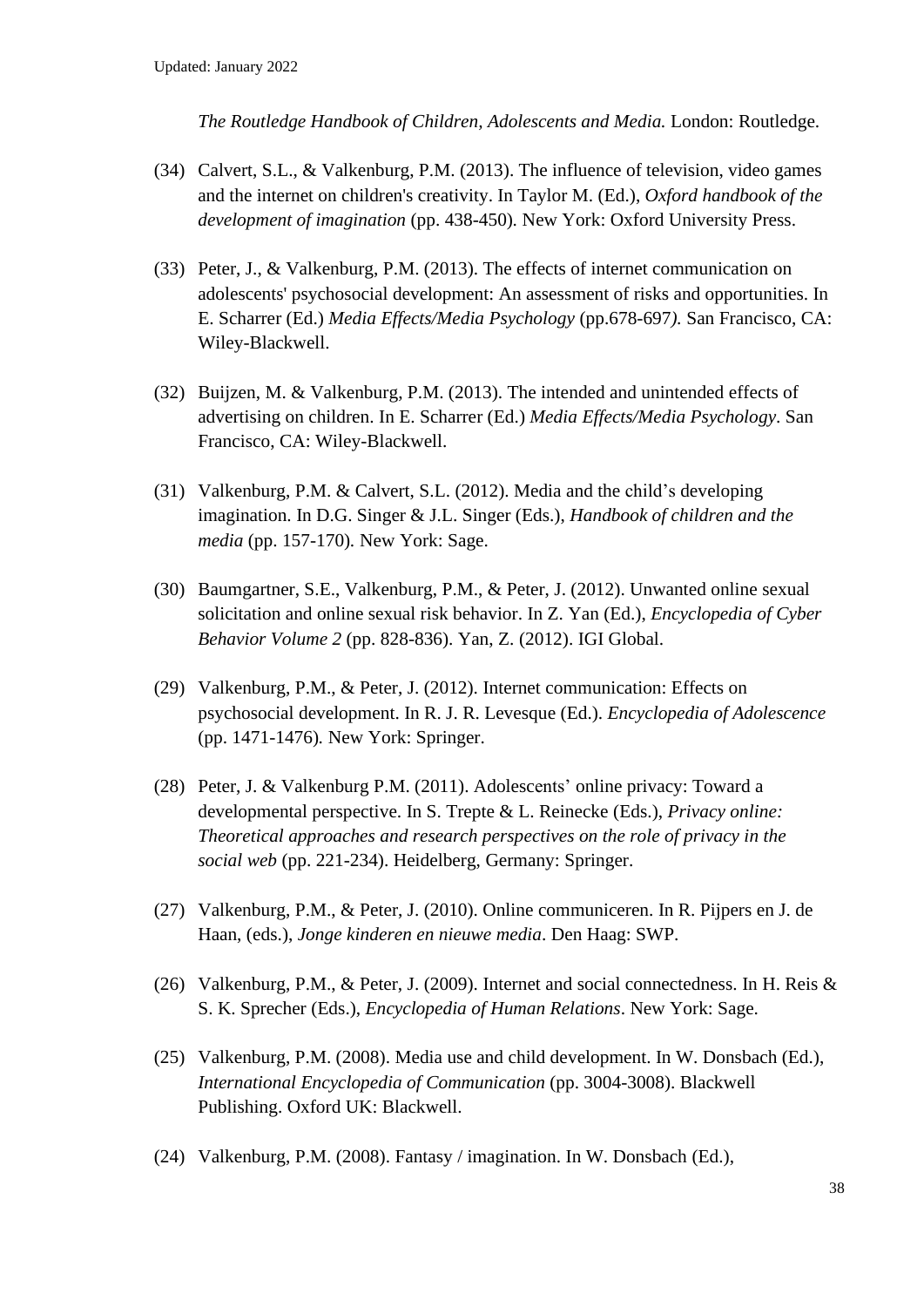*International Encyclopedia of Communication* (pp.1735-1737). Blackwell Publishing. Oxford UK: Blackwell.

- (23) Valkenburg, P.M. & Buijzen, M. (2008). Fear responses to media entertainment. In S. Calvert and B. Wilson (Eds.). *The Blackwell Handbook of Children, Media, and Development* (pp. 334-352). Oxford, UK: Blackwell.
- (22) Valkenburg, P.M. (2007). Imagination, effects of television on. In J. J. Arnett (Ed.), *Encyclopedia of Children, Adolescents and the Media* (pp. 393-395). Thousand Oaks, CA: Sage.
- (21) Valkenburg, P.M. (2007). Consumer development, phases of. In J. J. Arnett (Ed.), *Encyclopedia of Children, Adolescents and the Media* (pp. 214-216). Thousand Oaks, CA: Sage.
- (20) Valkenburg, P.M., & Buijzen, M. (2007). Advertising, purchase requests and. In J. J. Arnett (Ed.), *Encyclopedia of Children, Adolescents and the Media* (pp. 47-48). Thousand Oaks, CA: Sage.
- (19) Buijzen, M. & Valkenburg, P.M. (2007). Purchase influence attempts (PIA's). In J. J. Arnett (Ed.), *Encyclopedia of Children, Adolescents and the Media (*pp. 683-684). Thousand Oaks, CA: Sage.
- (18) Buijzen, M., & Valkenburg, P.M. (2007). Advertising, parent-child conflict and. In J. J. Arnett (Ed.), *Encyclopedia of Children, Adolescents and the Media* (pp. 43- 44).Thousand Oaks, CA: Sage.
- (17) Buijzen, M., & Valkenburg, P.M. (2007). Advertising intended and unintended effects of. In J. J. Arnett (Ed.), *Encyclopedia of Children, Adolescents and the Media* (pp. 43- 44). Thousand Oaks, CA: Sage.
- (16) Valkenburg, P.M., Schouten, A.P., & Peter, J. (2006). Jongeren en hun identiteitsexperimenten op Internet. In J. de Haan & C. van 't Hof (eds.), *De digitale generatie: Jaarboek ICT en samenleving 2006* (pp. 47-58). Amsterdam: Boom.
- (15) Valkenburg, P.M. & Peter, J. (2006). Fantasy and imagination. In J. Bryant & P. Vorderer (Eds.), *The psychology of entertainment* (pp. 105-117). Mahwah, NJ: Erlbaum.
- (14) Valkenburg, P.M. (2005). Effects of interactive media. In C.B. Fisher, & R.M. Lerner (Eds.), *Applied developmental science: An encyclopedia of research, policies, and programs* (pp. 602-605). Thousand Oaks, CA: Sage.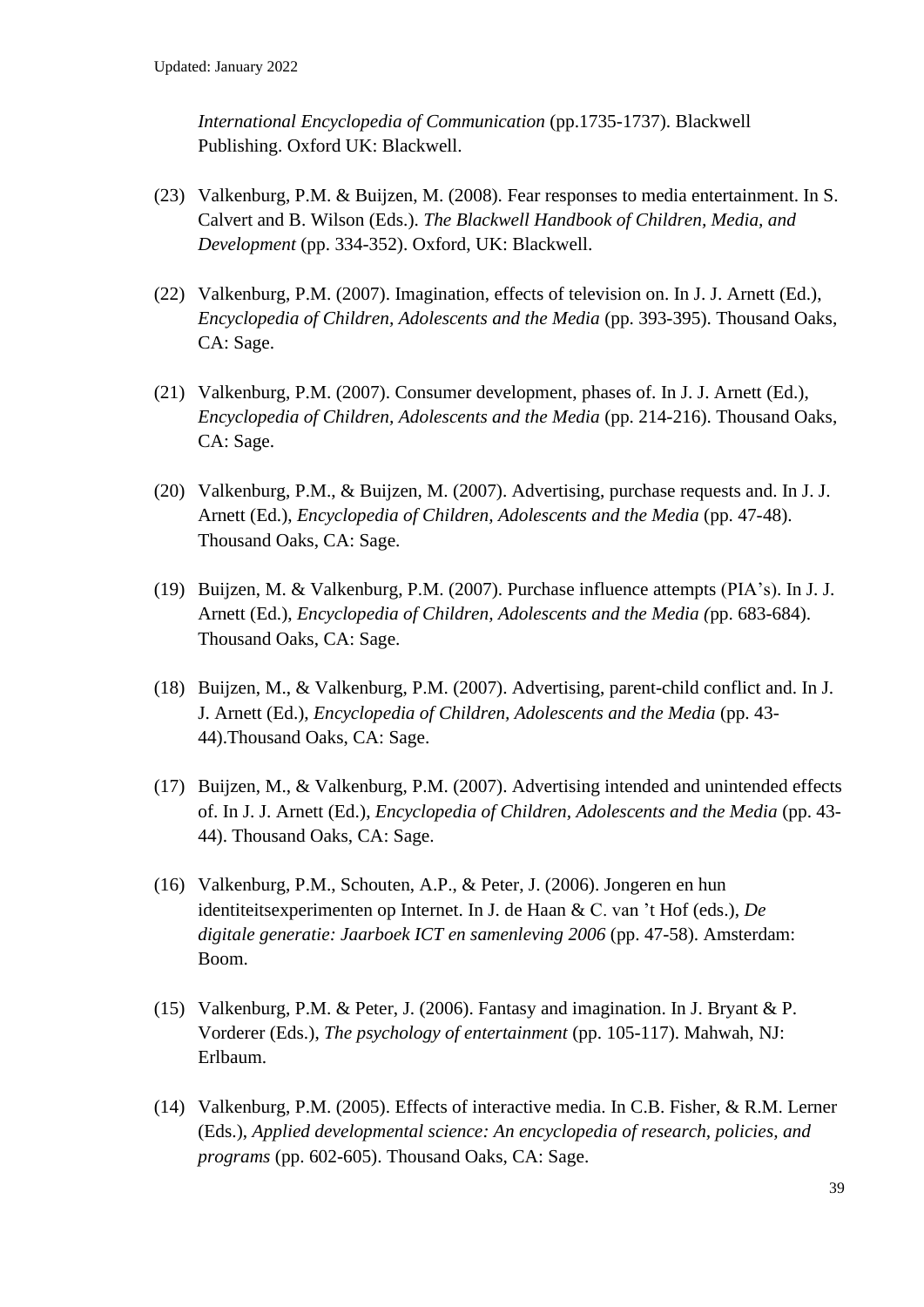- (13) Valkenburg, P.M. (2005). The effects of advertising on children and adolescents. In C.B. Fisher, & R.M. Lerner (Eds.), *Applied developmental science: An encyclopedia of research, policies, and programs* (pp. 49-51). Thousand Oaks, CA: Sage.
- (12) Valkenburg, P.M., & Cantor, J. (2002). The development of a child into a consumer. In S. Calvert, C. Cocking, & A. Jordan (Eds.), *Children in the digital age*. (pp. 201- 214) New York: Praeger.
- (11) Valkenburg, P.M. (2001). Children's creativity and television use. In J.R. Schement (Ed.), *Macmillan encyclopedia of communication and information* (pp. 139-143). Farmington Hills, MI: Macmillan.
- (10) Valkenburg, P.M. (2001). Video and computer games and the Internet. In J.R. Schement (Ed.), *Macmillan encyclopedia of communication and information* (pp. 1058-1062). Farmington Hills, MI: Macmillan.
- (9) Valkenburg, P.M. (2001). Children's preferences for media content. In J.R. Schement (Ed.), *Macmillan encyclopedia of communication and information* (pp. 143-147). Farmington Hills, MI: Macmillan.
- (8) Valkenburg, P.M. (2000). Television and children's developing imagination. In D. Singer & J. Singer (Eds.) *Handbook of Research on Children and the Media* (pp.121- 134). Newbury Park: Sage.
- (7) Valkenburg, P.M., & Cantor, J. (2000). Children's likes and dislikes of entertainment programs. In D. Zillmann & P. Vorderer (Eds.), *Media entertainment: The psychology of its appeal* (pp. 135-152). Hillsdale, NJ: Erlbaum.
- (6) Walma van der Molen, J.H., & Valkenburg, P.M. (2000). Geweld op televisie en in video- en computerspellen. In T.W.J. Schulpen, G. Cluckers, M. Meijer, R. Kohnstamm, R. Willemaers, J. Rispens, & G.A. Bakker (Eds.), *Handboek kinderen en adolescenten: Vol. 17*. Deventer: Van Loghum Slaterus.
- (5) Valkenburg, P.M., & Van der Voort, T.H.A. (2000). Stimulation oder Reduktion: Theoretische Positionen und empirische Ergebnisse zur Auswirkung des Fernsehens auf das Phantasiespiel. In S. Hoppe-Graff & R. Oerter (Eds.), Spielen und Fernsehen (pp.155-178). München, Germany: Juventa-Verlag.
- (4) Valkenburg, P.M. (1999). Television and creativity. In M. Runco & S. Pritzker (Eds.), *Encyclopedia of creativity: Volume II* (pp. 651-658). San Diego, CA: Academic Press.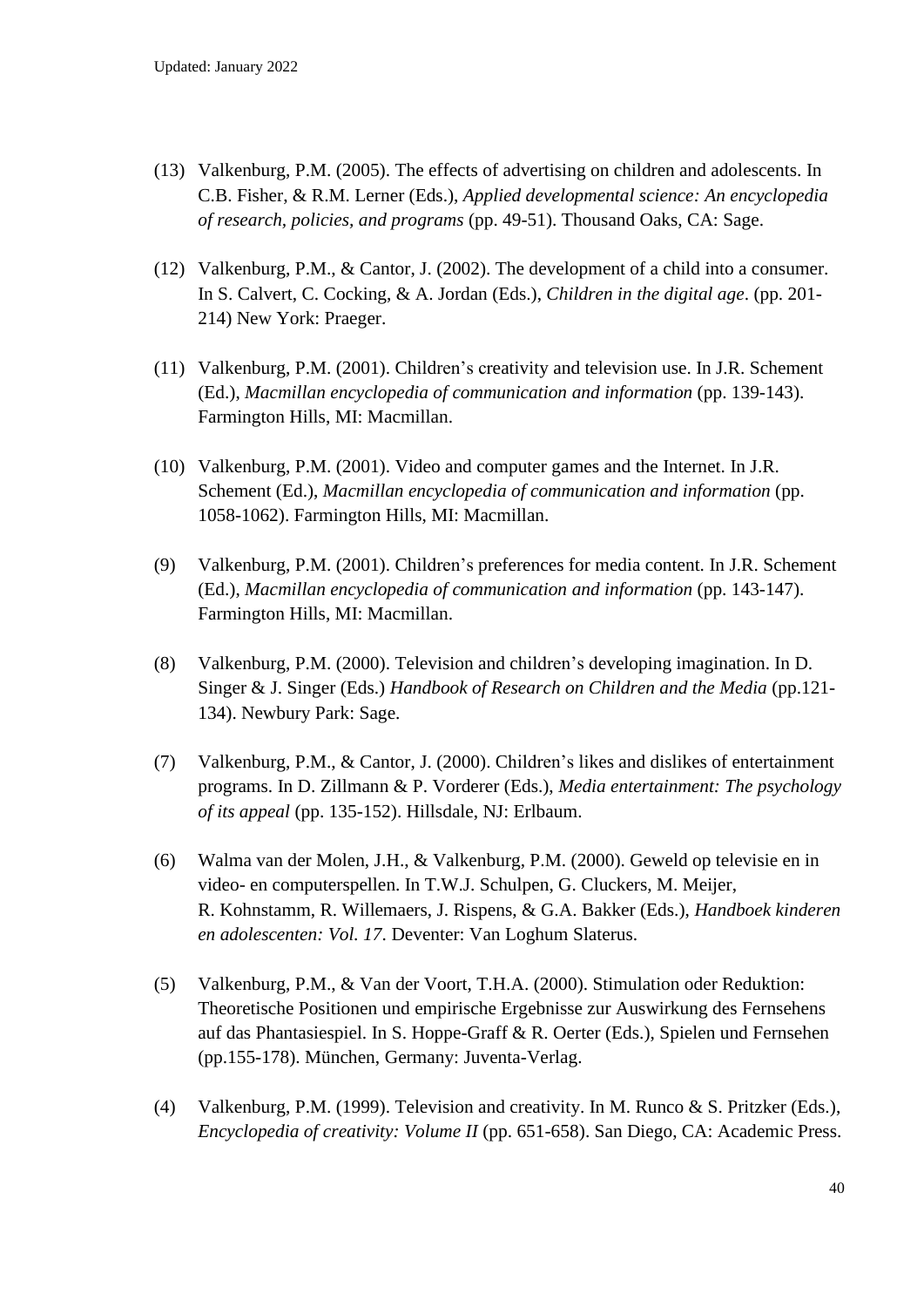- (3) Valkenburg, P.M., & Milikowski, M. (1998). Leve de Communicatiewetenschap [Long live Communication Science]. In A. Gevers (Ed.), *Uit de zevende: 50 Jaar politieke en sociaal-culturele wetenschappen aan de Universiteit van Amsterdam* (pp. 186-191). Amsterdam: Het Spinhuis.
- (2) Valkenburg, P.M., & Van der Voort, T.H.A. (1993). De invloed van televisie kijken op het fantasiespel. In R. de Groot, E. Hakfoort, & H. Rost (Eds.), *Speelblokken*  (pp.3500-1 -3500-9). Alphen aan den Rijn: Samson Tjeenk Willink.
- (1) Valkenburg, P.M., & Hellendoorn, J. (1992). Fantasie [Fantasy]. In T. W. J. Schulpen et al. (Eds.), *Handboek kinderen en adolescenten: Vol. 17* (pp. 1-17). Deventer: Van Loghum Slaterus.

## **Scientific reports & Popular publications**

- (15) Van Driel, I.I., Pouwels, J.L., Beyens, I., Keijsers, L., & Valkenburg, P.M. (2019). 'Posten, scrollen, appen en snappen': Jongeren (14-15 jaar) en social media in 2019, Center for Research on Children, Adolescents, and the Media (CcaM), Universiteit van Amsterdam.
- (14) Valkenburg, P.M. (2010). Media: Begeleiden van beeldschermkinderen. [Raising Screen Kids]. In R. Diekstra en M. van Hintum, (reds.), Opvoedingscanon. Den Haag: Bert Bakker.
- (13) Valkenburg, P.M. (2005). Voorwoord van J. Pardoen & R. Pijpers. Mijn kind online: Hoe begeleid je je kind op Internet? [preface to My Child Online: How to coach your child on the Internet] Amsterdam: SWP.
- (12) Valkenburg, P.M. (2005). *Schadelijke media, Weerbare jeugd: Een beleidsvisie*  [Harmful media, Empowered children: A policy vision. Report commissioned by the Dutch Government]. Rapport in opdracht van de Commissie Media, Jeugd, en Geweld, ingesteld door minister Remkes, en Staatssecretarisen Van der Laan & Rossvan Dorp
- (11) Valkenburg, P.M., Beentjes, J.W.J., Nikken, P., & Tan, E. (2004). *De Kijkwijzer 2.1: Een verantwoording.* Rapport in opdracht van het NICAM, Hilversum [Kijkwijzer 2.1: The Dutch media rating system: Report in commission of NICAM, the Dutch rating institute].
- (10) Beentjes, J.W.J., Nikken, P., & Valkenburg, P.M. (2004, 16 januari). Dynamische Kijkwijzer beter dan Keuring [Dynamic Kijkwijzer better than traditional Dutch rating system]. Volkskrant, p. 13.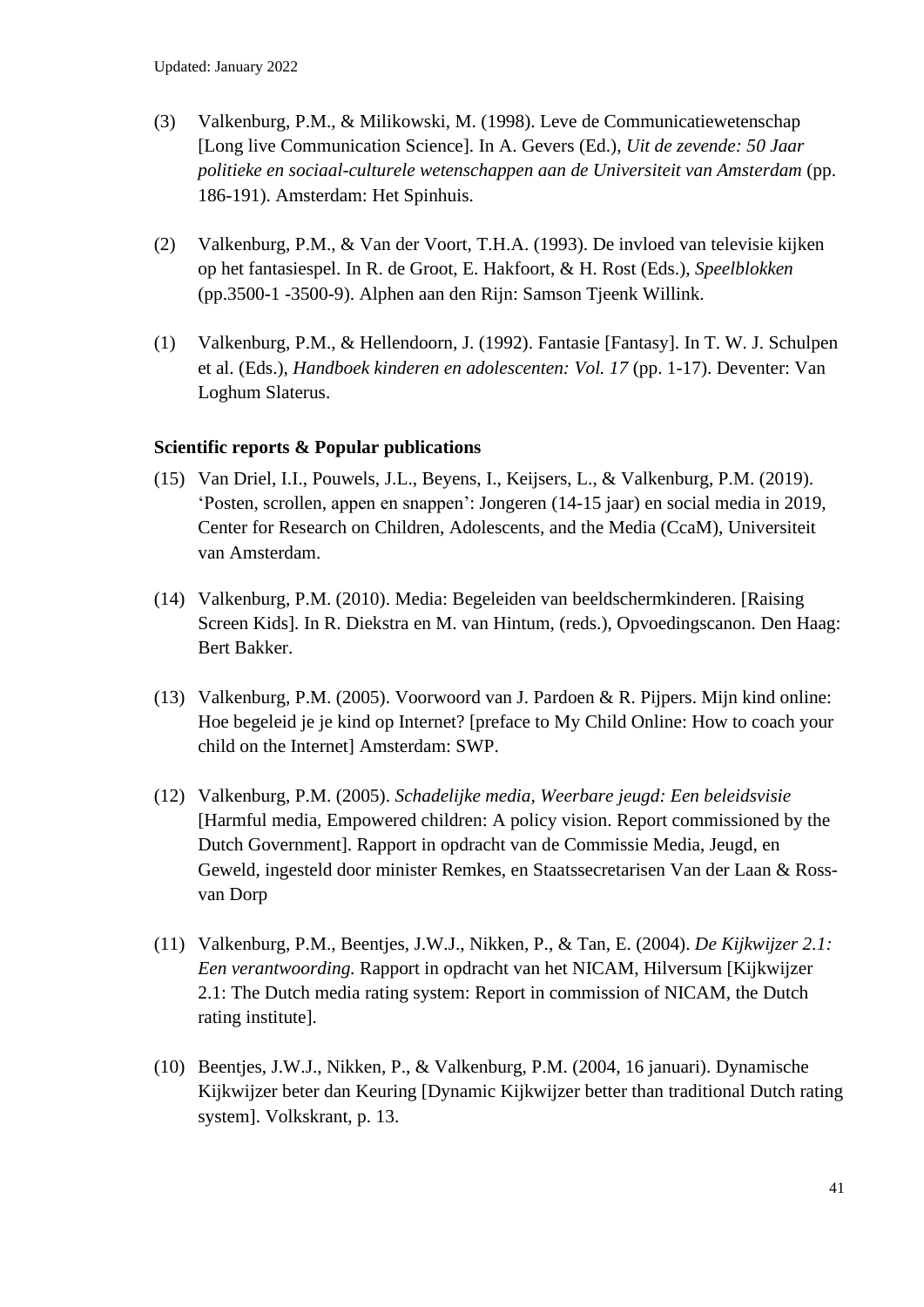- (9) Beentjes, J.W.J., & Valkenburg, P.M. (2002, 2 December). Kijkwijzer niet censureren [Do not censure Kijkwijzer]. NRC Handelsblad, p. 7.
- (8) Valkenburg, P.M. (2001). Kinderen en Internet: Implicaties voor mediapedagogiek [Children and the Internet: Implications for a media pedagogy]. *Pedagogiek in Praktijk Magazine*, 1, 15-17.
- (7) Valkenburg, P.M., Beentjes, J.W.J., Nikken, P., & Tan, E. (2001). *De Kijkwijzer: Een classificatiesysteem voor audiovisuele media* [Kijkwijzer: A media rating system for audiovisual media]*.* Rapport in opdracht van het NICAM, Hilversum.
- (6) Valkenburg, P.M. (1999). *La Reazione di paura dei bambini di fronte al cinema e alle televizione* [Children's fright reactions to television and films]. Kidscreen: Atti del Seminario Internationale sul cinema per ragazzi e l'educazione ai media. [Kidscreen: Proceedings of the international meeting on children's film and media education] (pp. 122-125). Como, Italy: Direzione Generale Cultura.
- (5) Peeter, A., & Valkenburg, P.M. (1999). *Classificatie van audiovisuele media: Wat willen ouders?*. [A rating system for audiovisual media: What do parents want? Scientific report commissioned by the NICAM]. NOS Kijk- en Luisteronderzoek, Hilversum
- (4) Valkenburg, P.M. (1998). Television and Children's Fear: The Dutch experience. *Newsletter from the UNESCO International Clearinghouse on Children and Violence on the Screen*, 2 (1), 12-13.
- (3) Peeters, A., & Valkenburg, P.M. (1998). *Het jeugdjournaal: Nieuws voor kinderen van 10 tot 12 en voor kinderen van 7 tot 9? Wetenschappelijk rapport in opdracht van het Jeugdjournaal.* [Children's News. Scientific report commissioned by theDutch Children's news]. NOS Kijk- en Luisteronderzoek, Hilversum, the Netherlands.
- (2) Peeters, A., & Valkenburg, P.M. (1997). *Berichten over kindermoorden: Onderzoek onder kinderen, ouders en leerkrachten. Wetenschappelijk rapport in opdracht van het Jeugdjournaal*. [Child Murders: A survey among children, parents and teachers. Scientific report commissioned by the Dutch Children's news]. NOS Kijk- en Luisteronderzoek, Hilversum, the Netherlands.
- (1) Valkenburg, P.M. (1995). Kijken naar TV-geweld niet goed voor kinderfantasie [Watching TV-violence is bad for children's imagination]. *Koerier, 38*(4), 6.

## **INTERNATIONAL LECTURES/INVITATIONS**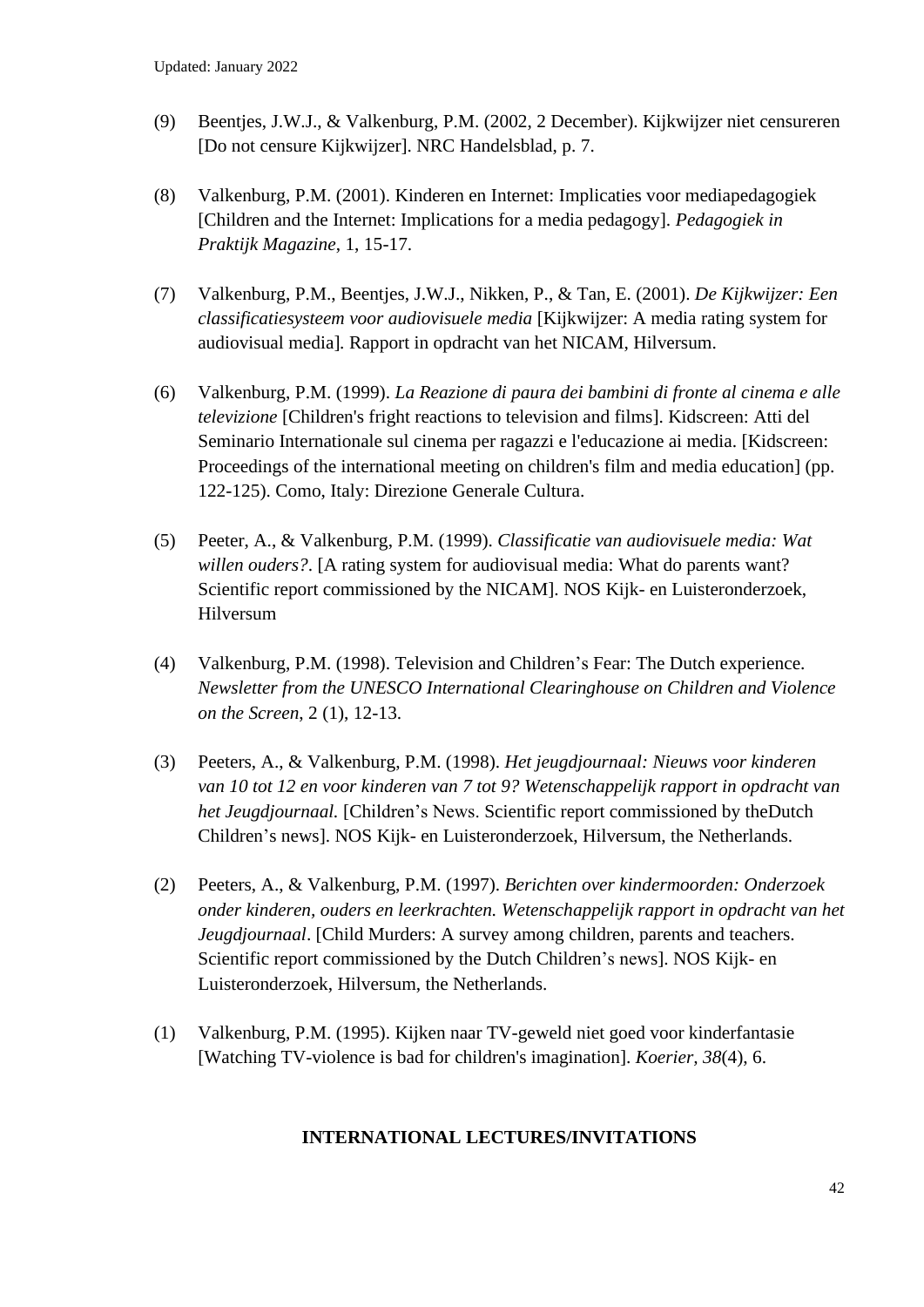- (39) Valkenburg, P.M. & Beyens, I. (2021, May). *Posting, snapping, chatting & wellbeing: An N=1 approach.* Invited presentation at the Children and Screens Digital Media and Mental Health Research Retreat, online event.
- (38) Valkenburg, P.M. (2019, May). *Adolescents' well-being in a digital world: Challenges for future research.* Invited Keynote Speaker at the IKMZ Speaker Series, University of Zurich
- (37) Valkenburg, P.M. (2018, October). *Adolescents in a digital world: Theoretical and methodological challenges.* Invited Keynote Speaker at ECREA preconference at the Universita della Svizzera, Lugano, Swiss.
- (36) Valkenburg, P.M. (2018, October). *Adolescents, wellbeing, and social media*. Invited presentation. Facebook, New York.
- (35) Valkenburg, P.M. (2018, March). *Haat en liefde op het Web*. Invited presentation at the Groote Industrieele Club. Amterdam.
- (34) Valkenburg P.M. (2018, March). *Adolescents' self-esteem in a digital world.* Presentation at symposium organized by Tilburg School of Communication.
- (33) Valkenburg, P.M. (2018, June). *De ontwikkeling van kind tot mediaconsument*. Keynote presentatie Conferentie Digitale geletterdheid. Kennisnet & Beeld en Geluid. Amsterdam.
- (32) Valkenburg, P.M. (2016, February). *The sunny and darker sides of social media*. Distinguished speaker at the Wee Kim Wee School of Communication, Nanyang Technological University, Singapore.
- (31) Valkenburg, P.M. (2015, November). Media and ADHD-symptoms. Invited keynote at the Arthur M. Sackler colloquium *Digital media and Developing Minds* of the National Academy of Science. Irvine, CA, USA.
- (30) Valkenburg, P.M. (2015, June). *The Smartphone Generation.* Invited lecture by the Parent Teacher Association, International school, Geneva, Switzerland.
- (29) Valkenburg, P.M. (2015, May). *Do communication technologies define a "Generation?"* Invited keynote speaker at the ICA's Opening Plenary. International Communication Association, San Juan, Puerto Rico.
- (28) Valkenburg, P.M. (2015, March). *Adolescents and the Internet: Attraction, opportunities, risks*. Invited integrative keynote. International Convention Psychological Science, Amsterdam.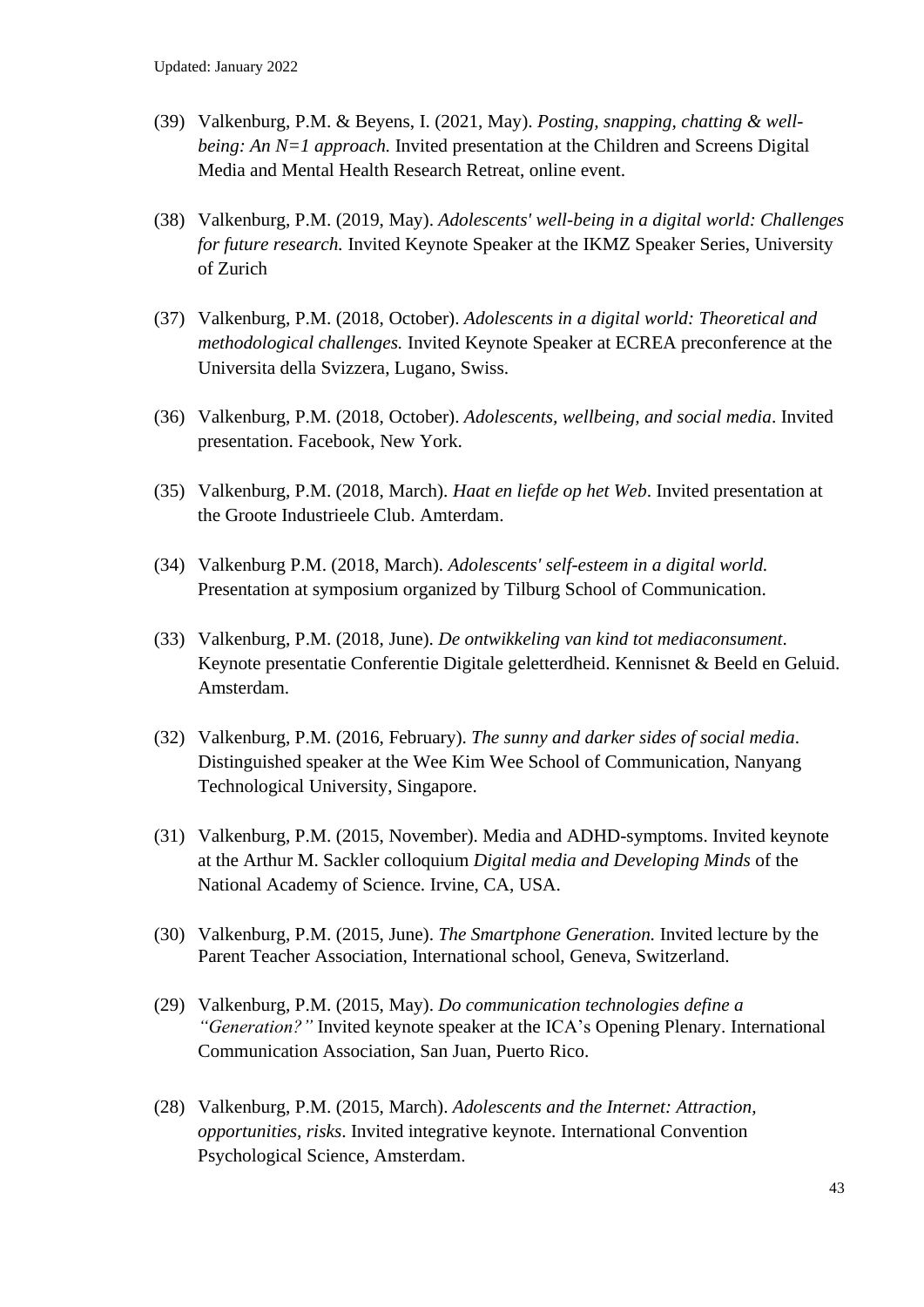- (27) Valkenburg, P.M. (2014, November). Workshop/discussion: *Parental mediation and media education*. *Preconference ECREA*. Universidade Nova de Lisboa, Lisbon, Portugal.
- (26) Valkenburg, P.M. (2014, September). Invited keynote: *The Smartphone Generation: The development of children into media and tech consumers*. *Annual conference of the Developmental Section of the British Psychological Society*. Beurs van Berlage, Amsterdam.
- (25) Valkenburg, P.M. (2014, April). *The Smartphone Generation*. Keynote at CTC 2014, The Child and Teen consumption Congress. University of Edinburgh, Edinburgh, Scotland.
- (24) Valkenburg, P.M. (2013, October). M*edia effects on youth: A differential susceptibility perspective*. Keynote speaker at the kick-off meeting of the Consortium Individual Development. Utrecht.
- (23) Valkenburg, P.M. (2013, June). Invited lecturer at ICA's preconference to teach international studies how to publish successfully in scholarly communication journals together with the editors of the top-ranked communication journals. International Communication Association, London, UK.
- (22) Valkenburg, P.M. (2013, April). *The magic of media effects: Five challenges for future media effects research*. Invited Van Zelst Lecturer at the School of Communication at Northwestern University, Evanston. Annual lecture by a major scholar in communication and media studies. Evanston, IL, USA.
- (21) Valkenburg, P.M. (2013, April). *Small Effects – Big consequences: Challenges in understanding media influences on children.* Invited colloquium speaker at the Ohio State School of Communication, Columbus, OH, USA.
- (20) Valkenburg, P.M. (2013, April). *Small effects – Big consequences: A differentialsusceptibility perspective on media effects.* Invited colloquium speaker at the Department of Communication at Cornell University, Ithaca, to give a colloquium and meet with faculty and graduate students. Ithaka, NY, USA.
- (19) Valkenburg, P.M. (2011, June). *Developmental media effects research: Five challenges for future media-effects research*. Invited colloquium speaker at the Vrije Universiteit Amsterdam. Amsterdam.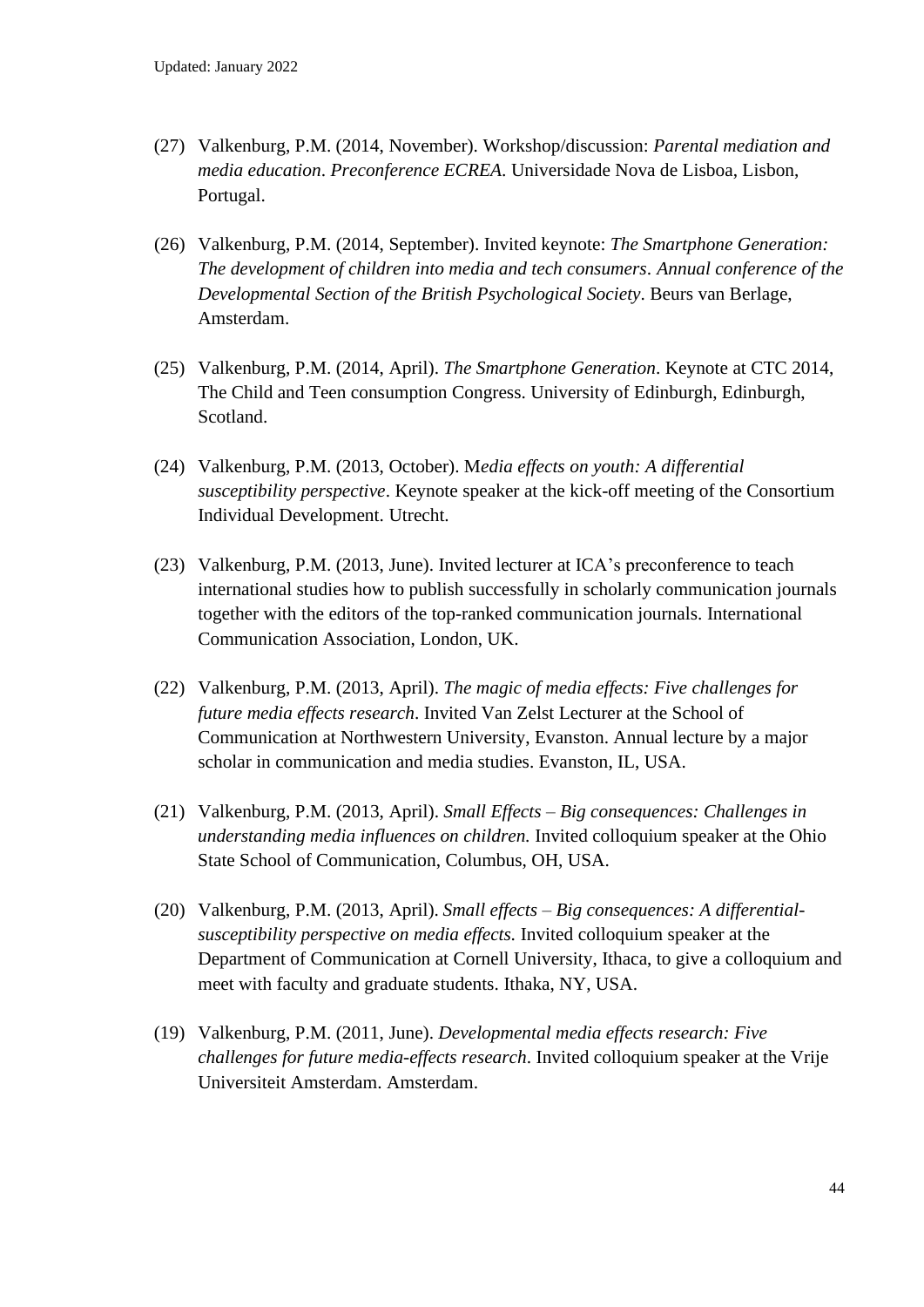- (18) Valkenburg, P.M. (2011, May). Invited speaker at ICA's preconference: Children, media, and well-being. *Developmental psychology methodologies in media effects research*. Boston, ICA, USA.
- (17) Valkenburg, P.M. (2011, May). Elected master class by senior communication scholars (selection on the basis of the results of an international student poll). *Developmental media effects research: Envisioning our future by reflecting on our past.* Annual Conference of the ICA, Boston, MA, USA.
- (16) Valkenburg, P.M. (2010, December). *Small media effects, big consequences: Five challenges for the future of media effects research.* Invited lecture at the Department of Communication studies, University of Michigan, Ann Arbor, MI, USA.
- (15) Valkenburg, P.M. (2010, May). *E-Youth: Developmental changes and related needs*. Keynote at the E-Youth Conference, organized by the University of Antwerp*,*  Antwerp, Belgium.
- (14) Valkenburg, P.M. (2009, March). *Global e-teens.* Invited plenary speaker at the annual meeting of the Society of Adolescent Medicine. Los Angeles, CA, USA.
- (13) Valkenburg, P.M. (2009, March). *Children, adolescents, and the Internet*. Invited colloquium speaker at the Annenberg School of Communication. University of Pennsylvania, Philadelphia, PA, USA.
- (12) Valkenburg, P.M. (2006, November). *Children's brand awareness: The influence of television, parents, and peers.* Invited speaker at the conference *Media, Comunicazione e Formazione* at the Università of Kore, Enna, Sicily, organized by the University of Sapienza, Rome, Italy.
- (11) Valkenburg, P.M. (2003, May). *Globalization of children's entertainment.* Lecture on behalf of the Research Committee of ICA. San Diego, CA, USA.
- (10) Valkenburg, P.M. (2000, June). *The future of children's media.* Invited speaker at the Annenberg Public Policy Center's 5th Annual Conference on Children and the Media. University of Pennsylvania, Washington, WA, USA.
- (9) Valkenburg, P.M. (1999, December). *What do babies like in television entertainment?* Invited lecture at the Bavarian Broadcasting Organization. München, Germany.
- (8) Valkenburg, P.M. (1999, October). *The effects of television and films on children's daydreaming and fright reactions.* Invited lecture at the International meeting on children's film and Media education Kid Screen, Lago di Como, Italy.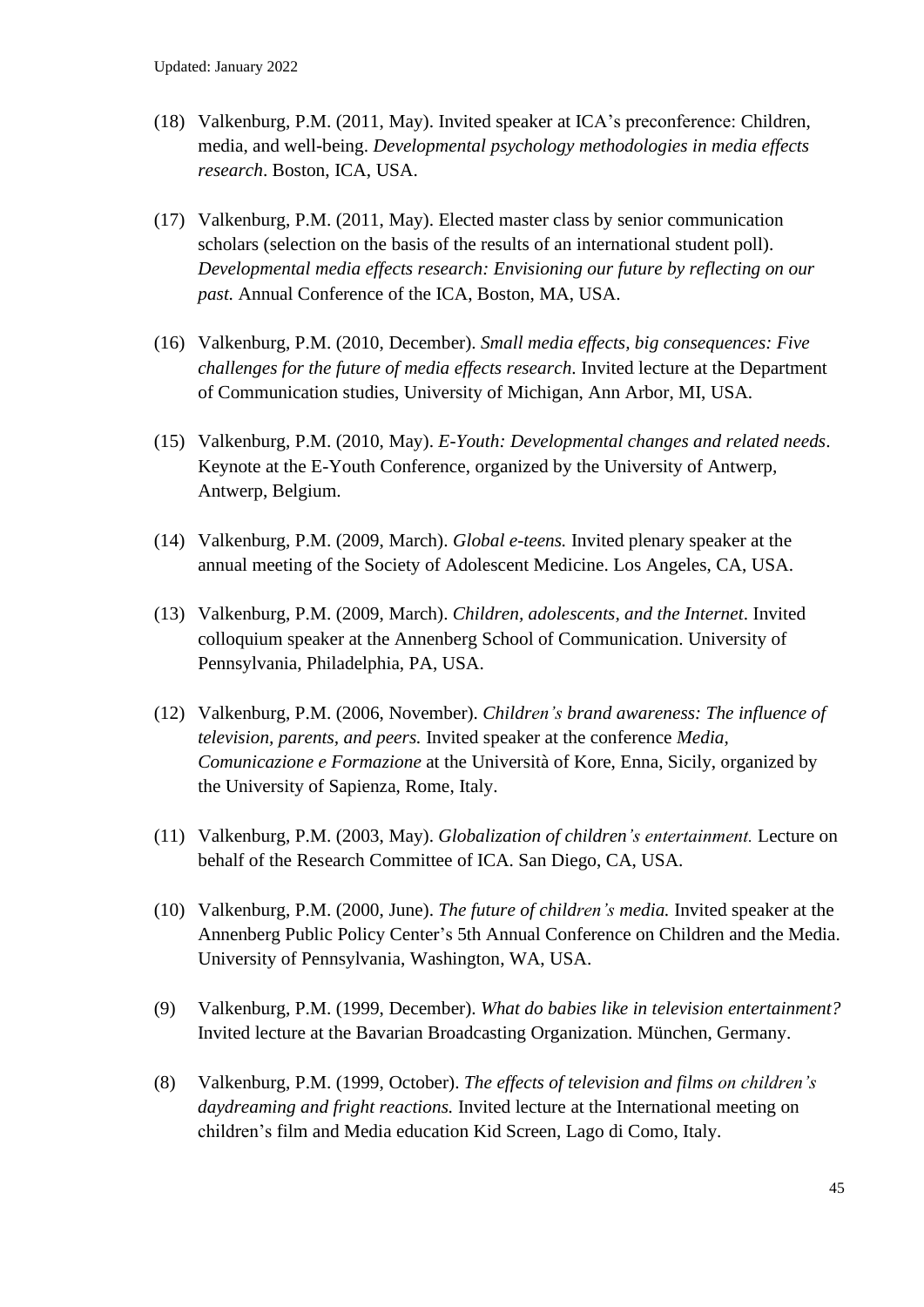- (7) Valkenburg, P.M. (1999, May). *What do children like in entertainment programs: A cross-cultural investigation*. Invited lecture at the German DGPuK Conference *Horizon 1999*: Communication-Cultures-Centuries. Utrecht.
- (6) Valkenburg, P.M. (1999, November). *Media and youth consumerism*. W.T. Grant Foundation, New York. Invited European representative of expert meeting with 12 international key researchers commissioned by the William T. Grant foundation, New York, NY, USA.
- (5) Valkenburg P.M. (1999, June). Invited member of roundtable discussion with 15 top researchers, organized by the Annenberg Public Policy Center, University of Pennsylvania, Washington, WA, USA.
- (4) Valkenburg, P.M. (1998, April). *Fright reactions to television: A child survey*. Invited lecture, Department of Communication Arts, University of Wisconsin, Madison, WI, USA.
- (3) Valkenburg, P.M. (1995, May). *Stimulation or reduction? Theoretical positions on television's influence on fantasy play.* Invited lecture at the symposium "Fantasy play and the audio-visual media", Reimer Stiftung, Bad Homburg, Germany.
- (2) Valkenburg, P.M. (1994, December). *TV and fantasy.* Invited lecture at the symposium "Children and Media", University of Antwerp, Belgium.
- (1) Valkenburg, P.M. (1991, November). *The influence of TV on children's daydreaming styles.* Invited lecture Television Center, Department of Psychology, Yale University, New Haven, NJ, USA.

## **Selected Dutch lectures/invitations**

- (37) Valkenburg, P.M. (2021, June). *Posten, snappen, chatten & het welbevinden van jongeren: Een N=1 benadering.* Keynote lecture at the Symposium of the Amsterdam Center for Health Communication, Online Symposium.
- (36) Valkenburg, P.M. (2017, June). *Liefde en haat op het Web*. Keynote lecture, University Day 2017, University of Amsterdam.
- (35) Valkenburg, P.M. (2016, April). *De zonnige en donkere kanten van sociale media*. Lezing t.g.v. het vierde lustrum van de Amsterdamse Academische Club, Amsterdam.
- (34) Valkenburg, P.M. (2016, Maart). *De zonnige en donkere kanten van sociale media*. Lezing voor HvA United, netwerk oud-medewerkers van de Hogeschool van Amsterdam, Amsterdam.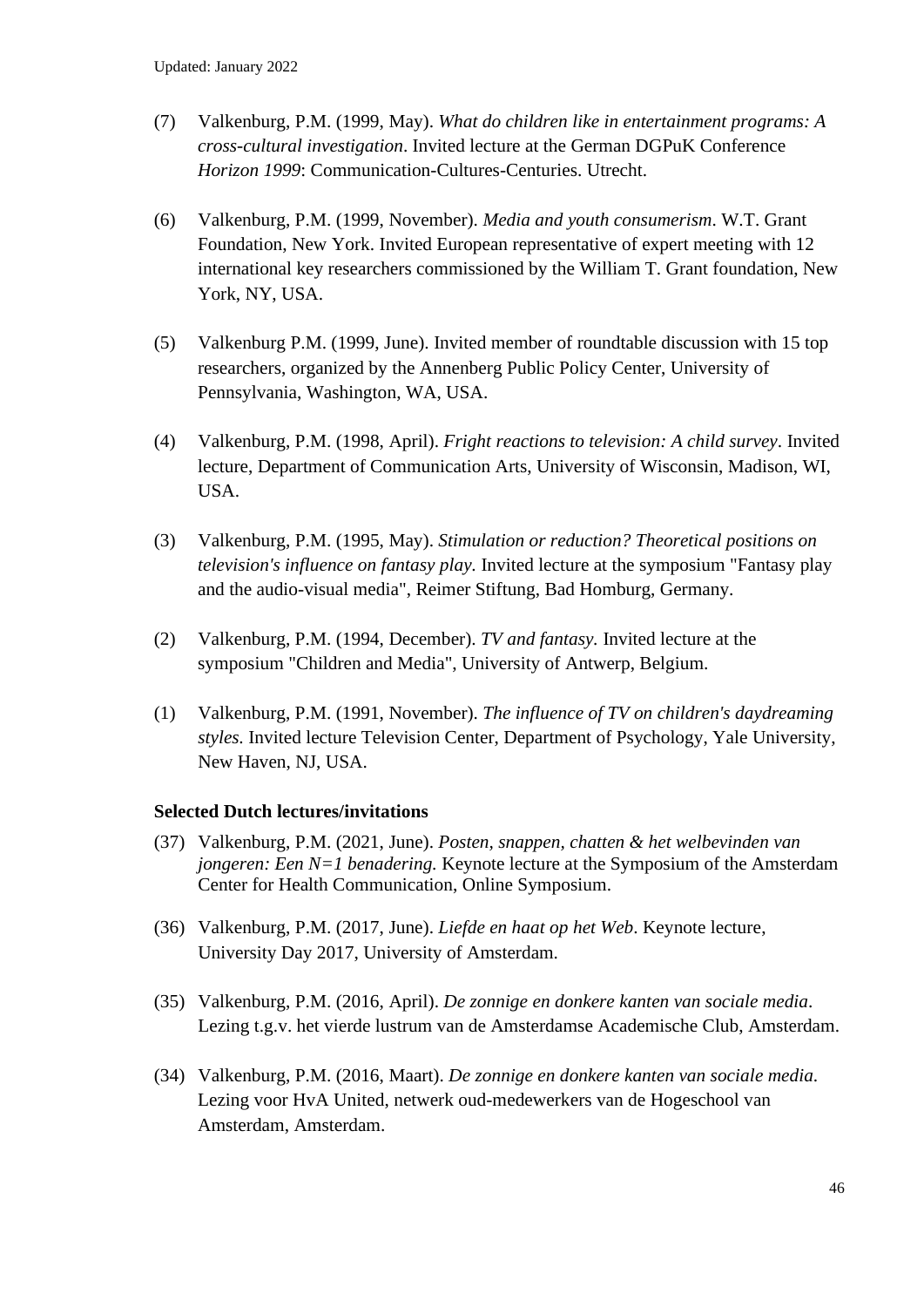- (33) Valkenburg, P.M. (2015, November). *De smartphone generatie*. Lezing voor het symposium De mediawijze professional, Zwolle.
- (32) Valkenburg, P.M. (2015, April). *Jeugd en Media*. Lezing voor De Haagse Lucifer, Den Haag.
- (31) Valkenburg, P.M. (2015, Maart). *Nieuwe technologie, nieuwe jeugd?* Workshop National Congres Mediawijsheid. Ede, Reehorst.
- (30) Valkenburg, P.M. (2015, Februari). *Adolescenten en on- en offline risicogedrag*. Amsterdamlezing. Amsterdam.
- (29) Valkenburg, P.M. (2014, November). Presentatie: *De rol van media in de commerciële en onderlinge beïnvloeding van adolescenten*. AUV-dag. Amsterdam, UvA.
- (28) Valkenburg, P.M. (2014, Oktober). Workshop '*De smartphone generatie*' voor docenten uit het voortgezet onderwijs, georganiseerd door Palladio. Venetië, Italië.
- (27) Valkenburg, P.M. (2014, Oktober). Tafelwetenschapper tijdens de Avond van de Wetenschap en Maatschappij 2014. Discussie-onderwerp: *Mediagebruik maakt kinderen intelligenter.* Ridderzaal, Den Haag.
- (26) Valkenburg, P.M. (2014, April). *Google glass: Implicaties voor onderwijs*. Debat Nationaal Congres Mediawijsheid. Reehorst, Ede.
- (25) Valkenburg, P.M. (2013, November). Jeugd en media: *Over paardebloemen en orchideeën*. [About dandelions and orchids] Presentation for Gala van de Wetenschap. Organized by Folia and Dutch newspaper Parool, Stadsschouwburg, Amsterdam.
- (24) Valkenburg, P.M. (2013, November). *Nieuwe technologie, nieuwe mens?* [New technology, new youth] Presentation for Food for Thought, organized by the Dutch National Newspaper *NRC*, Amsterdam.
- (23) Valkenburg, P.M. (2013, October). Member of Roundtable Discussion at seminar *1x Bij editie Onderwijs* organized by 1x Bij and Youngworks*.* Maarssen.
- (22) Valkenburg, P.M. (2013, October). *Nieuwe technologie, nieuwe mens?* [New technology, new youth] Presentation followed by debate, Amsterdamse Academische Club, Amsterdam.
- (21) Valkenburg, P.M. (2013, May). *Magic of media effects*. Spinoza te Paard. Paard van Troje, the Hague.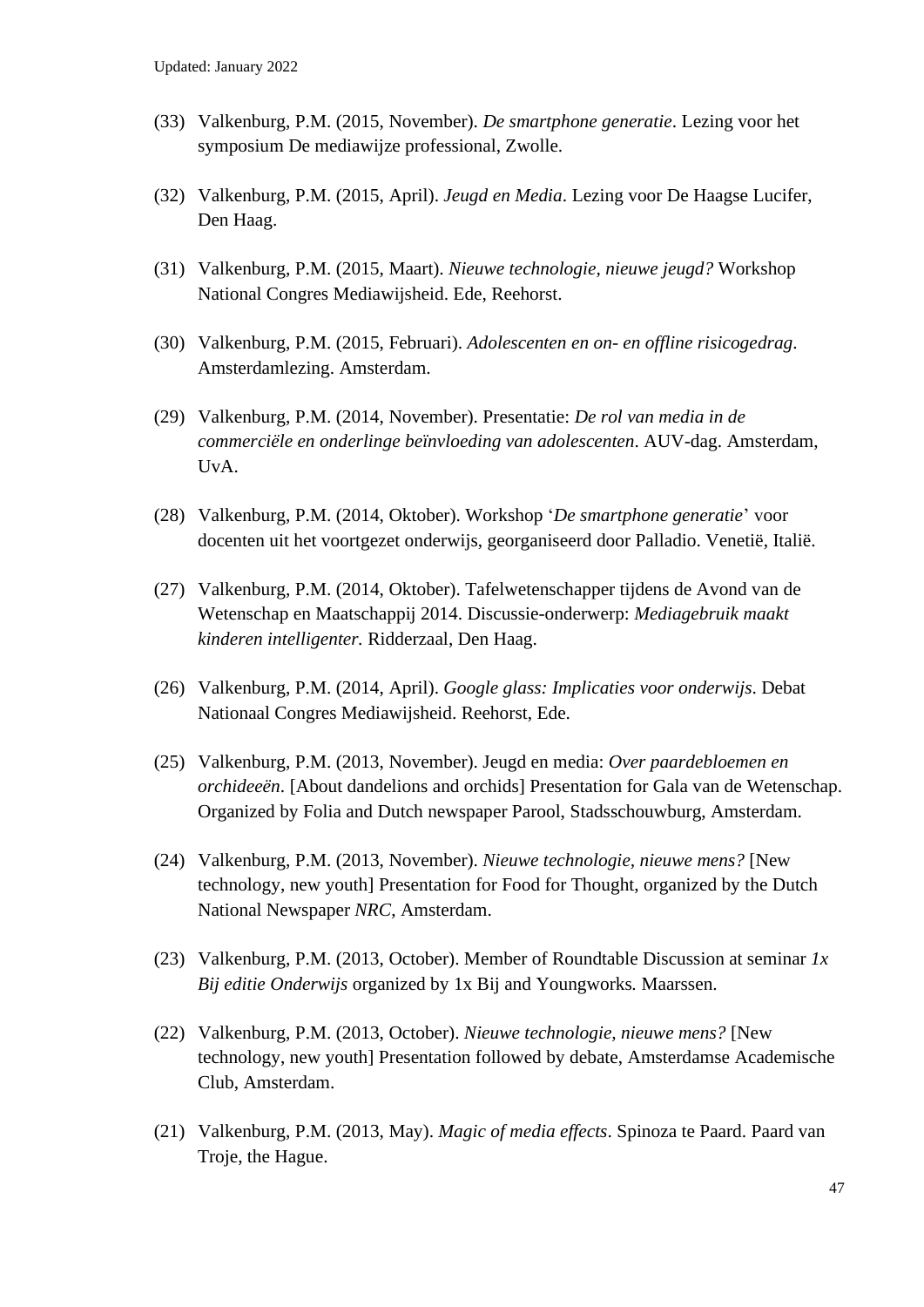- (20) Valkenburg, P.M. (2012, September). Member of Roundtable Discussion with Prince Willem-Alexander organized by Cinekid*,* Amsterdam.
- (19) Valkenburg, P.M. (2011, September). Speaker at the Mini symposium *The School of Patti Valkenburg* organized by The Royal Netherlands Academy of Arts and Sciences on the occasion of the Dr. Hendrik Muller Award. Amsterdam.
- (18) Valkenburg, P.M. (2011, March). *Media, youth, and parenting*. Opening lecture at the symposium Media, youth, and parenting organized on the occasion of the inauguration of my Distinguished Research professorship. Felix Meritis, Amsterdam.
- (17) Valkenburg, P.M. (2009, October). *Protection of screen kids*. Invited lecture at a symposium organized by the Ministry of Justice in which an agreement between audiovisual branches and the Minister of Justice was signed.
- (16) Valkenburg, P.M. (2008, December). *Crash course teens and Internet communication*, Ministry of OCW, Hoftoren, The Hague.
- (15) Valkenburg. P.M. (2008, April). Invited lecture in the series *"Scientist about education"* [*Wetenschappers over Opvoeding*] organized by the Institute for Interdisciplinary Research, University of Amsterdam.
- (14) Valkenburg, P.M. (2007, November). *Social networking sites, teens, and privacy*. Keynote Lecture at the symposium organized by Digibewust and Mijn Kind Online. Amsterdam.
- (13) Valkenburg, P.M. (2007, November). *Location-based services and privacy*. Invited lecture at a symposium Tagged, organized by NWO and Waag Society. Amsterdam.
- (12) Valkenburg, P.M. (2006, February). *Videoclips and sexism*. Invited lecture at the Media conference organized by the Dutch Political party ChristenUnie and the television network NCRV. Hilversum.
- (11) Valkenburg, P.M. (2004, February). *Internet and friendships*. Invited lecture at a Symposium organized by the Dutch Trimbos instituut. Amsterdam.
- (10) Valkenburg, P.M. (2003, October). *Love on the Internet*. Keynote lecture for the Etmaal, the yearly Dutch Communication Conference. Nijmegen.
- (9) Valkenburg, P.M. (2003, October). *Children and the media in the Netherlands: A review of Research.* Invited lecture at a preconference for the Cinekidfestival, organized by *Cinekid*, Amsterdam.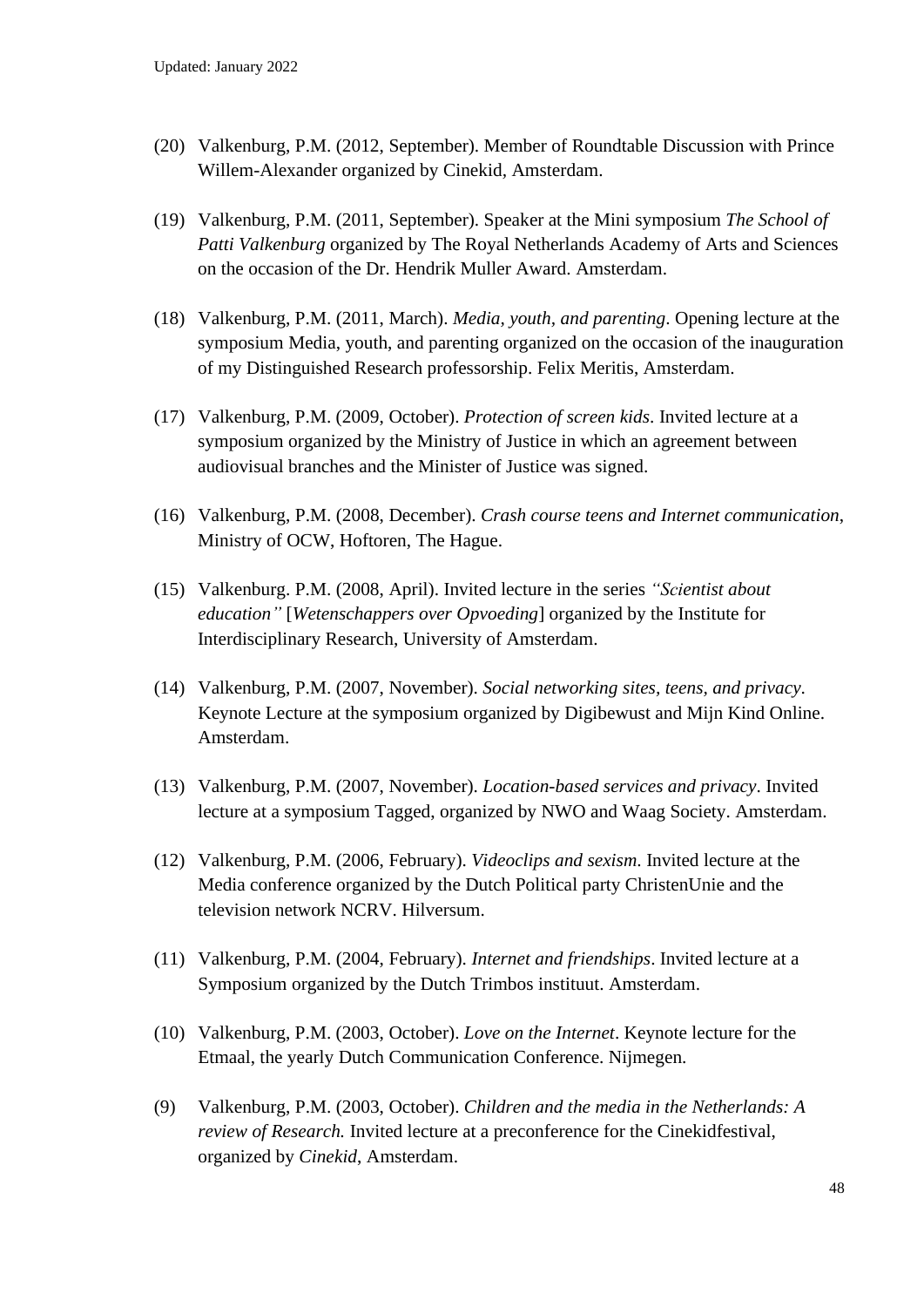- (8) Valkenburg, P.M. (2001, May). *Kijkwijzer: A justification*. Invited lecture at the opening symposium of *Kijkwijzer*, the Dutch rating system. Amsterdam.
- (7) Valkenburg, P.M. (1999, September). *The development of children into consumers: New research findings*. Invited lecture at the Annual Congress Trends in Kids- and Jongerenmarketing, Wassenaar.
- (6) Valkenburg, P.M. (1999, April). *Children as consumers*. Lecture at the annual NVO (Nederlandse Vereniging van Pedagogen en Onderwijskundigen) Congress. Rotterdam.
- (5) Valkenburg, P.M. (1998, April). *Television and children's fears*. Lecture at the opening conference of the 'Nederlandse Film Keuring' [Dutch Film Ratings Institute]. Den Haag.
- (4) Valkenburg, P.M. (1998, March). *The development of a child into consumer*. Invited lecture at BVI University Day, a conference organized by Walt Disney Netherlands. Amsterdam.
- (3) Valkenburg, P.M. (1997, December). *The development of a child into a consumer: A psychological approach*. Keynote lecture at the annual congress 'Kids en Jongerenmarketing.' Amsterdam.
- (2) Valkenburg, P.M. (1995, January). *Television's influence on imaginative play*. Invited lecture at the Children's Clinic. Leiden.
- (1) Valkenburg, P.M. (1993, December). *The impact of TV on the development of children's imagination*. Invited lecture at the Academic Medical Center. Amsterdam.

## **COMPETITIVE CONFERENCE PAPERS**

- (106) Valkenburg, P.M., Beyens, I., Pouwels, J.L., van Driel, I.I. & Keijsers, L. (2021, May). Social media use and adolescents' self-esteem: Heading for a person-specific media effects paradigm. Paper presented at the 7th annual conference of the ICA, Virtual conference.
- (105) Siebers, T., Beyens, I., Pouwels, J.L. &Valkenburg, P.M. (2021, May). Distracted or not? An experience sampling study on adolescents' social media use and self-control failure. Paper presented at the 7th annual conference of the ICA, Virtual conference.
- (104) Beyens, I., Pouwels, J.L., van Driel, I.I., Keijsers, L., & Valkenburg, P.M. (2021, May). Social media use and adolescents' well-being: Developing a typology of person-specific effect patterns. Paper presented at the 71th annual conference of the ICA, Virtual conference.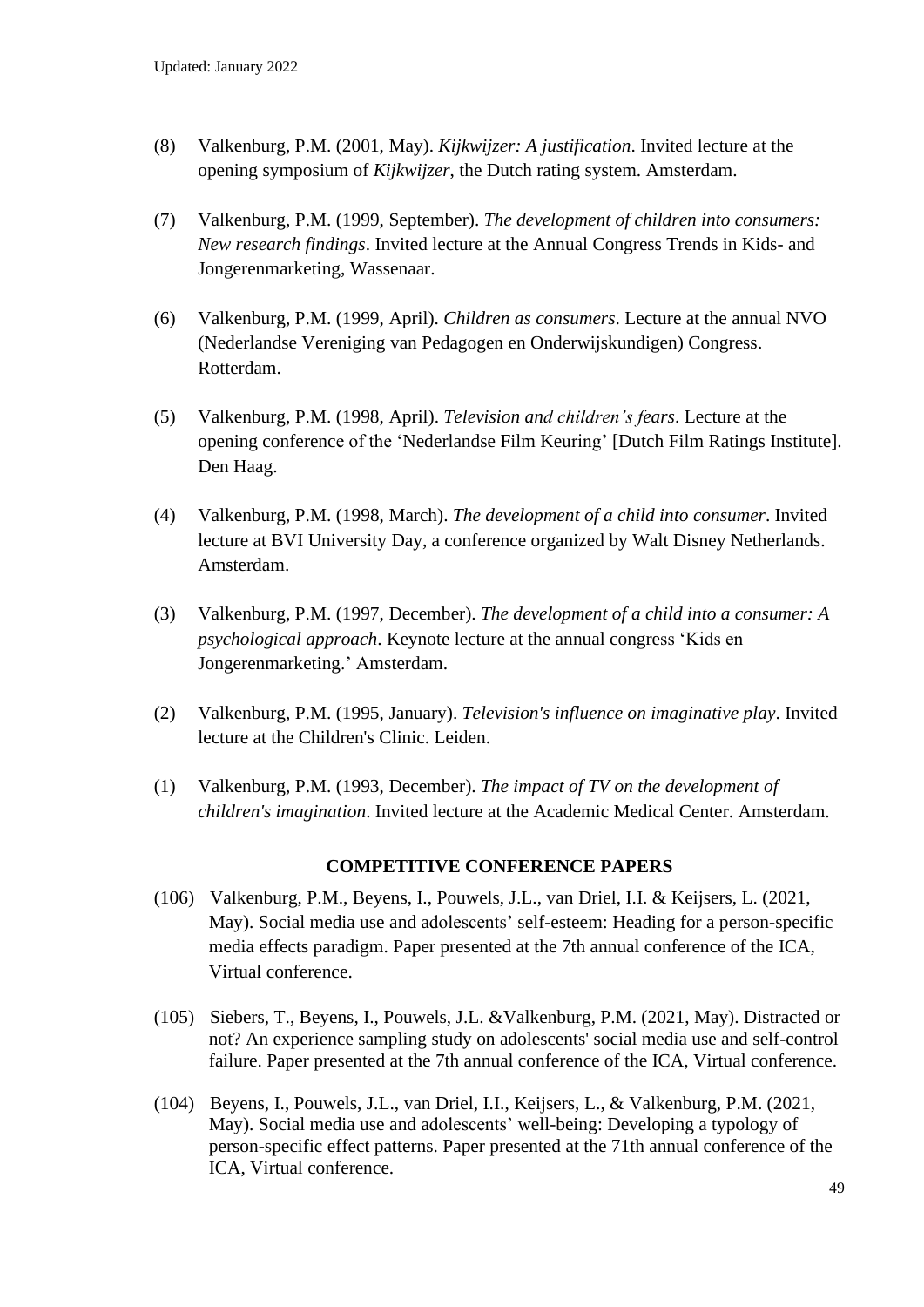- (103) Verbeij, T., Pouwels, J., Beyens, I., & Valkenburg, P.M. (2021, May). The accuracy and validity of self-reported social media use measures among adolescents. Paper presented at the 71th annual conference of the ICA, Virtual conference.
- (102) Pouwels, J.L., Valkenburg, P.M., Beyens, I., Driel, I.I. van, Keijsers, L. (2021, February). Social media use and friendship closeness in adolescents' daily lives: An Experience Sampling study. Paper presented at the 2021 SRCD Virtual Biennial.
- (101) Beyens, I., Pouwels, J. L. Driel, I. I. van, Keijsers, L. Valkenburg, P.M. (2020, May). The association between social media use and well-being among adolescents: An Experience Sampling study. Paper presented at the 70th annual conference of the ICA, Virtual conference.
- (100) Wal, van der, A. Valkenburg, P.M. Piotrowski, J.T. & Fikkers, K. (2020, May) More than just a laughing matter: A content analysis of humor in teens' favorite entertainment shows. Paper presented at the 70th annual conference of the ICA, Virtual conference.
- (99) Wal, van der A., Fikkers, K.M. & Valkenburg, P.M. (2019, May). *Not simply a laughing matter: Teens' preferences for different humor types on television.* Paper presented at the 69th annual conference of the ICA, Washington D.C., United States.
- (98) Beyens, I. & Valkenburg, P.M. (2019, May). *Parental monitoring of media in adolescence: A parent-child study.* Paper presented at the 69th annual conference of the ICA, Washington D.C., United States.
- (98) Fikkers, K.M., Piotrowski, J.T. & Valkenburg, P.M. (2018, May). *Child's play? Assessing the bi-directional longitudinal relationship between gaming and intelligence in early childhood.* Paper presented at the 68th annual conference of the ICA, Prague, Czech Republic.
- (97) Wal, van der A., Fikkers, K.M. &Valkenburg, P.M. (2018, May). *What's in it for them? Teens' differential preferences for types and contexts of televised aggression*. Presented at the 68th annual conference of the ICA, Prague, Czech Republic.
- (96 ) Broekman, F.L. Piotrowski, J.T., Beentjes, J.W.J., Valkenburg, P.M. (2018, May). *Effects of haptic movement and Hotspot Salience on the Usability and Educational Effectiveness of Children's Educational Apps.* Presented at the 68th annual conference of the ICA, Prague, Czech Republic.
- (95) Valkenburg, P.M. (2017, May). *Mass and Interpersonal Processes in Web 2.0 Environments: Understanding Online Self- and Recipient Effects.* Paper presented at the 67th annual conference of the ICA, San Diego, USA.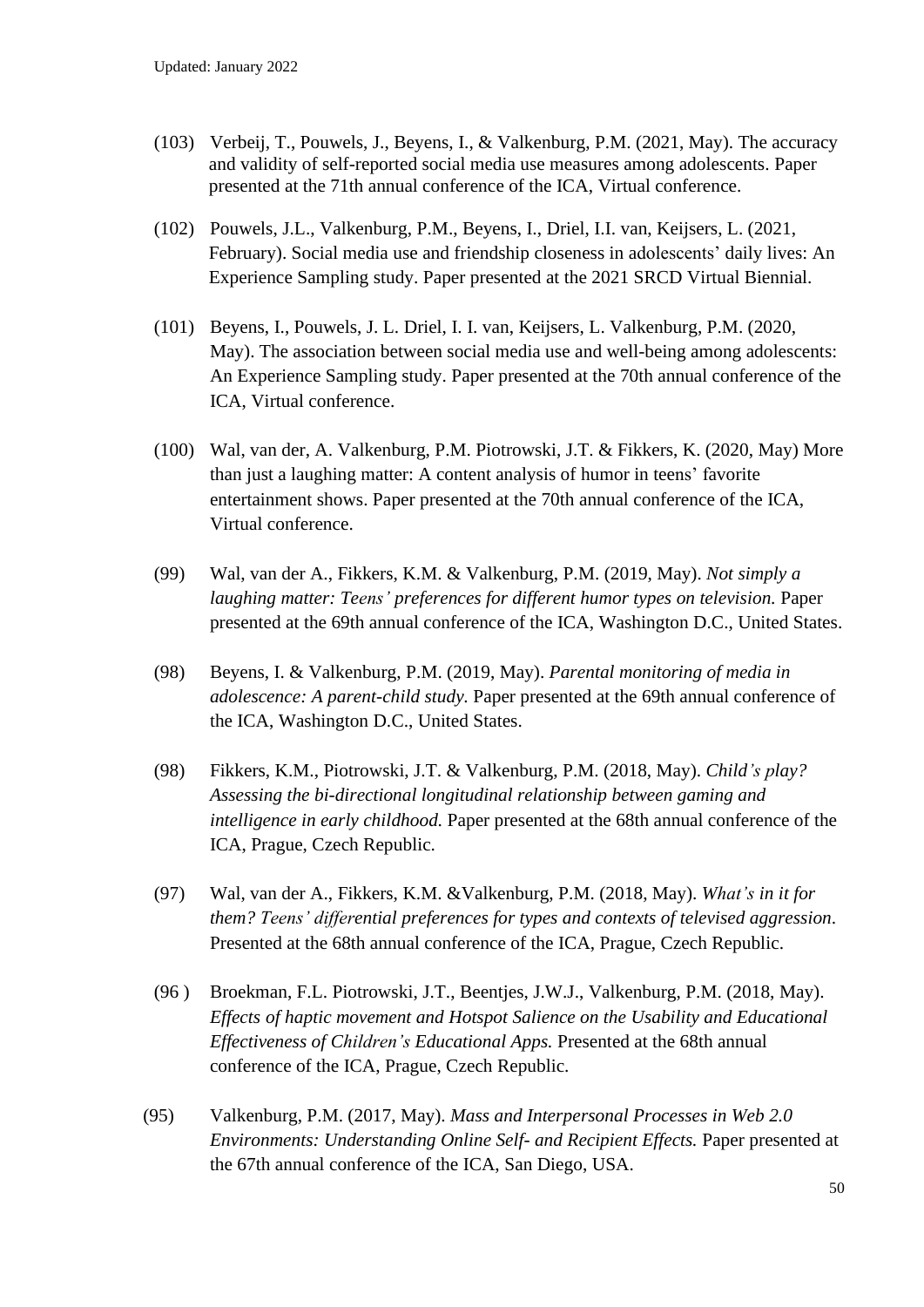- (94) Beyens, I., Piotrowski, J.T. & Valkenburg, P.M. (2017, May). *Screen Media Use and ADHD-Related Behaviors in Children and Adolescents: Four Decades of Research.* Paper presented at the 67th annual conference of the ICA, San Diego, USA.
- (93) Fikkers, K.M., Piotrowski, J.T. & Valkenburg, P.M. (2016, June). *Beyond the Lab: Investigating Early Adolescents' Cognitive, Emotional, and Arousal Responses to Violent Games*. Paper presented at the 66th annual conference of the ICA, Fukuoka, Japan.
- (92) Fikkers, K.M., Piotrowski, J.T. & Valkenburg, P.M. (2016, June).*A Matter of Style? The Differential Effects of Parental Mediation on Early Adolescents' Media Violence Exposure and Aggression*. Paper presented at the 66th annual conference of the ICA, Fukuoka, Japan.
- (91) Van den Eijnden, R., Lemmens, J.S., & Valkenburg, P.M. (2016, June). *The Social Media Disorder Scale: Validity and Psychometric Properties*. Paper presented at the 66th annual conference of the ICA, Fukuoka, Japan.
- (90) Van der Schuur, W.A., Baumgartner, S.E., Sumter, S.R., & Valkenburg, P.M. (2016, June). *Media Multitasking and Sleep Problems: A Longitudinal Study Among Adolescents.* Paper presented at the 66th annual conference of the ICA, Fukuoka, Japan.
- (89 Fikkers, K.M., Piotrowski, J.T., Lugtig, P., & Valkenburg, P.M. (2015, May). *The Role of Perceived Peer Norms in the Relationship Between Media Violence Exposure and Adolescents' Aggression*. Paper presented at the 65th annual conference of the ICA, San Juan, Puerto Rico.
- (88) Lemmens, J.S. & Valkenburg, P.M. (2015). *The Internet gaming disorder scale.* Paper presented at the annual conference of the ICA, San Juan, Puerto Rico.
- (87) Nikkelen, S.W.C., Vossen, H.G.M., Piotrowski, J.T., & Valkenburg, P.M. (2015). *Media violence and adolescents' ADHD-related behaviors: The role of parental mediation.* Paper presented at the annual conference of the ICA, San Juan, Puerto Rico.
- (86) Nikkelen, S.W.C., Vossen, H.G.M., & Valkenburg, P.M. (2015). *How do ADHDrelated behaviors predict children's use of and responses to television?* Paper presented at the annual conference of the ICA, San Juan, Puerto Rico.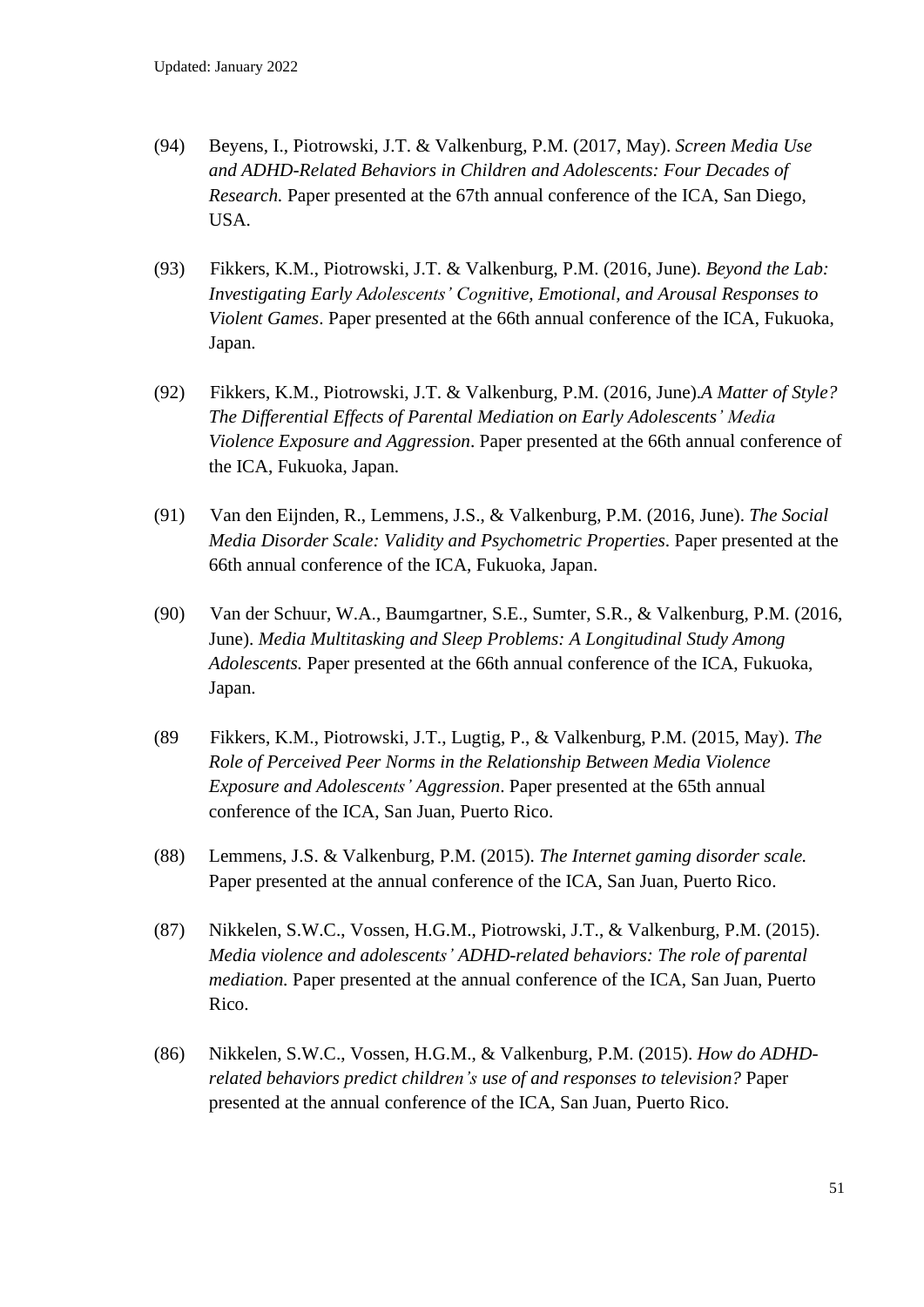- (85) Van der Schuur, W.A., Baumgartner, S.E., Sumter, S.R., & Valkenburg, P.M. (2015). *The Consequences of Media Multitasking for Youth: A Research Synthesis.*  Paper\presented at the annual conference of the ICA, San Juan, Puerto Rico.
- (84) Vossen, H.G.M., Piotrowski, J.T., Valkenburg, P.M. (2015) *The Longitudinal Relationship between Media Violence and Empathy: Was it Sympathy all Along?* Paper presented at the annual conference of the ICA, San Juan, Puerto Rico.
- (83) Fikkers, K.M., Piotrowski, J.T., &Valkenburg, P.M., (2014, May). *Validity and Reliability of Media Violence Exposure Measures.* Paper presented at the 64th annual conference of the ICA, Seattle, USA.
- (82) Lemmens, J.S., Valkenburg, P.M., & Gentile, D. (2014, May). *The Internet Gaming Disorder Scale*. Paper presented at the 64th annual conference of the ICA, Seattle, USA.
- (81) Nikkelen, S.W.C., Valkenburg, P.M., Huizinga, M., & Bushman, B.J. (2014, May). *Media Use and ADHD-Related Behaviors in Children and Adolescents: A Meta-Analysis.* Paper presented at the 64th annual conference of the ICA, Seattle, USA.
- (80) Koutamanis, M., Vossen, H.G.M., & Valkenburg, P.M. (2014, May). *Adolescents' Comments on Social Network Sites: Who Receives Negative Feedback And Why?* Paper presented at the 64th annual conference of the ICA, Seattle, USA.
- (79) Piotrowski, J.T., Vossen, H., & Valkenburg, P.M. (2013, November). *The reciprocal relationship between media and childhood*. Presented at the 1st Children and Media Congress, Istanbul, Turkey.
- (78) Piotrowski, J.T., Litman, J.A., & Valkenburg, P.M. (2013, July). *Measuring epistemic curiosity in young children*. Presented at the 2013 meeting of the International Society of the Study of Individual Differences, Barcelona, Spain.
- (77) Valkenburg, P.M., Piotrowski, J. T., Hermanns, J., & De Leeuw, R. (2013, June). *Development and Validation of the Perceived Parential Media Mediation Scale: A self-determination perspective*. Paper presented at the 63rd annual conference of the ICA, London, England.
- (76) Fikkers, K.M., Piotrowski, J.T., Vossen, H.G.M., & Valkenburg, P.M. (2013, June). *How Family Conflict Moderates the Relationship between Media Violence and Adolescents' Aggression*. Paper presented at the 63rd annual conference of the ICA, London, England.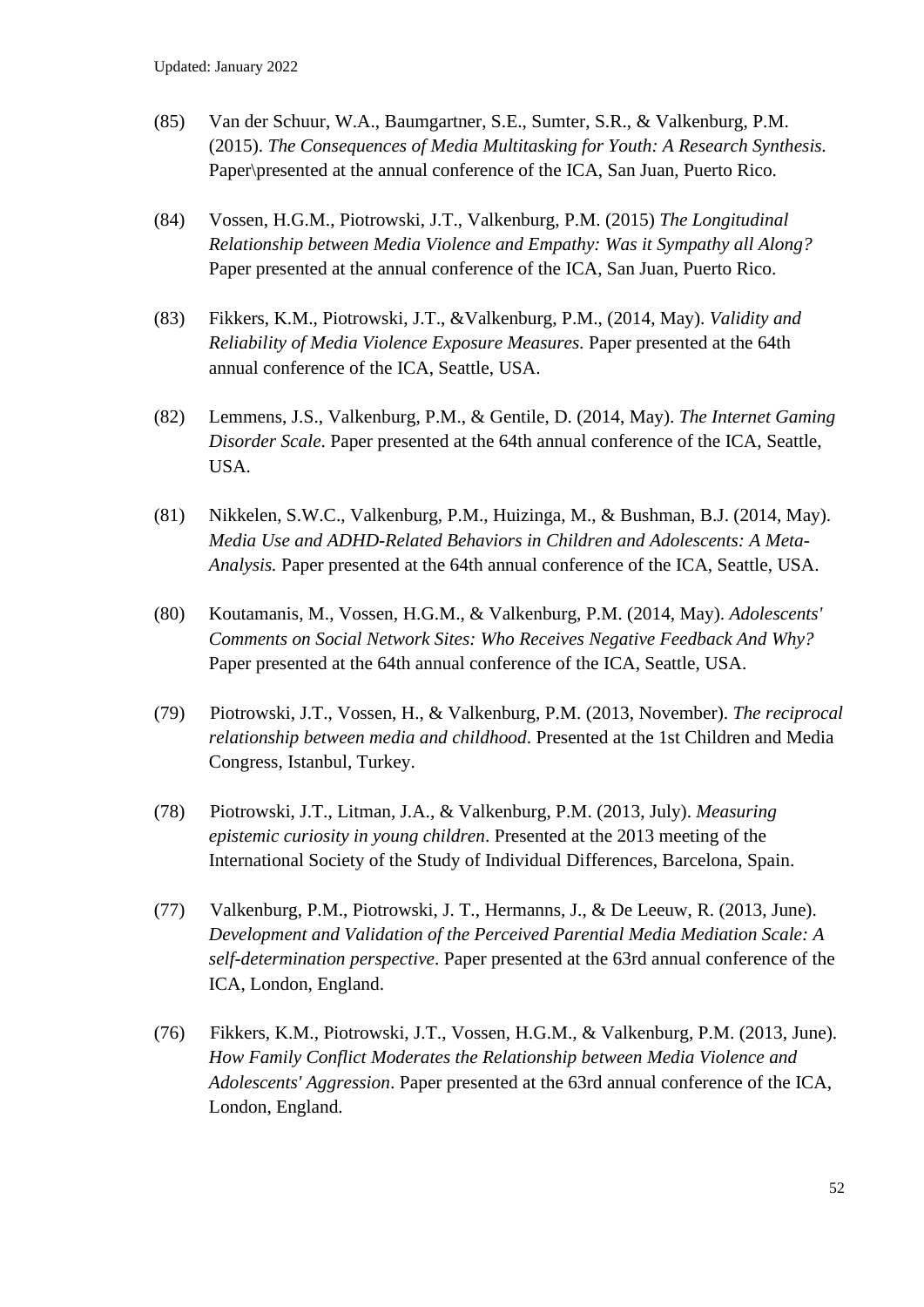- (75) Fikkers, K.M., Piotrowski, J.T., Weeda, W.D., Vossen, H.G.M., & Valkenburg, P.M. (2013, June). *Double dose: The joint effect of media violence and family conflict on adolescents' aggression*. Paper presented at the 3rd George Gerbner Conference, Budapest, Hungary.
- (74) Fikkers, K.M., Piotrowski, J.T., Vossen, H.G.M., & Valkenburg, P.M. (2013, February). *Double dose: How violent media exposure and family conflict interact to predict adolescents' aggression*. Presented at the Etmaal van de Communicatiewetenschap, Rotterdam, The Netherlands.
- (73) Nikkelen, S. W. C., Valkenburg, P.M., & Huizinga, M., & Bushman, B.J. (2013, February). *Media use and ADHD-related behaviors in children and adolescents: A meta-analysis*. Presented at the Etmaal van de Communicatiewetenschap, Rotterdam, The Netherlands.
- (72) Vossen, H., Piotrowski, J.T., & Valkenburg, P.M. (2013, June). *Development and Validation of the Adolescent Measure of Empathy and Sympathy*. Paper presented at the 63rd annual conference of the ICA, London, England.
- (71) Koutamanis, M., Vossen, H.G.M., Peter, J., & Valkenburg, P.M. (2013, June). *Practice makes perfect: The longitudinal effect of adolescents' instant messaging on their offline social competence*. Paper presented at the 63rd annual conference of the ICA, London, England.
- (70) Opree, S. Buijzen, M., Van Reijmersdal, E., & Valkenburg, P.M. (2012, December). *The effect of advertising on children's materialistic orientations:A longitudinal study*. Teen Consumption Conference, Milano, Italy. *Top paper award.*
- (69) Baumgartner, S.E., Sumter, S.R., Valkenburg, P.M., & Peter, J. (2012, May). *The development of adolescents' online sexual risk behavior and its relationship to negative online experiences.* Paper presented at the 62nd annual conference of the ICA, Phoenix, US.
- (68) Fikkers, K., Valkenburg, P.M., & Vossen, H. (2012, May). *Validity of adolescents' direct estimates of exposure to media violence in three types of media.* Paper presented at the 62nd annual conference of the ICA, Phoenix, US.
- (67) Nikkelen, S.W.C, Valkenburg, P.M., Vossen, H., & Huizinga, M. (2012, May). *Violent media and children's ADHD-related behavior: Testing a disposition-content congruency model.* Paper presented at the 62nd annual conference of the ICA, Phoenix, US.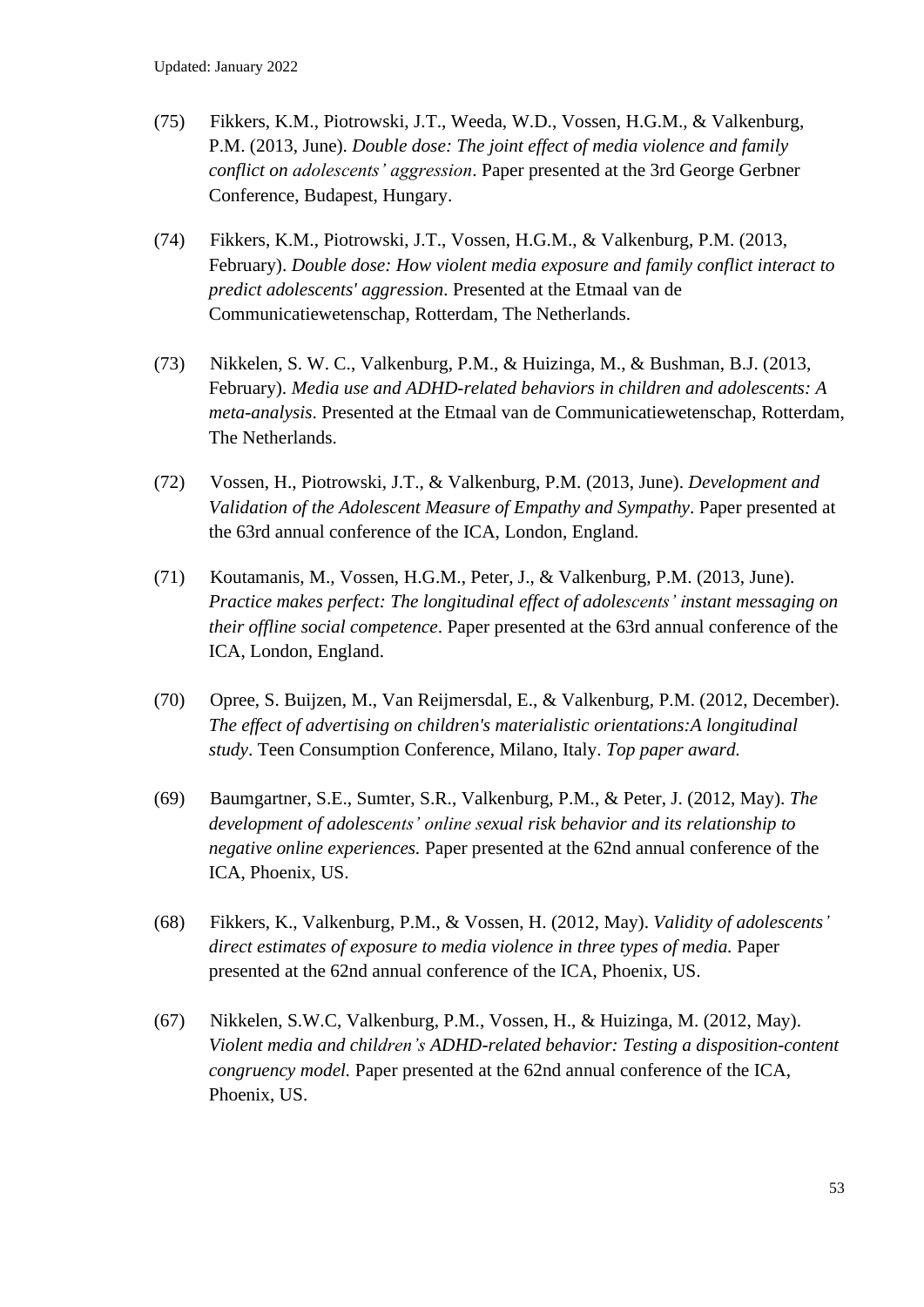- (66) Sumter, S., Baumgartner, S.E., Valkenburg, P.M., Peter, J., & Van der Hof, S. ( 2012, May). *Developmental trajectories of peer victimization: Offline and online experiences during adolescence.* Paper presented at the 62nd annual conference of the ICA, Phoenix, US.
- (65) De Droog, S.M., Buijzen, M., & Valkenburg, P.M. (2011, May). *Increasing children's affective responses toward vegetables by character-product congruence.* Paper presented at the 61st annual conference of the International Communication Association (ICA), Boston, US. *Top paper award from Health Comm Division.*
- (64) Peter, J., & Valkenburg, P.M. (2011, May). *Sexually explicit internet material and stereotypical beliefs about women's sexual roles.* Paper presented at the 61st annual conference of the ICA, Boston, US.
- (63) Joshi, S.P., Peter, J., & Valkenburg P.M. (2011, May). *Virginity loss and pregnancy in U.S. and Dutch teen girl magazines: A quantitative content-analytic comparison.*  Paper presented at the 61st annual conference of the ICA, Boston, US.
- (62) Baumgartner, S.E, Valkenburg, P.M., Peter, J., & Sumter, S.R. (2011, May). *The influence of descriptive and injunctive peer norms on adolescents' risky sexual online behavior.* Paper presented at the 61st annual conference of the ICA, Boston, US.
- (61) Peter, J., & Valkenburg, P.M. (2011, May). *Online privacy in adolescence and adulthood.* Paper presented at the 61st annual conference of the ICA, Boston, US.
- (60) Antheunis, M.L., Valkenburg. P.M., & Peter, J. (2010, June). *Friendships among users of social network sites: The quality of online, offline, and mixed-mode friendships.* Paper presented at the 60th annual conference of the ICA, Singapore.
- (59) Peter, J., & Valkenburg, P.M. (2010, June). *The influence of sexually explicit internet material on sexual risk behavior: A comparison of adolescents and adults.* Paper presented at the 60th annual conference of the ICA, Singapore.
- (57) Joshi, S.P., Peter, J. & Valkenburg P.M. (2010, June). *Scripts of sexual desire and danger in U.S. and Dutch female teen magazines: A cross-cultural content-analytic comparison.* Paper presented at the 60th annual conference of the ICA, Singapore.
- (66) Peter, J. & Valkenburg. P.M. (2010, June). *The use of sexually explicit internet material and its antecedents: A longitudinal comparison of adolescents and adults.* Paper presented at the 60th annual conference of the ICA, Singapore.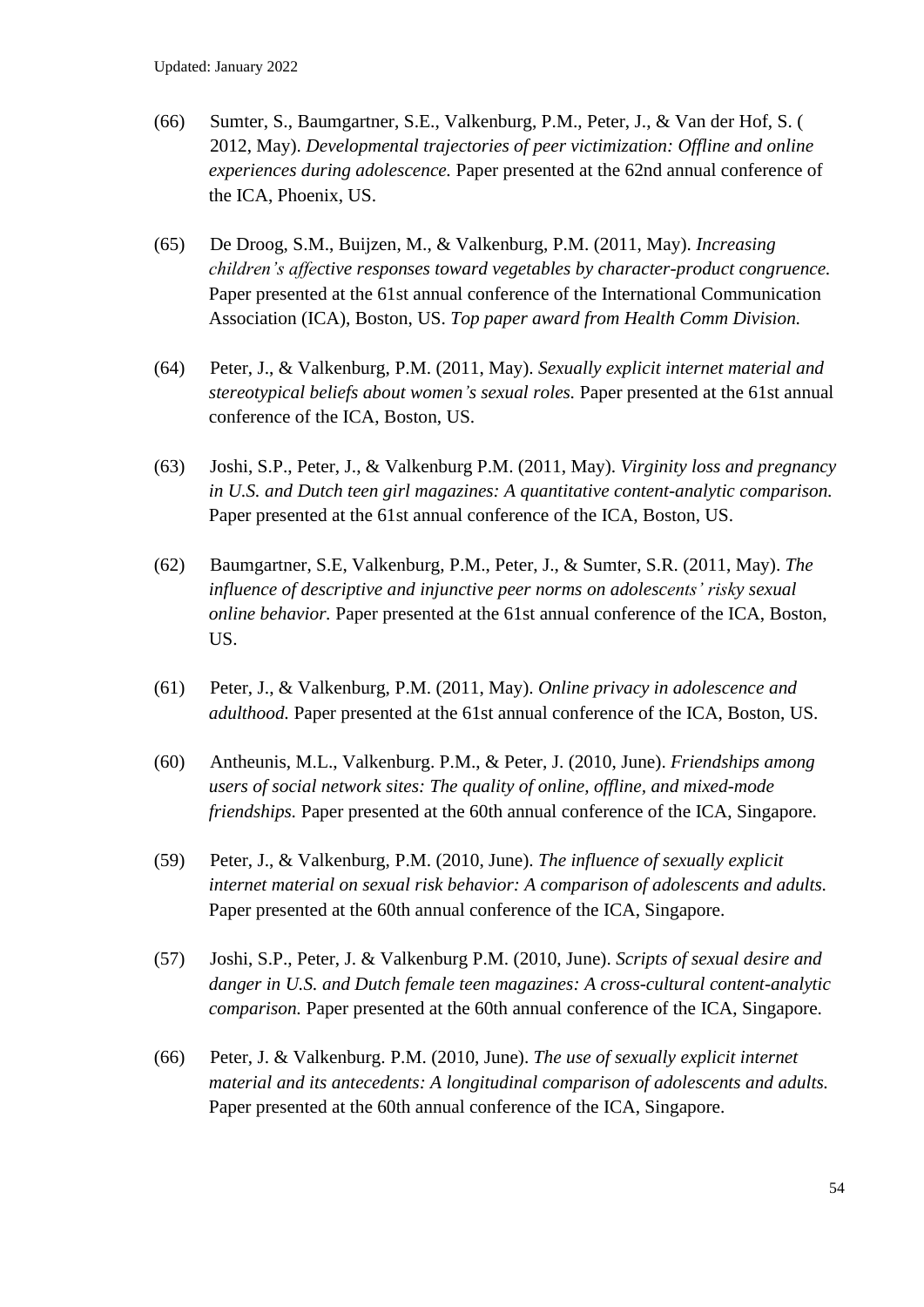- (65) Lemmens, J.S., van Holst, R., Valkenburg P.M., Peter, J. & Goudriaan, M. (2010, June). *The relation between pathological gaming, attentional bias, a response inhibition among male adolescents.* Paper presented at the 60th annual conference of the ICA, Singapore.
- (64) Baumgartner, S.E., Valkenburg, P.M. & Peter, J. (2010, June). *The causal relationship of adolescents' risky sexual online behavior and their perceptions of this behavior.* Paper presented at the 60th annual conference of the ICA, Suntec City, Singapore.
- (63) Rozendaal, E., Buijzen, M. & Valkenburg, P.M. (2010, June). *Comparing the thinkaloud and thought-listing method to assess children's advertising processing: A serendipitous finding.* Paper presented at the 60th annual conference of the ICA, Singapore.
- (62) Lemmens, J.S., Valkenburg P.M. & Peter, J. (2010, June). *The psychosocial causes and consequences of pathological gaming: A longitudinal study.* Paper presented at the 60th annual conference of the ICA, Singapore.
- (61) Peter, J., & Valkenburg, P.M. (2009, May). *Processes underlying the effects of adolescents' use of sexually explicit Internet material: The role of perceived realism.* Paper presented at the 59th annual conference of the ICA, Chicago, IL.
- (60) Valkenburg. P.M., & Peter, J. **(**2009, May). *The development of online and offline self-disclosure in preadolescence and adolescence and their longitudinal effects on the quality of friendships.* Paper presented at the 59th annual conference of the ICA, Chicago, IL. *Top paper award.*
- (59) Joshi, S.P., Peter, J., & Valkenburg, P.M. (2009, May). *Sexual ambivalence in Seventeen Magazine: A content analysis of 1997 and 2007.* Paper presented at the 59th annual conference of the ICA, Chicago, IL.
- (58) Lemmens, J.S., Valkenburg, P.M., & Peter, J. (2009, May). *Psycho-social antecedents of online game addiction among adolescents.* Paper presented at the 59th annual conference of the ICA, Chicago, IL.
- (57) Antheunis, M.L., Schouten, A.P., Valkenburg, P.M., & Peter, J**.** (2009, May). *Intervening processes between Computer-Mediated Communication and interpersonal attraction: An experimental comparison.* Paper presented at the 59th annual conference of the ICA, Chicago, IL. *Top paper award.*
- (56) Peter, J., & Valkenburg, P.M. (2008, August). *Adolescents' exposure to sexually explicit Internet material and sexual satisfaction: A longitudinal study.* Paper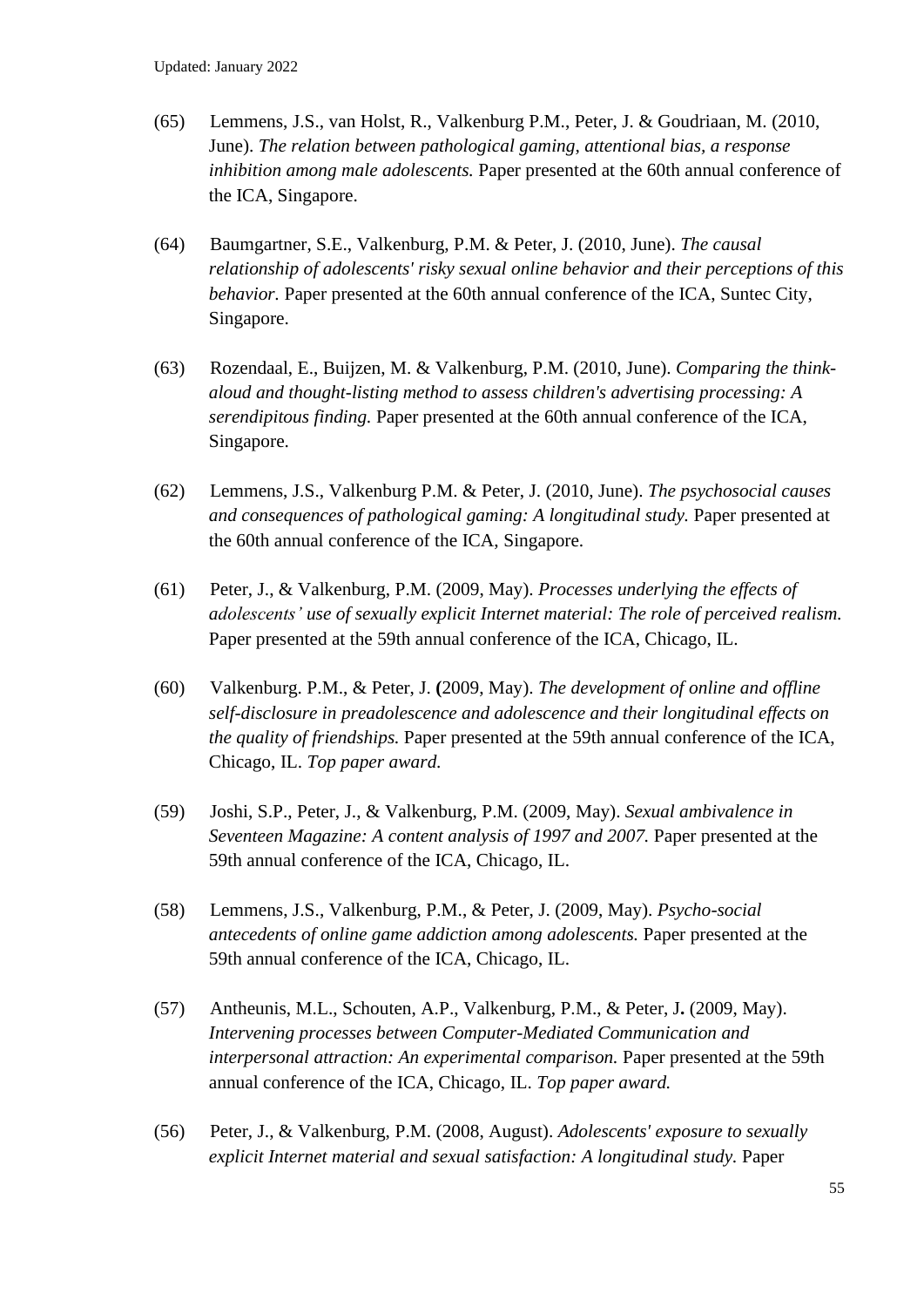presented at the Communication Theory & Methodology Division of the annual conference of the Association for Education in Journalism and Mass Communication (AEJMC), Chicago, USA. *Top paper Award.* 

- (55) Peter, J., & Valkenburg, P.M. (2008, May). *Adolescents' exposure to sexually explicit Internet material and notions of women as sex objects: Assessing causality and underlying mechanisms.* Paper to be presented at the Mass Comm. Division of the 58th annual conference of the ICA, Montreal, Canada. *Top paper Award.*
- (54) Lemmens, J.S., Valkenburg, P.M., & Peter, J. (2008, May). *Development and validation of an online game addiction scale.* Paper to be presented at the 58th annual conference of the ICA, Montreal, Canada.
- (53) Antheunis, M.L., Valkenburg, P.M., & Peter, J. (2008, May). *Getting acquainted through social networking sites: Testing a model of online uncertainty reduction and social attraction.* Paper to be presented at the Communication and Technology Division of the 58th annual conference of the ICA, Montreal, Canada. *Top paper Award.*
- (52) Valkenburg, P.M., & Peter, J. (2008, May). *The effects of Instant Messaging on the quality of adolescents' existing friendships: A longitudinal study.* Paper to be presented at the 58th annual conference of the ICA, Montreal, Canada.
- (51) Rozendaal, E., Buijzen, M., & Valkenburg, P.M. (2008, May). *Comparing children's and adults recognition and understanding of advertising*. Paper presented at the 58th annual meeting of the ICA, Montreal, Canada.
- (50) Rozendaal, E. Buijzen, M., & Valkenburg, P.M. (2008, April). *Comparing children's and adults's cognitive defenses to television advertising.* Paper presented at the 3rd international conference on Child and Teen Consumption, Trondheim, Norway.
- (49) Rozendaal, E., Buijzen, M., & Valkenburg, P.M. (2008, February). *Comparing children's and adult's cognitive defenses to television advertising.* Paper presented at the annual convention of the Netherlands School of Communication Research, Amsterdam, The Netherlands.
- (48) Peter, J., & Valkenburg, P.M. (2007, August). *Adolescents' exposure to sexually explicit online material and sexual uncertainty. Developing a recipient-generated thought model.* Paper presented at the annual conference of the Association for Education in Journalism and Mass Communication (AEJMC), Washington, DC.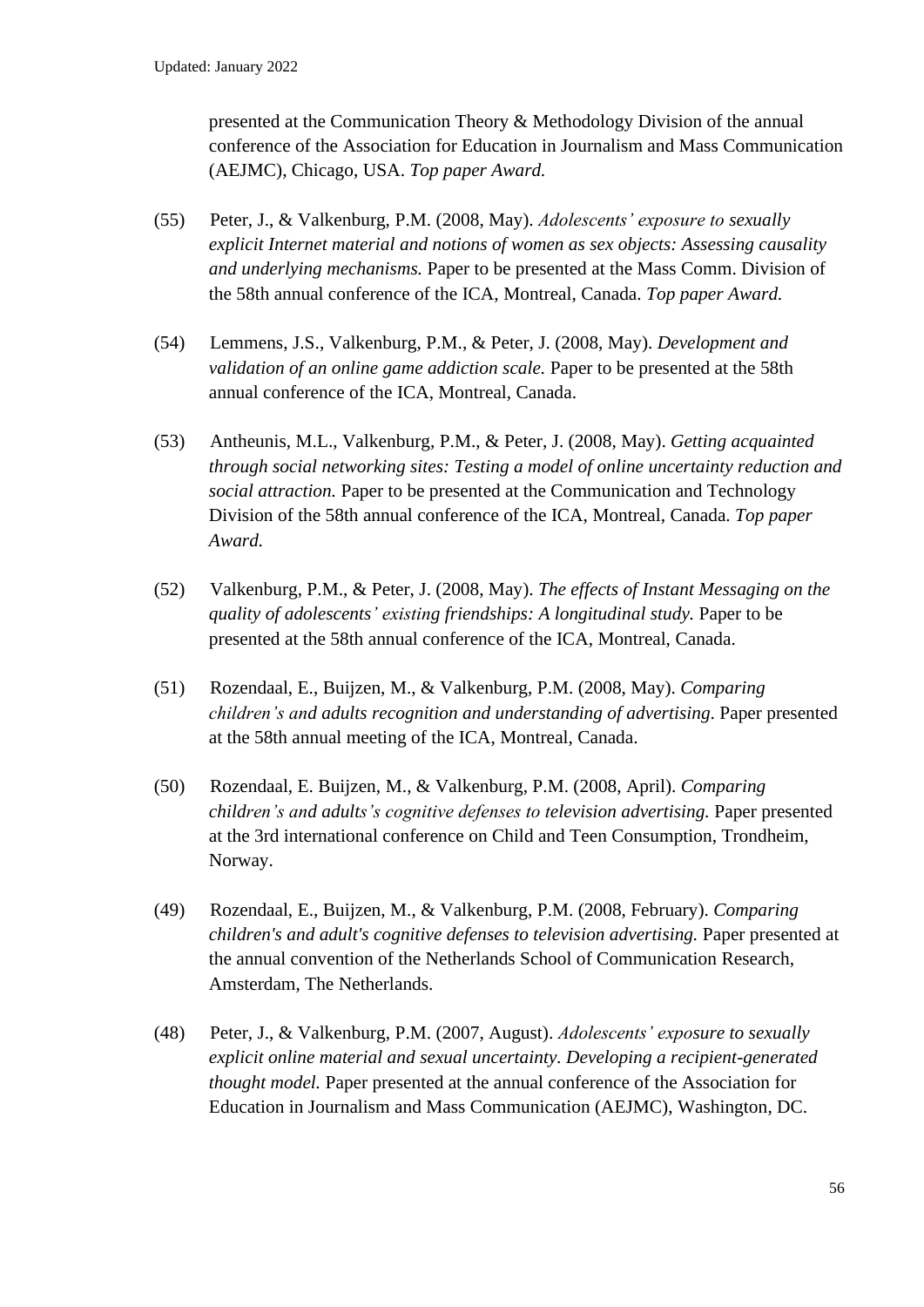- (47) Valkenburg, P.M., & Peter, J. (2007, May). *Adolescents' online communication and their well-being: Testing the stimulation versus the displacement hypothesis.* Paper presented at the IDC Division of the 57th annual conference of the ICA, San Francisco, CA. *Top paper Award.*
- (46) Peter, J., & Valkenburg, P.M. (2007, May). *Adolescents' exposure to sexually explicit online material, sexual uncertainty, and uncommitted sexual exploration – Is there a link?* Paper presented at the 57th annual conference of the ICA, San Francisco, CA.
- (45) Peter, J., & Valkenburg, P.M. (2007, May). *Adolescents' exposure to sexually explicit online material and sexual uncertainty: Investigating perceptions of pornography as underlying mechanisms.* Paper presentated at the Mass Comm Division the 57th annual conference of the ICA, San Francisco, CA. *Top Paper Award.*
- (44) Valkenburg, P.M., & Peter, J. (2007, May). *Adolescents' identity experiments on the*  Internet*: Consequences for social competence and self-concept unity.* Paper presented at the 57th annual conference of the ICA, San Francisco, CA.
- (43) Schouten, A.P., Valkenburg, P.M., & Peter, J. (2007, May). *An experimental test of processes underlying self-disclosure in computer-mediated communication.* Paper presentated at the 57th annual conference of the ICA, San Francisco, CA.
- (42) Antheunis, M.L., Valkenburg, P.M., & Peter, J. (2007, May). *Computer-mediated communication and interpersonal attraction: An experimental test of three explanatory hypotheses.* Paper presented at Communication and Technology Division of the 57th annual conference of the ICA, San Francisco, CA.
- (41) Peter, J., & Valkenburg, P.M. (2007, May). *Cognitive-affective mediators of the link between adolescents' exposure to sexually explicit online material and their attitudes toward uncommitted sexual exploration.* Paper presented at the 57th annual conference of the ICA, San Francisco, CA.
- (40) Peter, J., & Valkenburg, P.M. (2006, August). *Teenagers' exposure to sexually explicit online material and their attitudes toward virginity.* Paper presented at the annual convention of the Association for Education in Journalism and Mass Communication (AEJMC), San Francisco, CA.
- (39) Peter, J., & Valkenburg, P.M. (2006, August). *Adolescents' exposure to a sexualized media environment and notions of women as sexual objects – Testing the cumulative exposure hypothesis.* Paper presented at the annual convention of the Association for Education in Journalism and Mass Communication (AEJMC), San Francisco, CA.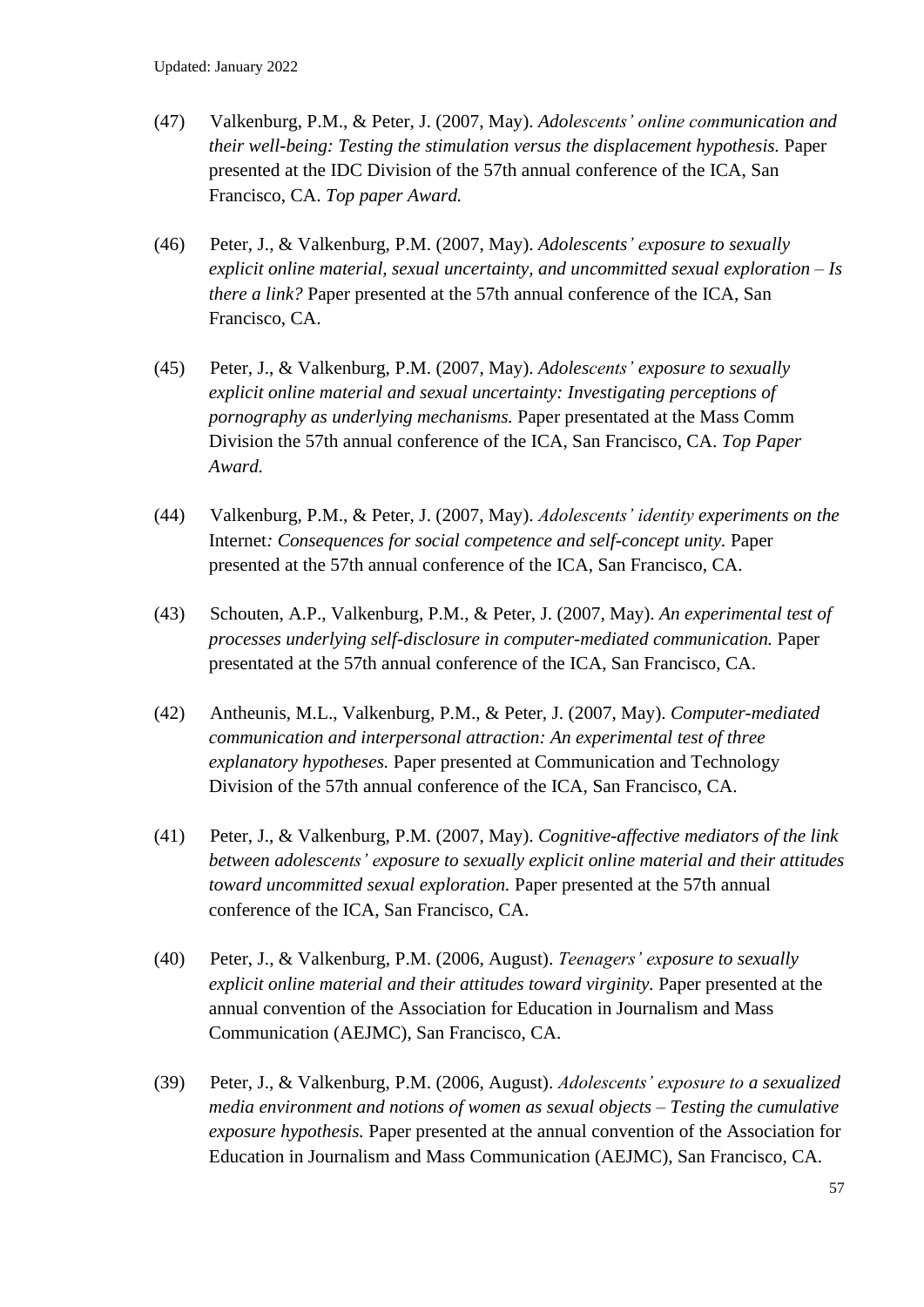- (38) Peter, J., & Valkenburg, P.M. (2006, June). *Adolescents' exposure to online sexually explicit material and recreational attitudes towards sex.* Paper presented at the 56th annual conference of the ICA, Dresden, Germany.
- (37) Schouten, A.P., Valkenburg, P.M., & Peter, J. (2006, June). *Adolescents' selfdisclosure during instant messaging.* Paper presented at the 56th annual conference of the ICA, Dresden, Germany.
- (36) Valkenburg, P.M., Peter, J., & Schouten, A.P. (2006, June). *Friend Networking Websites and their Relationship to Adolescents' Well-being and Self-Esteem.* Paper presented at the 56th annual conference of the ICA, Dresden, Germany.
- (35) Peter, J., & Valkenburg, P.M. (2005, August). *Individual differences in perceptions of Internet communication.* Paper presented at the annual convention of the Association for Education in Journalism and Mass Communication (AEJMC), San Antonio, TX.
- (34) Peter, J., Valkenburg, P.M., & Schouten, A.P. (2005, August). *Precursors of adolescents' use of visual and audio devices during online communication.* Paper presented at the annual convention of the Association for Education in Journalism and Mass Communication (AEJMC), San Antonio, TX.
- (33) Valkenburg, P.M., & Peter, J. (2005, August). *Internet Communication and its Relationship to Well-Being: Identifying Some Underlying Mechanisms.* Paper presented at the annual convention of the Association for Education in Journalism and Mass Communication (AEJMC), San Antonio, TX*. Top Paper Award*
- (32) Peter, J., & Valkenburg, P.M. (2005, May). *Who looks for dates and romance on the Internet? An exploratory survey.* Paper presented at the 55<sup>th</sup> annual conference of the ICA, New York.
- (31) Peter, J., Valkenburg, P.M., & Schouten, A.P. (2005, May). *Characteristics and motives of adolescents talking with strangers on the Internet and its consequences.* Paper presented at the 55<sup>th</sup> annual conference of the ICA, New York.
- (30) Valkenburg, P.M., & Peter, J. (2005, May). *Online communication and adolescents' closeness to friends.* Paper presented at the 55<sup>th</sup> annual conference of the ICA, New York. *Top paper (see above).*
- (29) Peter, J., Valkenburg, P.M., & Schouten, A.P. (2004, August*). Developing a model of adolescent friendship formation on the Internet.* Paper presented at the annual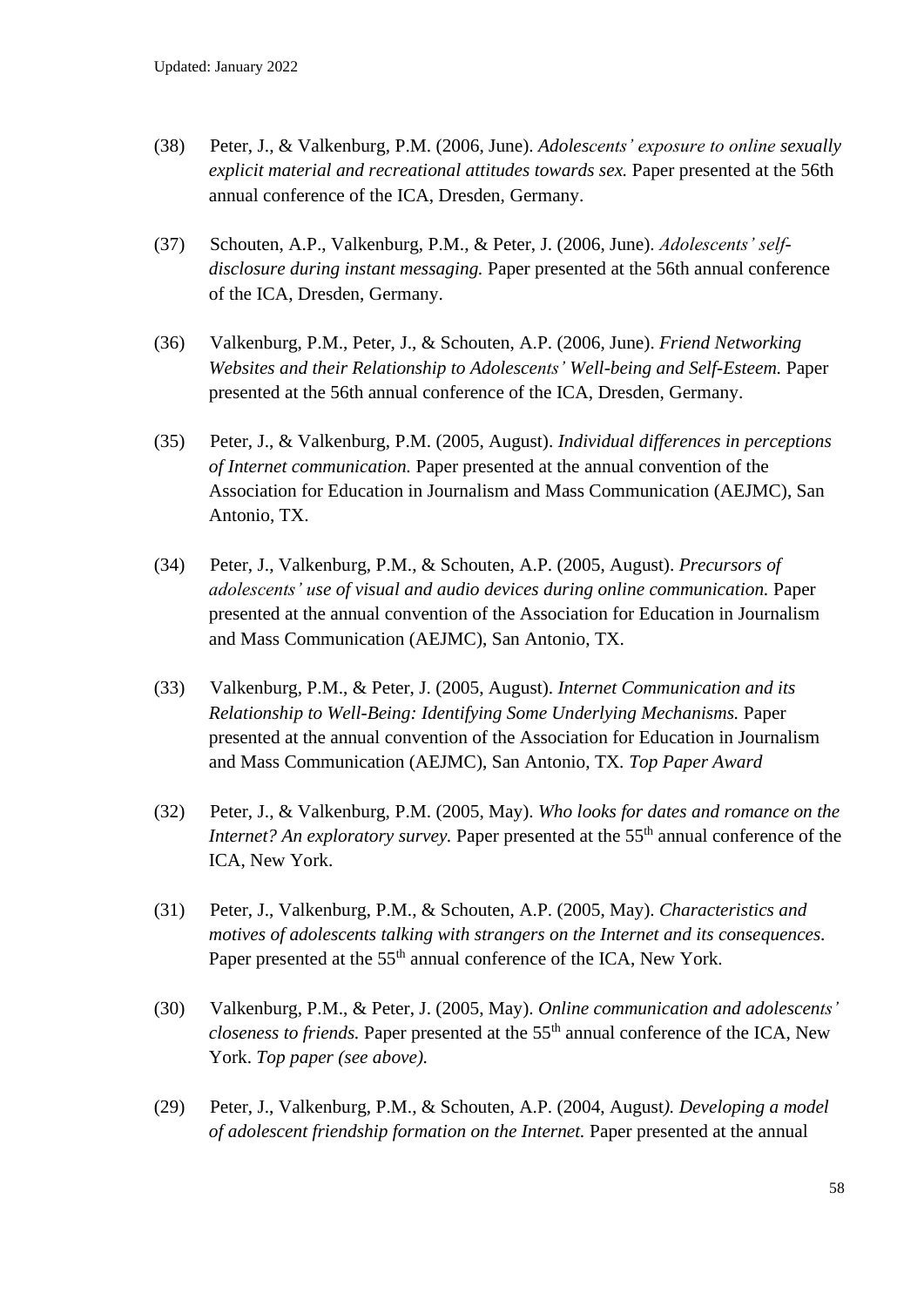convention of the Association for Education in Journalism and Mass Communication (AEJMC). Toronto, Canada.

- (28) Buijzen, M., & Valkenburg, P.M. (2004, June).*Determinants of young children's brand awareness.* Paper presented at the 3rd International Conference on Research in Advertising, Oslo, Norway.
- (28) Buijzen, M., & Valkenburg, P.M. (2004, May). *Identifying determinants of young children's brand awareness.* Paper presented at the 54nd annual conference of the ICA, New Orleans.
- (29) Valkenburg, P.M., Schouten, A.P., & Peter, J. (2004, May). *Adolescents' identity experiments on the Internet.* Paper presented at the 54nd annual conference of the ICA, New Orleans.
- (28) Valkenburg, P.M. (2004, May). *What do infants and toddlers like in entertainment programs?* Paper presented at the 54nd annual conference of the ICA, New Orleans.
- (27) Buijzen, M., & Valkenburg, P.M. (2003, November). *Children's Internet activities.* Paper presented at the Netherlands School of Communication Research (NESCoR) Convention, Nijmegen, the Netherlands.
- (26) Valkenburg, P.M., Beentjes, J.W.J., Nikken, P., & Tan, E. (2003, May). *Kijkwijzer: The Dutch rating system for audiovisual productions.* Panel presentation at the 53nd annual conference of the ICA, San Diego, USA.
- (25) Buijzen, M. & Valkenburg, P.M. (2003, May). *The unintended effects of advertising: A parent-child survey.* Paper presented at the 53nd annual conference of the ICA, San Diego, USA.
- (24) Buijzen, M., & Valkenburg, P.M. (2003, November). *Children's Internet activities*. Paper presented at the Netherlands School of Communication Research (NESCoR) Convention, Nijmegen, the Netherlands.
- (23) Buijzen, M., & Valkenburg, P.M. (2003, June).*Television advertising to children: Effects on materialism, parent-child conflict, and unhappiness.* Paper presented at the 2nd International Conference on Research in Advertising (ICORIA), Amsterdam, the Netherlands.
- (22) Buijzen, M. & Valkenburg, P.M. (2002, May). *The impact of television advertising on materialism, parent-child conflict, and unhappiness: A meta-analytic review.* Paper presented at the 52nd annual conference of the ICA, Seoul, Korea, July.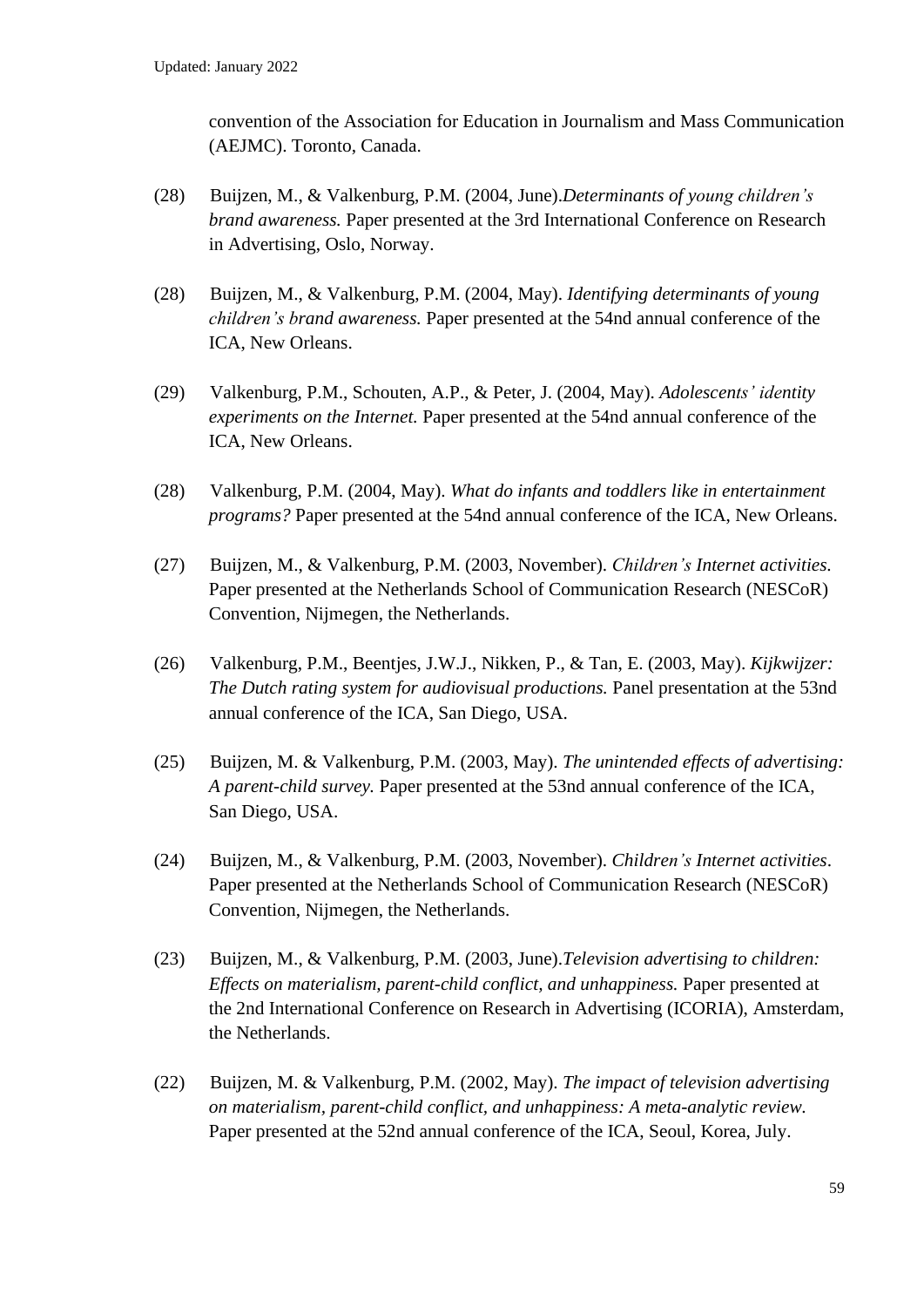- (21) Valkenburg, P.M., & Soeters, K. (2001, May). *Children's positive and negative experiences with the Internet: An exploratory survey study.* Paper presented at the 51<sup>st</sup> annual conference of the ICA, Washington, DC.
- (20) Buijzen, M. & Valkenburg, P.M. (2001, May). *Appeals in television advertising: A content analysis of commercials aimed at children, adolescents, and adults.* Paper presented at the 51st annual conference of the ICA, Washington.
- (19) Buijzen, M. & Valkenburg, P.M (2001, May). *Types of humor in television commercials aimed at children, adolescents and adults.* Paper presented at the 51<sup>st</sup> annual conference of the ICA, Washington, May.
- (18) Valkenburg, P.M., Walma van der Molen, J.H., & Peeters, A.L. (2001, May). *Should news on child homicides be broadcast? Opinions of parents, teachers, and children.*  Paper presented at the  $51<sup>st</sup>$  annual conference of the ICA, Washington.
- (17) Walma van der Molen, J.H., & Valkenburg, P.M. (2001, April). *Television news and children's fears.* Paper presented at the 2001 Biennial Meeting of the Society for Research on Child Development. Minneapolis.
- (16) Valkenburg, P.M. (2000, May). *The development of a child into a consumer.* Paper presented at the 50th annual meeting of the ICA, Acapulco, Mexico.
- (15) Krcmar, M., & Valkenburg, P.M. (1999, May). *A scale to assess children's moral interpretations of justified and unjustified violence and its relationship to television.*  Paper presented at the 49<sup>th</sup> annual meeting of the ICA, San Francisco, May 1999.
- (14) Valkenburg, P.M., Cantor, J., & Peeters, A. (1999, May). *Fright reactions to*  Television: A Child Survey. Paper presented at the 49<sup>th</sup> annual meeting of the ICA, San Francisco.
- (13) Janssen, S.A., & Valkenburg, P.M. (1998, April). *What do children value in televisions programs? A cross-cultural study into children's views on children's programs*. Paper presented to the Research Division of the 43<sup>rd</sup> annual conference of the Broadcasting Education Association, Las Vegas, NV.
- (12) Valkenburg, P.M., Semetko, H.A., & de Vreese, C. (1999, May). *The effect of news frames on readers' recall and political cognitions*. Paper presented at the 49<sup>th</sup> annual meeting of the ICA, San Francisco.
- (11) Valkenburg, P.M., Krcmar, M., Peeters, A., & Marseille, N. M. (1998, July). *Developing a scale to assess three styles of television mediation: "Restrictive*